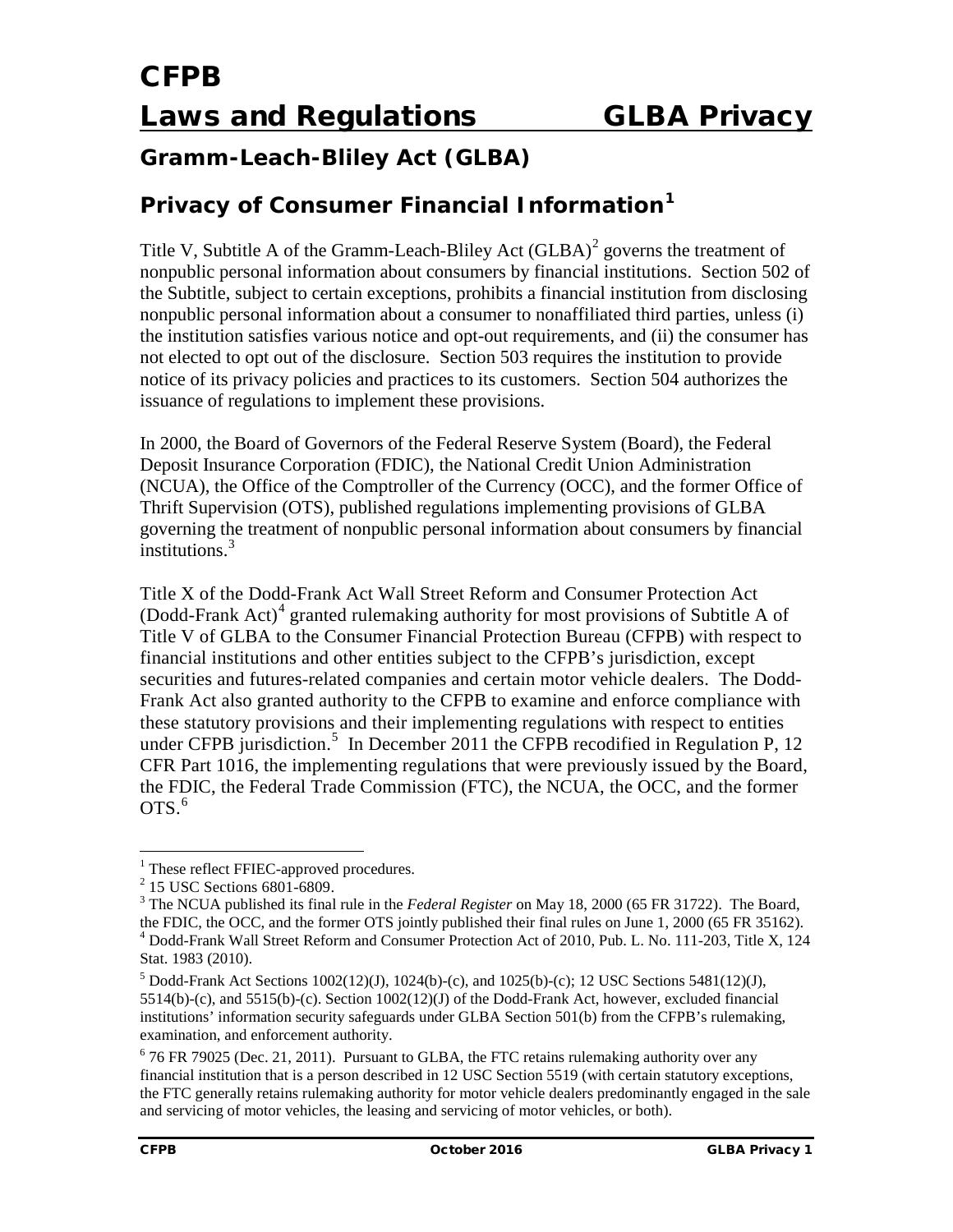The regulation establishes rules governing duties of a financial institution to provide particular notices and limitations on its disclosure of nonpublic personal information, as summarized below.

- A financial institution must provide notice of its privacy policies and practices, and allow the consumer to opt out of the disclosure of the consumer's nonpublic personal information to a nonaffiliated third party if the disclosure is outside of the exceptions in Sections 13, 14, or 15 of the regulation. If the financial institution provides the consumer's nonpublic personal information to a nonaffiliated third party under the exception in Section 13, it must provide notice of its privacy policies and practices to the consumer. Under the exception in Section 13, the financial institution must also enter into a contractual agreement with the third party that prohibits the third party from disclosing or using the information other than to perform services for the institution or functions on the institution's behalf, including use under an exception in Sections 14 or 15 in the ordinary course of business to carry out those services or functions. If the financial institution complies with these requirements, it is not required to provide an opt-out notice.
- Regardless of whether a financial institution shares nonpublic personal information, the institution must provide notice of its privacy policies and practices to its customers.
- A financial institution generally may not disclose consumer account numbers to any nonaffiliated third party for marketing purposes.
- A financial institution must follow redisclosure and reuse limitations on any nonpublic personal information it receives from a nonaffiliated financial institution.

In general, the privacy notice must describe a financial institution's policies and practices with respect to collecting and disclosing nonpublic personal information about a consumer to both affiliated and nonaffiliated third parties. Also, the notice must provide a consumer a reasonable opportunity to direct the institution generally not to share nonpublic personal information about the consumer (that is, to "opt out") with nonaffiliated third parties other than as permitted by exceptions under the regulation (for example, sharing for everyday business purposes, such as processing transactions and maintaining customers' accounts, and in response to properly executed governmental requests). The privacy notice must also provide, where applicable under the Fair Credit Reporting Act (FCRA), a notice and an opportunity for a consumer to opt out of certain information sharing among affiliates.

Section 728 of the Financial Services Regulatory Relief Act of 2006 required the four federal banking agencies (the Board, the FDIC, the OCC, and the former OTS) and four additional federal regulatory agencies (the Commodity Futures Trading Commission (CFTC), the FTC, the NCUA, and the Securities and Exchange Commission (SEC)) to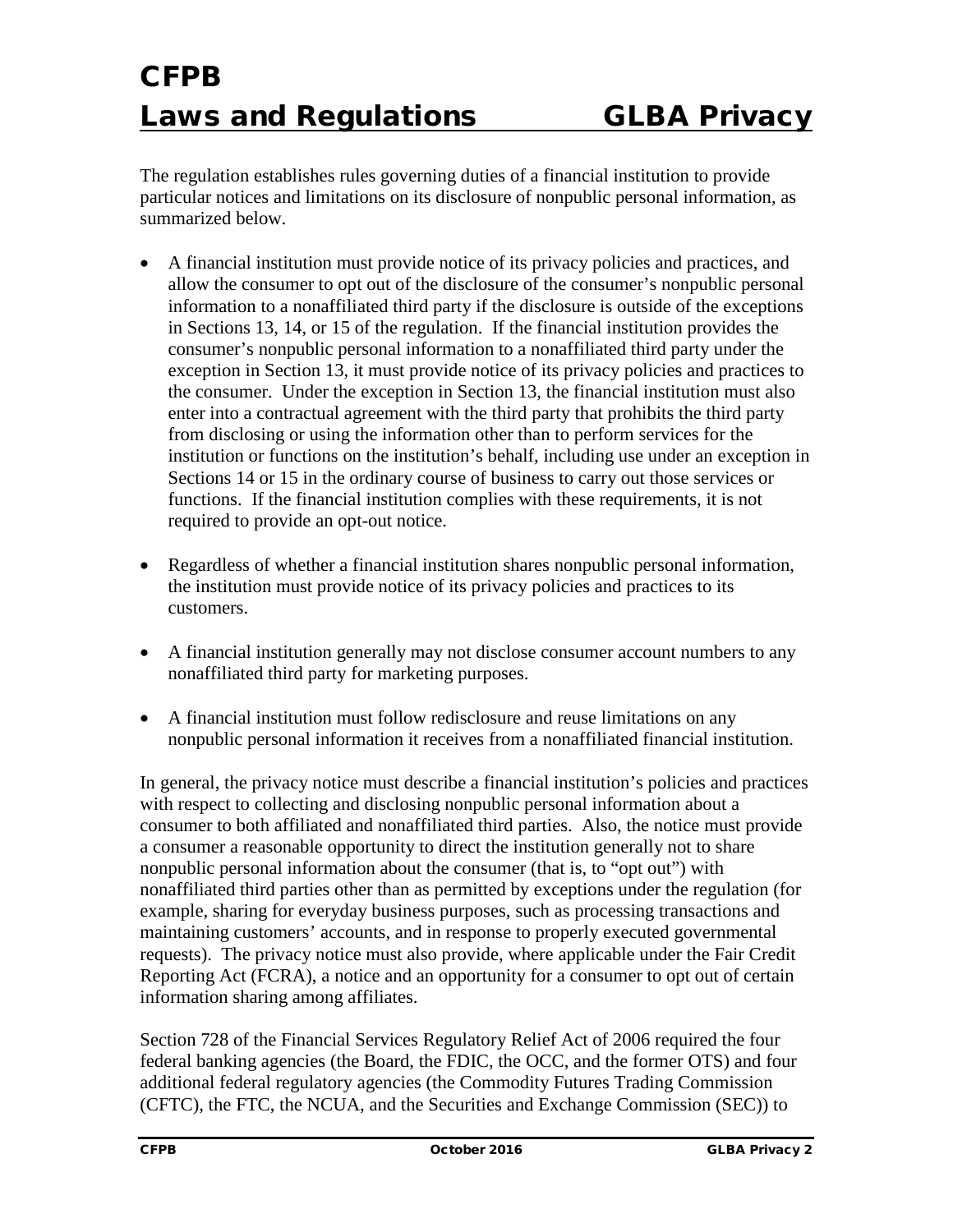develop a model privacy form that financial institutions may rely on as a safe harbor to provide disclosures under the privacy rules.

On December 1, 2009, the eight federal agencies jointly released a voluntary model privacy form designed to make it easier for consumers to understand how financial institutions collect and share nonpublic personal information.<sup>[7](#page-2-0)</sup> The final rule adopting the model privacy form was effective on December 31, 2009.

On October 28, 2014, the CFPB published a final rule amending the requirements regarding financial institutions' provision of their annual disclosures of privacy policies and practices to customers by creating an alternative delivery method that financial institutions can use under certain circumstances.<sup>[8](#page-2-1)</sup> The amendment was effective immediately upon publication. The alternative delivery method allows a financial institution to provide an annual privacy notice by posting the annual notice on its web site, if the financial institution meets certain conditions.

As of December 4, 2015, Section 75001 of the Fixing America's Surface Transportation  $Act^9$  $Act^9$  (FAST Act) amended Section 503 of GLBA to establish an exception to the annual privacy notice requirements whereby a financial institution that meets certain criteria is not required to provide an annual privacy notice to customers. The amendment was effective upon enactment.

There are fewer requirements to qualify for the exception to providing an annual privacy notice pursuant to the FAST Act GLBA amendments than there are to qualify to use the CFPB's alternative delivery method; any institution that meets the requirements for using the alternative delivery method is effectively excepted from delivering an annual privacy notice.

### **Definitions and Key Concepts**

In discussing the duties and limitations imposed by the regulation, a number of key concepts are used. These concepts include *financial institution*; *nonpublic personal information*; *nonaffiliated third party*; the *opt-out right* and the exceptions to that right; and *consumer* and *customer*. Each concept is briefly discussed below. A more complete explanation of each appears in the regulation.

#### *Financial Institution*

A *financial institution* is any institution the business of which is engaging in activities that are financial in nature or incidental to such financial activities, as determined by Section 4(k) of the Bank Holding Company Act of 1956. Financial institutions can

<span id="page-2-1"></span><span id="page-2-0"></span> $774$  FR 62890.<br> $879$  FR 64057.

<span id="page-2-2"></span><sup>9</sup> Fixing America's Surface Transportation Act of 2015, Pub. L. No. 114-94 (2015), 129 Stat. 1312 (2015).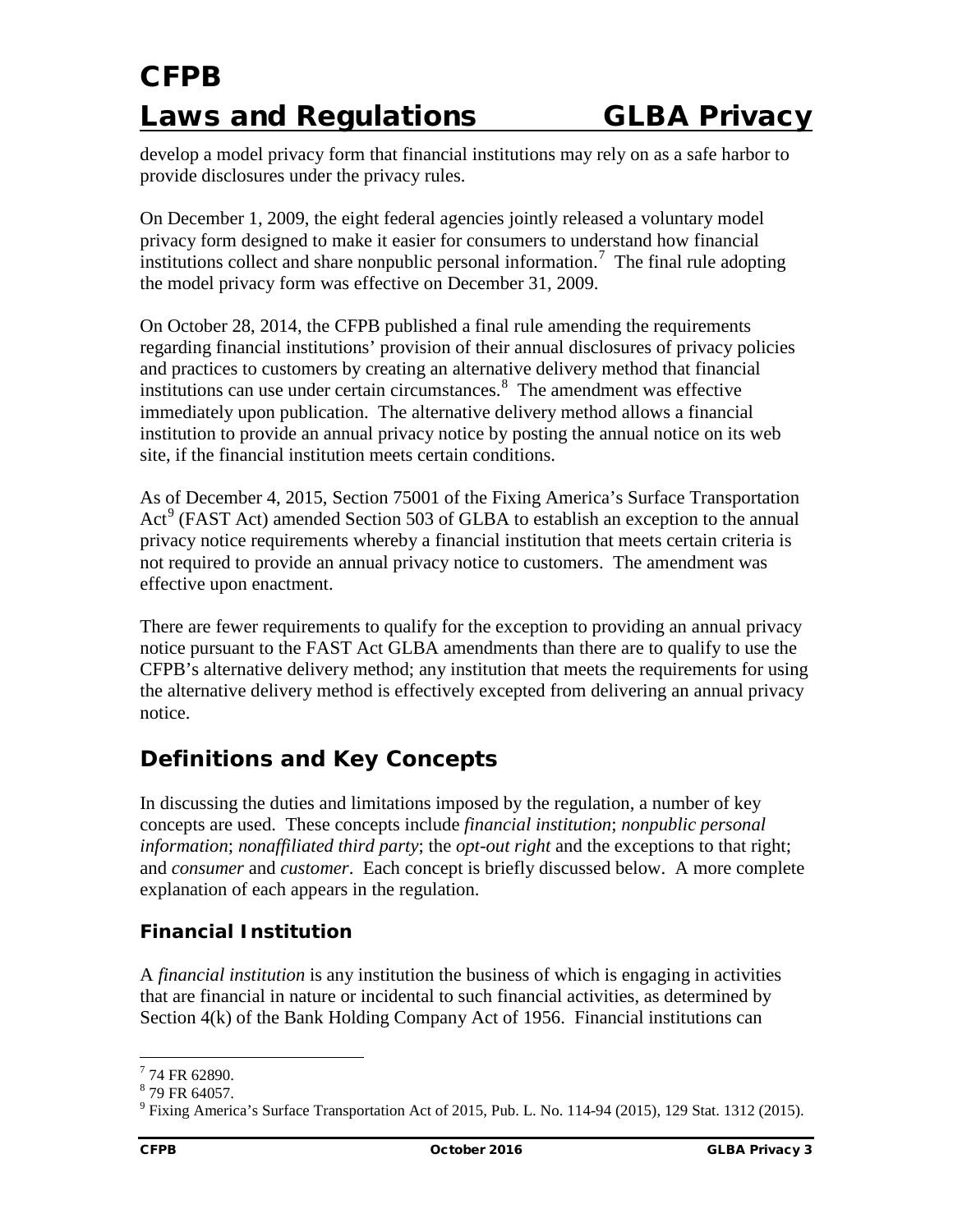include banks, securities brokers and dealers, insurance underwriters and agents, finance companies, mortgage bankers, and travel agents. $^{10}$ 

#### *Nonpublic Personal Information*

*Nonpublic personal information* generally is any information that is not publicly available and that:

- a consumer provides to a financial institution to obtain a financial product or service from the institution;
- results from a transaction between the consumer and the institution involving a financial product or service; or
- a financial institution otherwise obtains about a consumer in connection with providing a financial product or service.

Information is publicly available if an institution has a reasonable basis to believe that the information is lawfully made available to the general public from government records, widely distributed media, or legally required disclosures to the general public. Examples include information in a telephone book or a publicly recorded document, such as a mortgage or security interest filing.

Nonpublic personal information may include individual items of information, as well as lists of information. For example, nonpublic personal information may include names, addresses, phone numbers, social security numbers, income, credit score, and information obtained through Internet collection devices (i.e., cookies).

There are special rules regarding lists. Publicly available information would be treated as nonpublic if it were included on a list of consumers derived from nonpublic personal information. For example, a list of the names and addresses of a financial institution's depositors would be nonpublic personal information even though the same names and addresses might be published in local telephone directories, because the list is derived from the fact that a person has a deposit account with an institution, which is not publicly available information.

However, if the financial institution has a reasonable basis to believe that certain customer relationships are a matter of public record, then any list of these relationships would be considered publicly available information. For instance, a list of mortgage customers from public mortgage records would be considered publicly available

<span id="page-3-0"></span><sup>&</sup>lt;sup>10</sup> Certain functionally regulated subsidiaries, such as brokers, dealers, and investment advisers, are subject to GLBA implementing regulations issued by the SEC. Other functionally regulated subsidiaries, such as futures commission merchants, commodity trading advisors, commodity pool operators, and introducing brokers in commodities, are subject to GLBA implementing regulations issued by the CFTC. Insurance entities may be subject to privacy regulations issued by their respective state insurance authorities.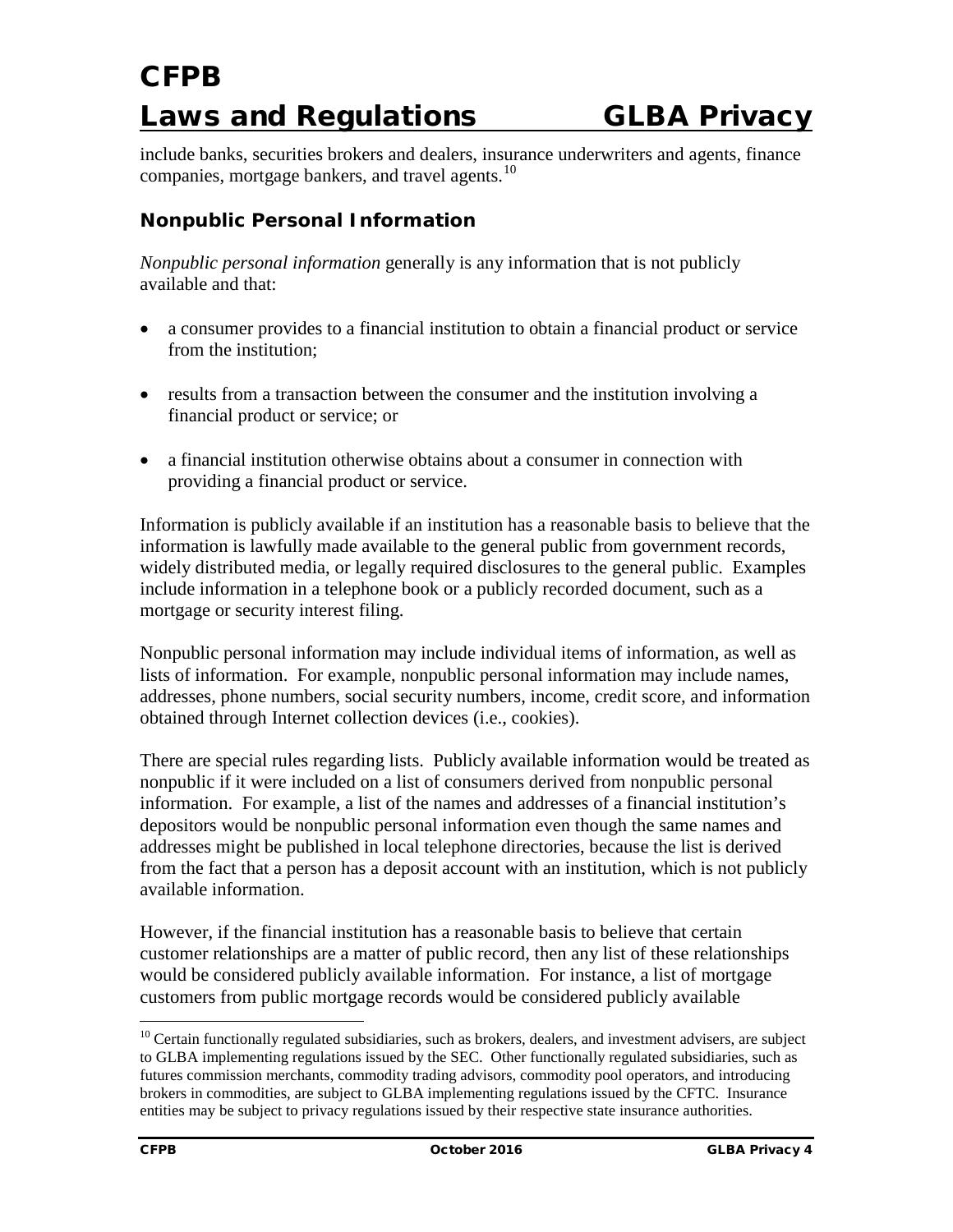information. The institution could provide a list of such customers, and include on that list any other publicly available information it has about those customers without having to provide notice or opt out.

#### *Nonaffiliated Third Party*

A *nonaffiliated third party* is any person except a financial institution's affiliate or a person employed jointly by a financial institution and a company that is not the institution's affiliate. An *affiliate* of a financial institution is any company that controls, is controlled by, or is under common control with the financial institution.

#### *Opt-Out Right and Exceptions*

#### **The Right**

Consumers must be given the right to "opt out" of, or prevent, a financial institution from disclosing nonpublic personal information about them to a nonaffiliated third party unless an exception to that right applies. The exceptions are detailed in Sections 13, 14, and 15 of the regulation and described below.

As part of the opt-out right, consumers must be given a reasonable opportunity and a reasonable means to opt out. What constitutes a *reasonable opportunity to opt out* depends on the circumstances surrounding the consumer's transaction, but a consumer must be provided a reasonable amount of time to exercise the opt-out right. For example, it would be reasonable if the financial institution allows 30 days from the date of mailing a notice or 30 days after customer acknowledgement of an electronic notice for an opt-out direction to be returned. What constitutes a *reasonable means to opt out* may include check-off boxes, a reply form, or a toll-free telephone number. It is not reasonable to require a consumer to write his or her own letter as the only means to opt out.

#### **The Exceptions**

Exceptions to the opt-out right are detailed in Sections 13, 14, and 15 of the regulation. Financial institutions need not comply with opt-out requirements if they limit disclosure of nonpublic personal information:

#### Section 13:

• To a nonaffiliated third party to perform services for the financial institution or to function on its behalf, including marketing the institution's own products or services or those offered jointly by the institution and another financial institution. The exception is permitted only if the financial institution provides an initial notice of these arrangements and by contract prohibits the third party from disclosing or using the information for other than the specified purposes. However, if the service or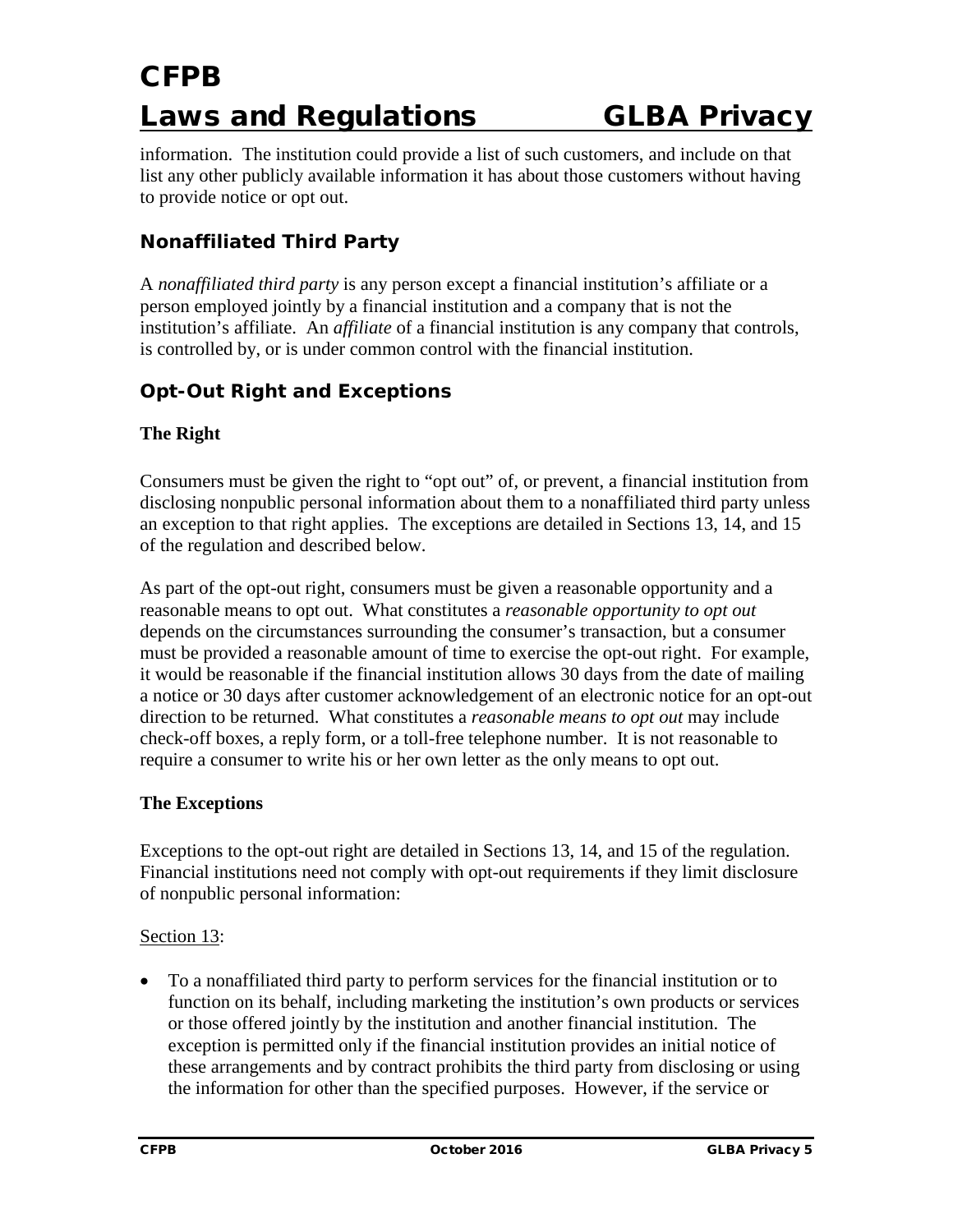function is covered by the exceptions in Section 14 or 15 (discussed below), the financial institution does not have to comply with the disclosure and confidentiality requirements of Section 13.

#### Section 14:

• As necessary to effect, administer, or enforce a transaction that a consumer requests or authorizes, or under certain other circumstances relating to existing relationships with customers. Disclosures under this exception could be in connection with the audit of credit information, administration of a rewards program, or provision of an account statement.

#### Section 15:

• For specified other disclosures that a financial institution normally makes, such as to protect against or prevent actual or potential fraud; to the financial institution's attorneys, accountants, and auditors; or to comply with applicable legal requirements, such as the disclosure of information to regulators.

#### *Consumer and Customer*

The distinction between consumers and customers is significant because financial institutions have additional disclosure duties with respect to customers. Under the regulation, all customers are consumers, but not all consumers are customers.

A *consumer* is an individual, or that individual's legal representative, who obtains or has obtained a financial product or service from a financial institution that is to be used primarily for personal, family, or household purposes.

A *financial service* includes, among other things, a financial institution's evaluation or brokerage of information that the institution collects in connection with a request or an application from a consumer for a financial product or service. For example, a financial service includes a lender's evaluation of an application for a consumer loan or for opening a deposit account even if the application is ultimately rejected or withdrawn.

Consumers who are not customers are entitled to an initial privacy and opt-out notice before the financial institution shares nonpublic personal information with nonaffiliated third parties outside of the exceptions in Sections 13, 14, and 15 of the regulation. Consumers who are not customers are entitled to an initial privacy notice before the financial institution shares nonpublic personal information with a nonaffiliated third party under the exception in Section 13. Under the exception in Section 13, the financial institution must also enter into a contractual agreement with the third party that prohibits the third party from disclosing or using the information other than to perform services for the institution or functions on the institution's behalf, including use under an exception in Sections 14 or 15 in the ordinary course of business to carry out those services or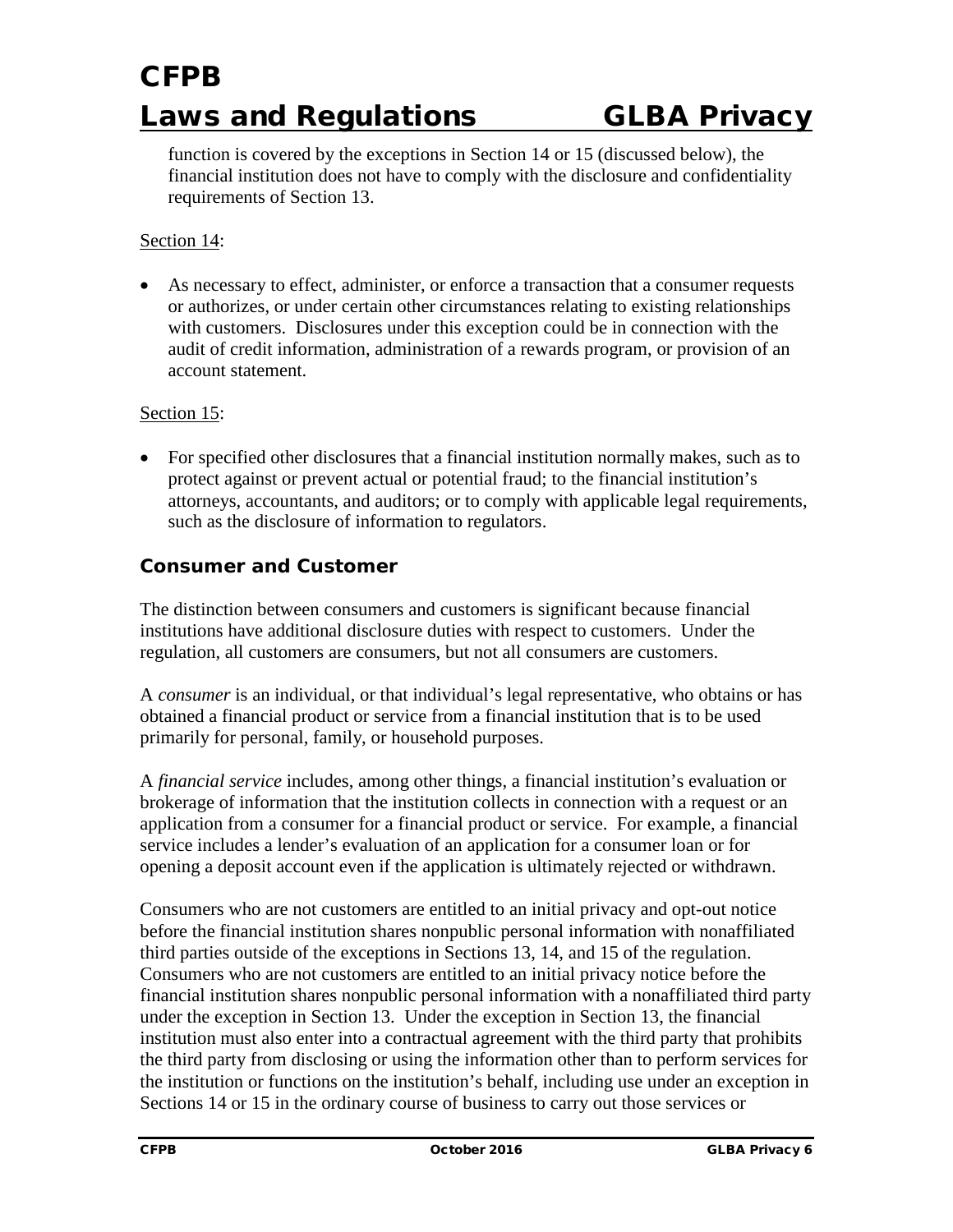functions. If a financial institution complies with these requirements, it is not required to provide an opt- out notice.

A *customer* is a consumer who has a *customer relationship* with a financial institution. A *customer relationship* is a *continuing* relationship between a consumer and a financial institution under which the institution provides one or more financial products or services to the consumer that are to be used primarily for personal, family, or household purposes.

- For example, a customer relationship may be established when a consumer engages in one of the following activities with a financial institution:
	- o maintains a deposit or investment account;
	- o obtains a loan;
	- o enters into a lease of personal property; or
	- o obtains financial, investment, or economic advisory services for a fee.

Customers are entitled to initial and annual privacy notices regardless of the information disclosure practices of their financial institution unless an exception to the annual privacy notice requirement applies.

There is a special rule for loans. When a financial institution sells the servicing rights to a loan to another financial institution, the customer relationship transfers with the servicing rights. However, any information on the borrower retained by the institution that sells the servicing rights must be accorded the protections due any consumer.

• Note that isolated transactions alone will not cause a consumer to be treated as a customer. For example, if an individual purchases a bank check from a financial institution where the person has no account, the individual will be a consumer but not a customer of that institution because he or she has not established a customer relationship. Likewise, if an individual uses the ATM of a financial institution where the individual has no account, even repeatedly, the individual will be a consumer, but not a customer of that institution.

### **Financial Institution Duties**

The regulation establishes specific duties and limitations for a financial institution based on its activities. Financial institutions that intend to disclose nonpublic personal information outside the exceptions in Sections 13, 14, and 15 of the regulation will have to provide opt-out rights to their customers and to consumers who are not customers. All financial institutions have an obligation to provide initial and annual notices of their privacy policies and practices to their customers (unless an exception to the annual privacy notice requirement applies) and to provide an initial notice to consumers who are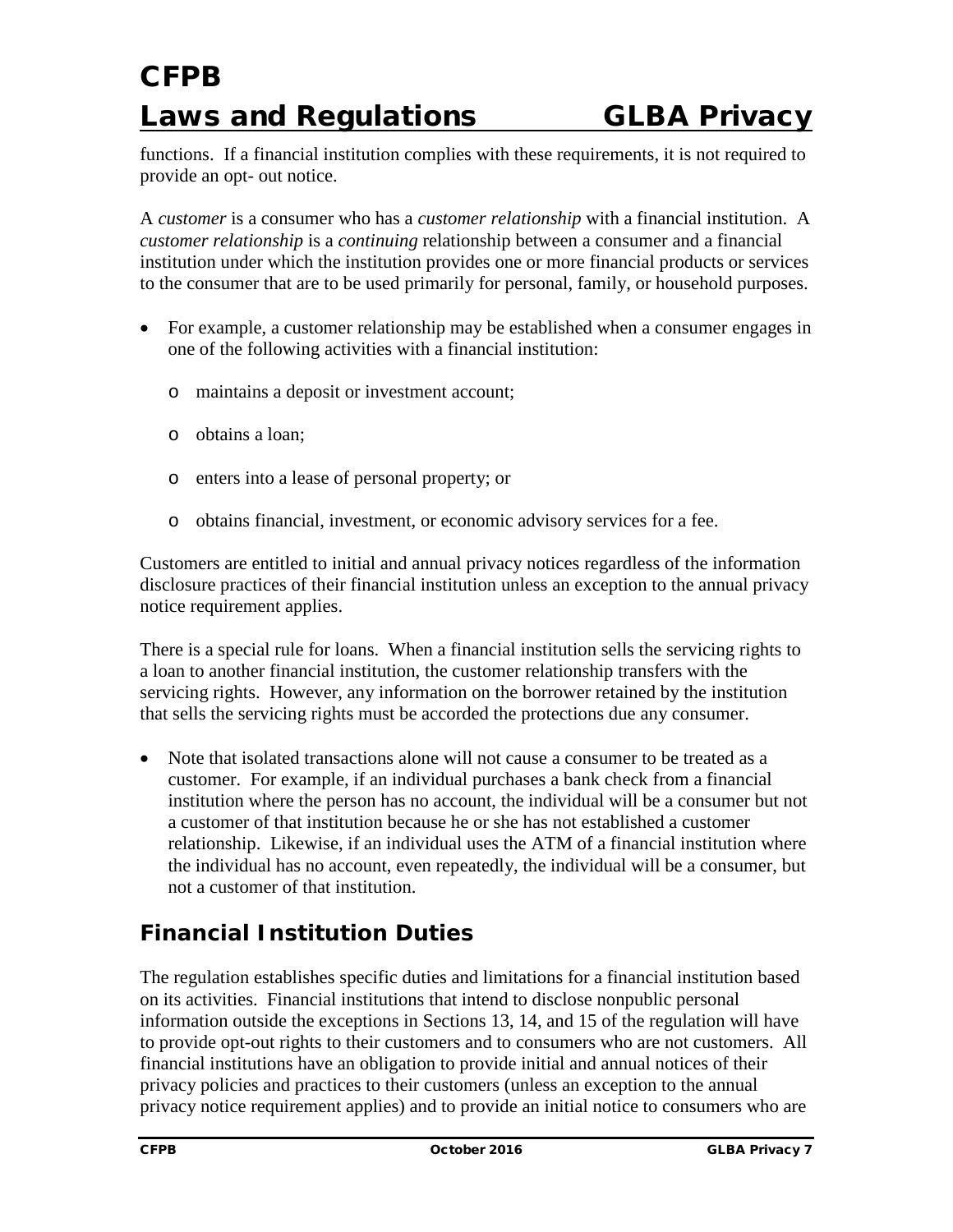not customers before disclosing nonpublic personal information to a nonaffiliated third party other than under Sections 14 and 15. All financial institutions must abide by the regulatory limits on the disclosure of account numbers to nonaffiliated third parties and on the redisclosure and reuse of nonpublic personal information received from nonaffiliated financial institutions.

A brief summary of financial institution duties and limitations appears below. A more complete explanation of each appears in the regulation.

#### *Notice and Opt-Out Duties to Consumers*

Before a financial institution discloses nonpublic personal information about any of its consumers to a nonaffiliated third party, and an exception in Section 14 or 15 of the regulation does not apply, then the financial institution must provide to the consumer:

- an initial notice of its privacy policies and practices;
- an opt-out notice (including, among other things, a reasonable means to opt out); and
- a reasonable opportunity, before the financial institution discloses the information to the nonaffiliated third party, to opt out.

Before a financial institution discloses nonpublic personal information about a consumer to a nonaffiliated third party under the exception in Section 13, the financial institution must provide to the consumer an initial notice of its privacy policies and practices. Under the exception in Section 13, the financial institution must also enter into a contractual agreement with the third party that prohibits the third party from disclosing or using the information other than to perform services for the institution or functions on the institution's behalf, including use under an exception in Sections 14 or 15 in the ordinary course of business to carry out those services or functions. If a financial institution complies with these requirements, it is not required to provide an opt-out notice.

The financial institution may not disclose any nonpublic personal information to nonaffiliated third parties except under the enumerated exceptions unless these notices have been provided and the consumer has not opted out (where applicable). Additionally, the institution must provide a *revised notice* before the financial institution begins to share a new category of nonpublic personal information or shares information with a new category of nonaffiliated third party in a manner that was not described in the previous notice.

Note that a financial institution need not comply with the initial and opt-out notice requirements for consumers who are not customers if the institution limits disclosure of nonpublic personal information to the exceptions in Sections 14 and 15. A financial institution that discloses nonpublic personal information about a consumer to a nonaffiliated third party under the exception in Section 13 must provide an initial notice.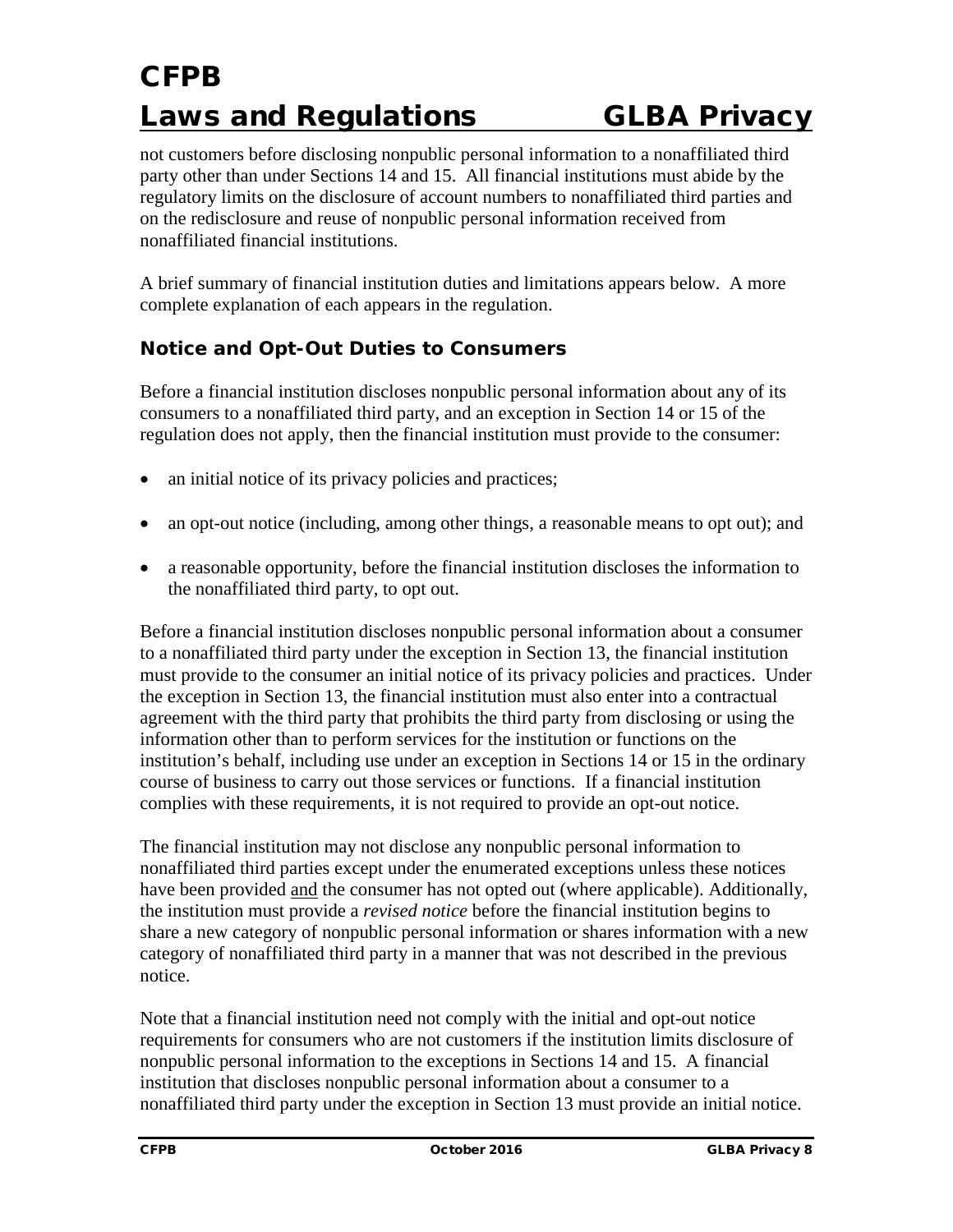Under the exception in Section 13, the financial institution must also enter into a contractual agreement with the third party that prohibits the third party from disclosing or using the information other than to perform services for the institution or functions on the institution's behalf, including use under an exception in Sections 14 or 15 in the ordinary course of business to carry out those services or functions. If these requirements are met, the financial institution is not required to provide an opt-out notice.

#### *Notice Duties to Customers*

In addition to the duties described above, there are several duties unique to customers. In particular, regardless of whether the institution discloses or intends to disclose nonpublic personal information, a financial institution must provide notice to its customers of its privacy policies and practices at various times.

- A financial institution must provide an *initial notice* of its privacy policies and practices to each customer, not later than the time a customer relationship is established. Section 4(e) of the regulation describes the exceptional cases in which delivery of the notice is allowed subsequent to the establishment of the customer relationship.
- A financial institution must provide an annual notice at least once in any period of 12 consecutive months during the continuation of the customer relationship unless an exception to the annual privacy notice requirement applies.
- Generally, new privacy notices are not required for each new product or service. However, a financial institution must provide a new notice to an existing customer when the customer obtains a new financial product or service from the institution, if the initial or annual notice most recently provided to the customer was not accurate with respect to the new financial product or service.
- When a financial institution does not disclose nonpublic personal information (other than as permitted under Section 14 and Section 15 exceptions) and does not reserve the right to do so, the institution has the option of providing a simplified notice.

#### *Requirements for Notices*

*Clear and Conspicuous.* Privacy notices must be clear and conspicuous, meaning they must be reasonably understandable and designed to call attention to the nature and significance of the information contained in the notice. The regulation does not prescribe specific methods for making a notice clear and conspicuous, but does provide examples of ways in which to achieve the standard, such as the use of short explanatory sentences or bullet lists, and the use of plain-language headings and easily readable typeface and type size. Privacy notices also must accurately reflect the institution's privacy practices.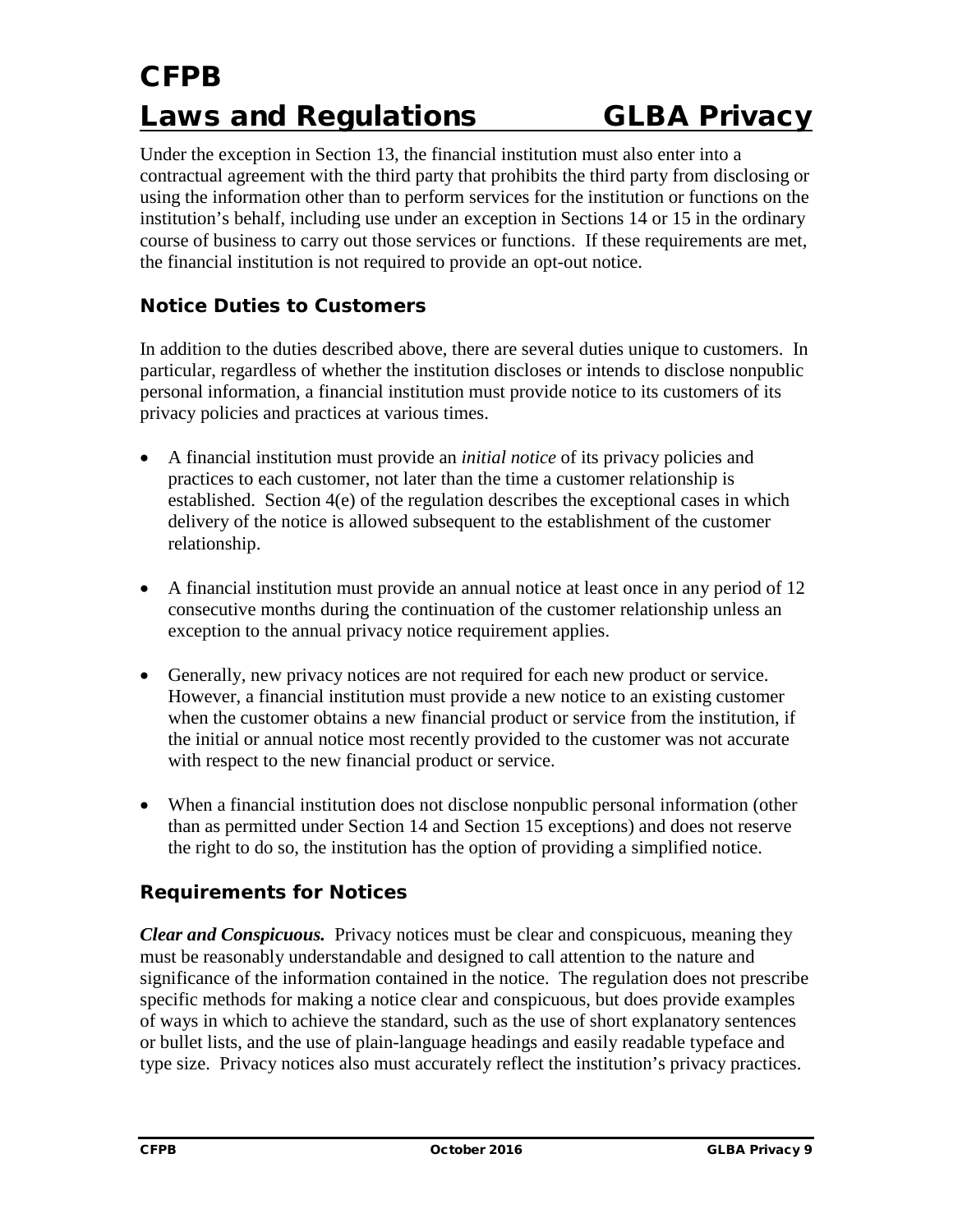*Delivery Rules*. Privacy notices must be provided so that each recipient can reasonably be expected to receive actual notice in writing, or if the consumer agrees, electronically. To meet this standard, a financial institution could, for example, (1) hand-deliver a printed copy of the notice to its consumers, (2) mail a printed copy of the notice to a consumer's last known address, or (3) for the consumer who conducts transactions electronically, post the notice on the institution's web site and require the consumer to acknowledge receipt of the notice as a necessary step to completing the transaction.

For customers only, a financial institution must provide the initial notice (as well as any annual notice and any revised notice) so that a customer can retain or subsequently access the notice. A written notice satisfies this requirement. For customers who obtain financial products or services electronically, and agree to receive their notices on the institution's web site, the institution may provide the current version of its privacy notice on its web site.

As of October 28, 2014, a financial institution may use an alternative delivery method for providing annual privacy notices to customers through posting the annual notices on its web sites if: (1) no opt-out rights are triggered by the financial institution's information sharing practices under GLBA or under FCRA Section 603, and opt-out notices required by FCRA Section 624 and Subpart C of Regulation V have previously been provided, if applicable, or the annual privacy notice is not the only notice provided to satisfy those requirements; (2) certain information included in the annual privacy notice has not changed since the previous notice; and (3) the financial institution uses the model form provided in the regulation as its annual privacy notice. In order to use this alternative delivery method, an institution must: (1) insert a clear and conspicuous statement at least once per year on an account statement, coupon book, or a notice or disclosure the institution issues under any provision of law that informs customers that the annual privacy notice is available on the institution's web site, that the institution will mail the notice to customers who request it by calling a specific telephone number, and that the notice has not changed; (2) continuously post the current privacy notice in a clear and conspicuous manner on a page on its web site, on which the only content is the privacy notice, without requiring the customer to provide any information such as a login name or password or agree to any conditions to access the web site; and (3) mail its current privacy notice to those customers who request it by telephone within ten calendar days of the request.

As of December 4, 2015, pursuant to the FAST Act's GLBA amendment, a financial institution is not required to provide an annual privacy notice to its customers if it: (1) solely shares nonpublic personal information in accordance with the provisions of GLBA Sections 502(b)(2) (corresponding to Regulation P (12 CFR 1016.13)) or 502(e) (corresponding to Regulation P (12 CFR 1016.14 and .15)) or regulations prescribed under GLBA Section 504(b); and (2) has not changed its policies and practices with regard to disclosing nonpublic personal information since its most recent disclosure to its customers that was made in accordance with GLBA Section 503. An institution that at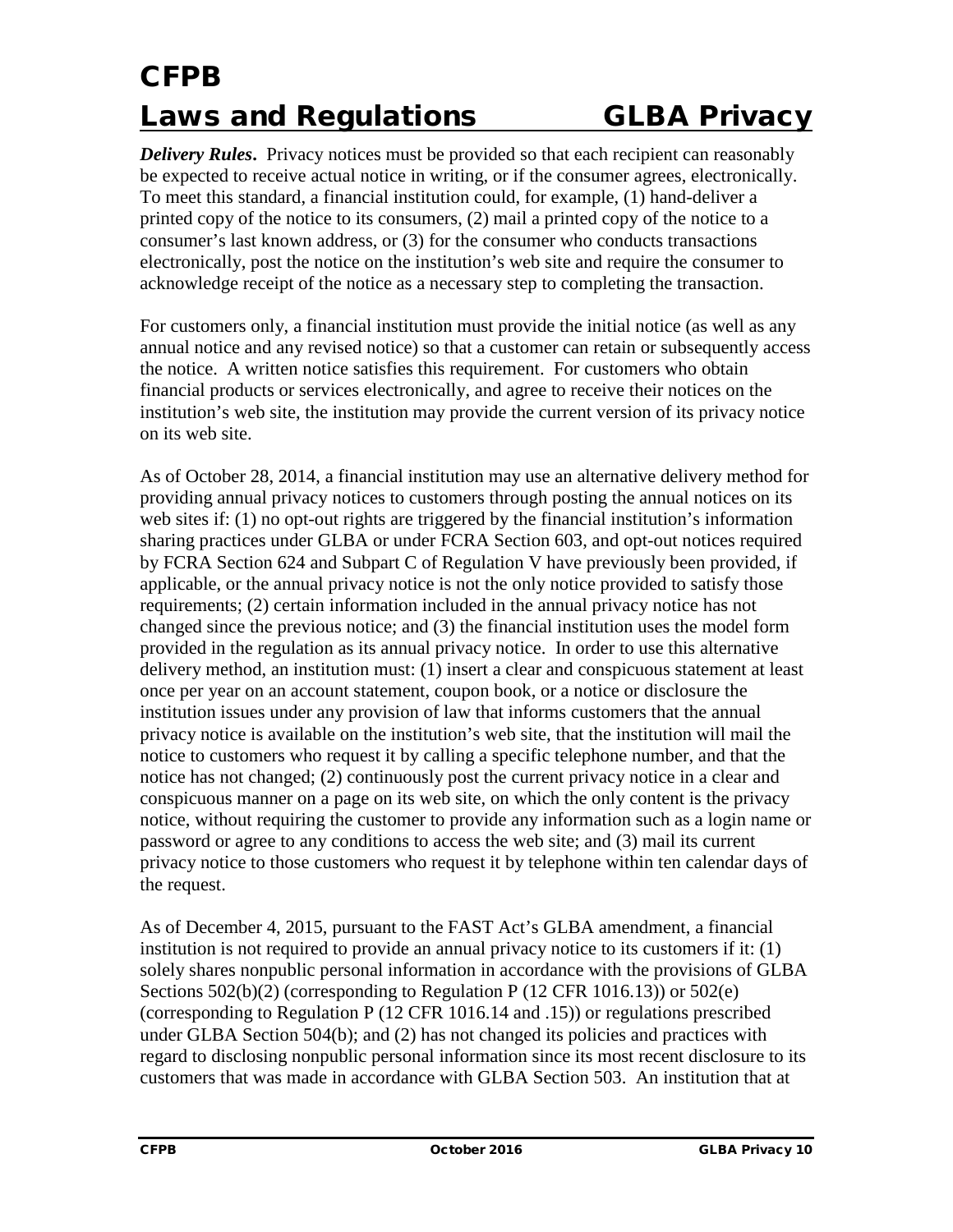any time fails to comply with either of the criteria is not eligible for the exception and is required to provide an annual privacy notice to its customers.

*Notice Content***.** A privacy notice must contain specific disclosures. However, a financial institution may provide to consumers who are not also customers a "short form" initial notice together with an opt-out notice stating that the institution's privacy notice is available upon request and explaining a reasonable means for the consumer to obtain it. The following is a list of disclosures regarding nonpublic personal information that institutions must provide in their privacy notices, as applicable:

- 1. categories of information collected;
- 2. categories of information disclosed;
- 3. categories of affiliates and nonaffiliated third parties to whom the institution may disclose information;
- 4. policies and practices with respect to the treatment of former customers' information;
- 5. categories of information disclosed to nonaffiliated third parties that perform services for the institution or functions on the institution's behalf and categories of third parties with whom the institution has contracted (Section 13);
- 6. an explanation of the opt-out right and methods for opting out;
- 7. any opt-out notices that the institution must provide under the FCRA with respect to affiliate information sharing;
- 8. policies and practices for protecting the security and confidentiality of information; and
- 9. a statement that the institution makes disclosures to other nonaffiliated third parties for everyday business purposes or as permitted by law (Sections 14 and 15 of the regulation).

*Model Privacy Form***.** The Appendix to the regulation contains the model privacy form. A financial institution can use the model form to obtain a "safe harbor" for compliance with the content requirements for notifying consumers of its information-sharing practices and their right to opt out of certain sharing practices. To obtain the safe harbor, the institution must provide a model form in accordance with the instructions set forth in the Appendix of the regulation. Additionally, institutions using the alternative delivery method for providing annual privacy notices to customers must use the model form.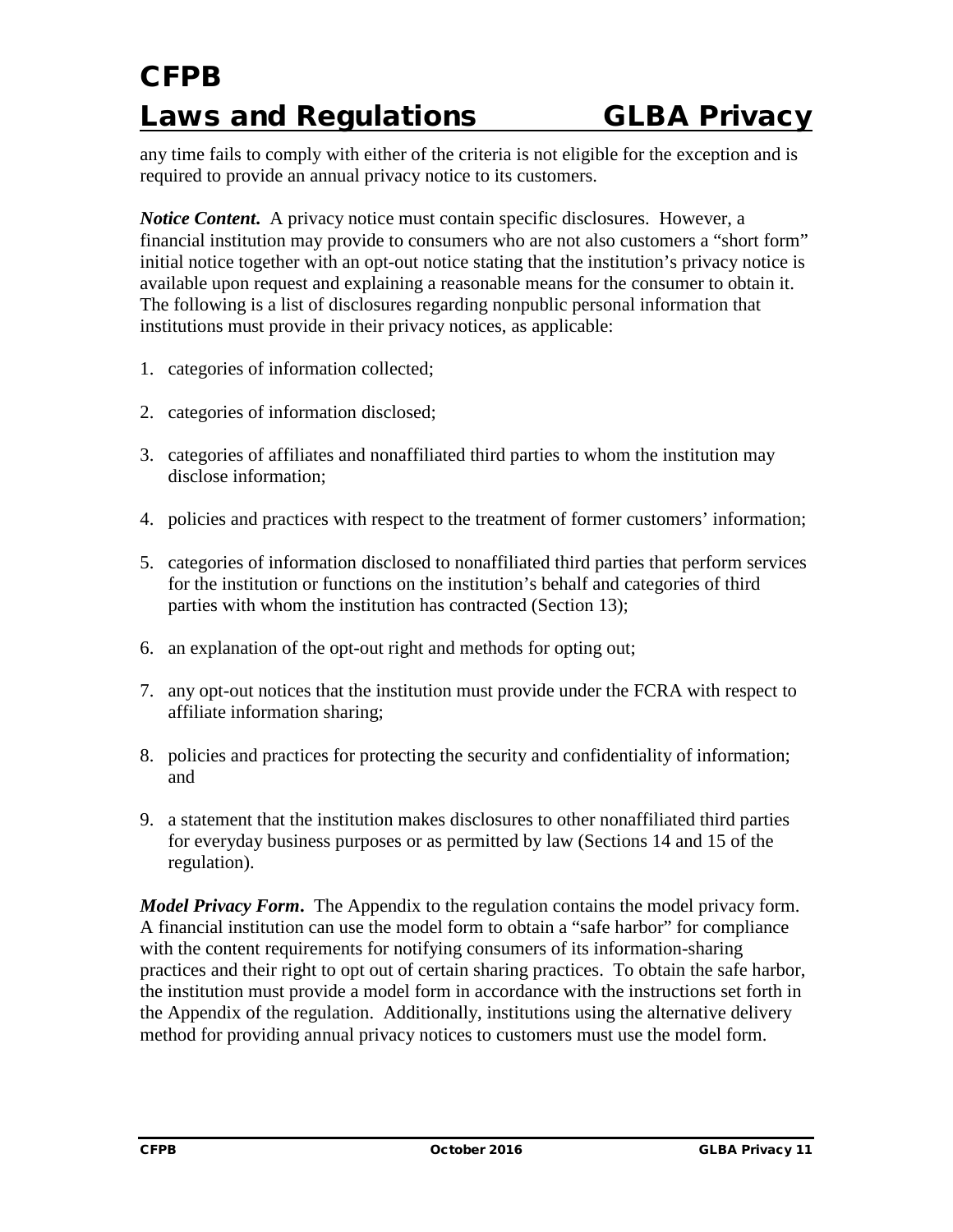#### *Limitations on Disclosure of Account Numbers*

A financial institution must not disclose an account number or similar form of access number or access code for a credit card, deposit, or transaction account to any nonaffiliated third party (other than a consumer reporting agency) for use in telemarketing, direct mail marketing, or other marketing through electronic mail to the consumer.

The disclosure of encrypted account numbers without an accompanying means of decryption, however, is not subject to this prohibition. The regulation also expressly allows disclosures by a financial institution to its agent to market the institution's own products or services (although the financial institution must not authorize the agent to directly initiate charges to the customer's account). The regulation also does not bar a financial institution from disclosing account numbers to participants in private-label or affinity card programs, if the participants are identified to the customer when the customer enters the program.

#### *Redisclosure and Reuse Limitations on Nonpublic Personal Information Received*

If a financial institution receives nonpublic personal information from a nonaffiliated financial institution, its disclosure and use of the information is limited.

- For nonpublic personal information received under a Section 14 or 15 exception, the financial institution is limited to:
	- o Disclosing the information to the affiliates of the financial institution from which it received the information;
	- o Disclosing the information to its own affiliates, who may, in turn, disclose and use the information only to the extent that the financial institution can do so; and
	- o Disclosing and using the information pursuant to a Section 14 or 15 exception (for example, an institution receiving information for account processing could disclose the information to its auditors).
- For nonpublic personal information received other than under a Section 14 or 15 exception, the recipient's use of the information is unlimited, but its disclosure of the information is limited to:
	- o Disclosing the information to the affiliates of the financial institution from which it received the information;
	- o Disclosing the information to its own affiliates, who may, in turn disclose the information only to the extent that the financial institution can do so; and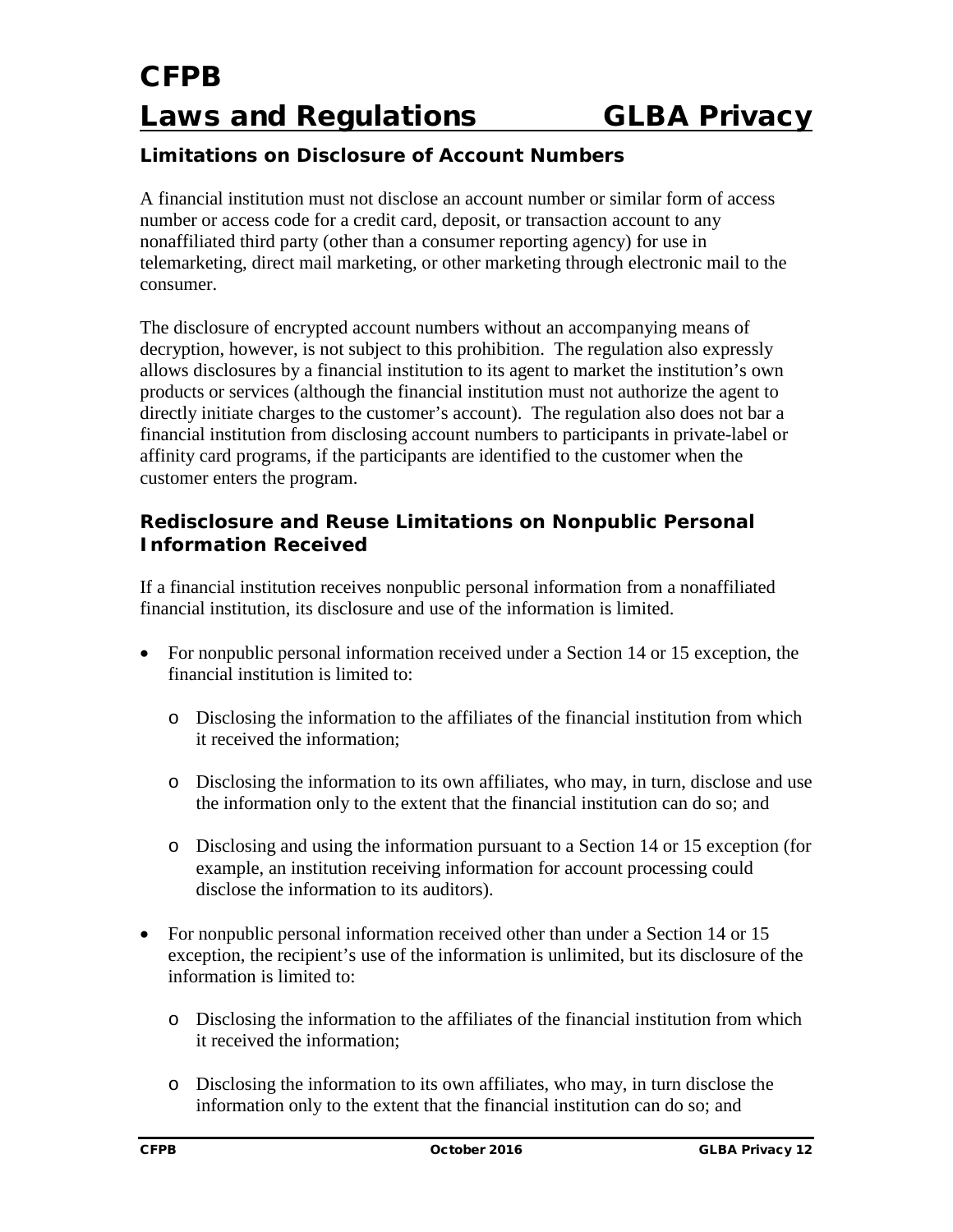o Disclosing the information to any other person, if the disclosure would be lawful if made directly to that person by the financial institution from which it received the information. For example, an institution that received a customer list from another financial institution could disclose the list in accordance with the privacy policy of the financial institution that provided the list subject to any opt-out election or revocation by the consumers on the list and in accordance with appropriate exceptions under Sections 14 and 15.

### **Other Matters**

#### *Fair Credit Reporting Act (FCRA)*

The regulation does not modify, limit, or supersede the operation of the FCRA.

#### *State Law*

The regulation does not supersede, alter, or affect any state statute, regulation, order, or interpretation, except to the extent that it is inconsistent with the regulation. A state statute, regulation, order, or interpretation is consistent with the regulation if the protection it affords any consumer is greater than the protection provided under the regulation, as determined by the CFPB, on its own motion or upon the petition of any interested party, after consultation with the agency or authority with jurisdiction under Section 505(a) of GLBA over either the person who initiated the complaint or that is the subject of the complaint.

#### *Guidelines Regarding Protecting Customer Information*

The regulation requires a financial institution to disclose its policies and practices for protecting the confidentiality, security, and integrity of nonpublic personal information about consumers (whether or not they are customers). The disclosure need not describe these policies and practices in detail, but instead may describe in general terms who is authorized to have access to the information and whether the institution has security practices and procedures in place to ensure the confidentiality of the information in accordance with the institution's policies.

The four federal banking agencies published guidelines, pursuant to Section 501(b) of GLBA, that address steps a financial institution should take in order to protect customer information. The guidelines relate only to information about customers, rather than all consumers. Compliance examiners should consider the findings of a 501(b) inspection during the compliance examination of a financial institution for purposes of evaluating the accuracy of the institution's disclosure regarding information security.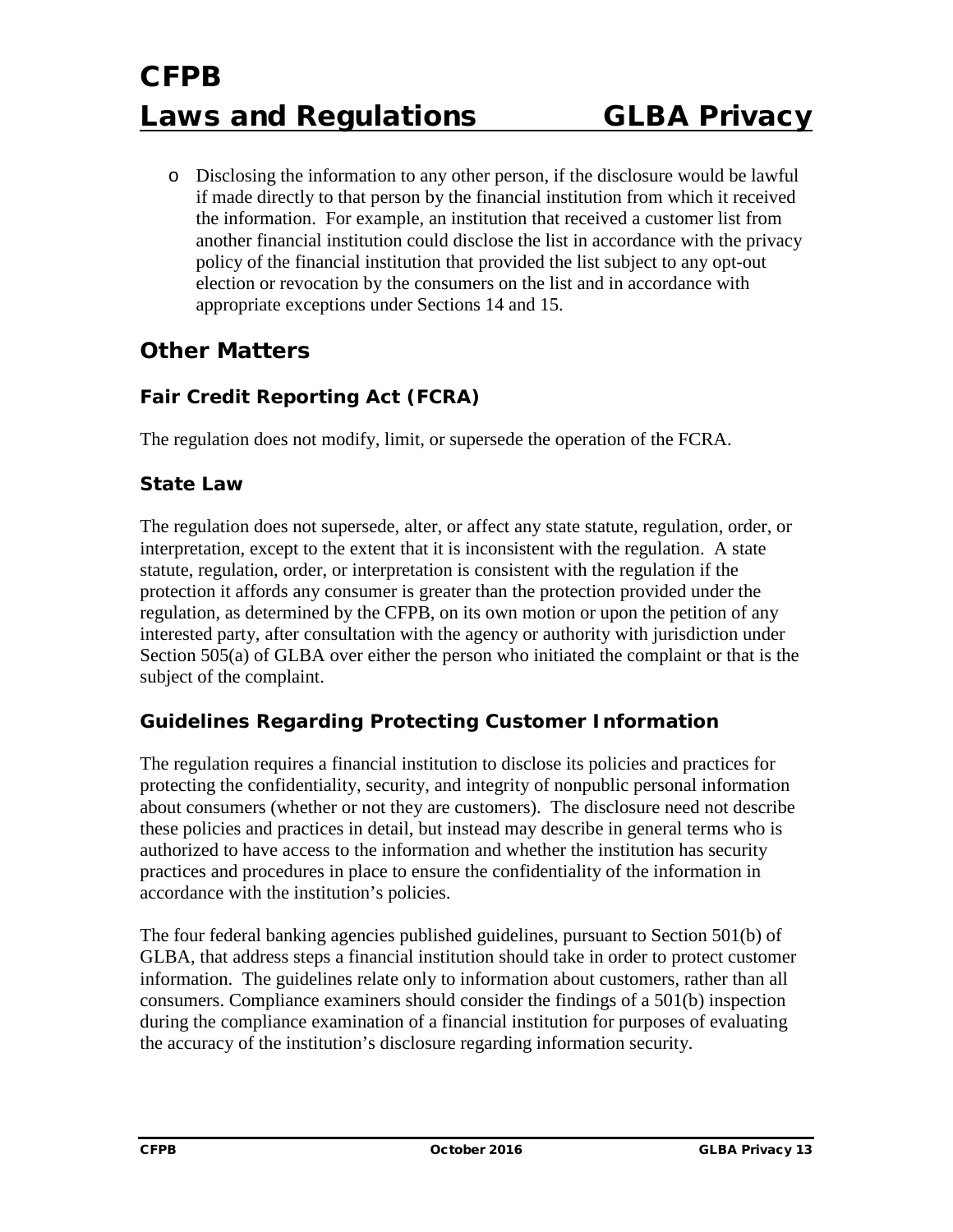### **REFERENCES**

#### *Laws*

15 U.S.C. 6801 et seq. Title V of the Gramm-Leach-Bliley Act

#### *Regulations*

**Consumer Financial Protection Bureau Regulation (12 CFR)**<br>Part 1016 Privacy of Consumer Financial Information (R Privacy of Consumer Financial Information (Regulation P)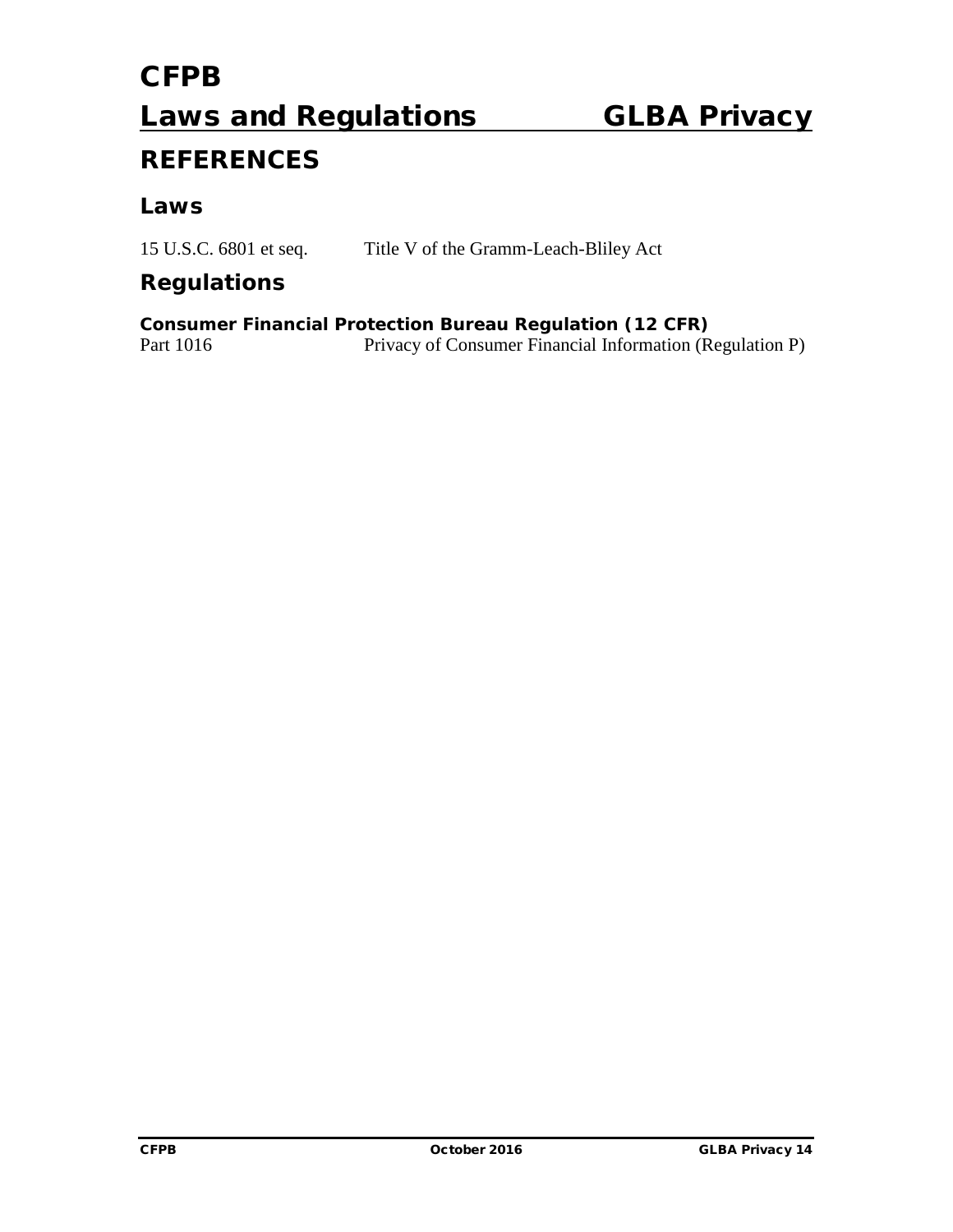**Gramm-Leach-Bliley Act (GLBA) and Its Implementing Regulation 12 CFR Part 1016**

| <b>Exam Date:</b>   | [Click&type] |
|---------------------|--------------|
| Exam ID No.         | [Click&type] |
| <b>Prepared By:</b> | [Click&type] |
| <b>Reviewer:</b>    | [Click&type] |
| Docket #:           | [Click&type] |
| <b>Entity Name:</b> | [Click&type] |

### **Privacy of Consumer Financial Information**

### **Examination Objectives[1](#page-14-0)**

- To assess the quality of a financial institution's compliance management policies, procedures, and internal controls for implementing the regulation, specifically ensuring consistency between what the financial institution tells consumers in its notices about its policies and practices and what it actually does.
- To determine the reliance that can be placed on a financial institution's policies, procedures, and internal controls for monitoring the institution's compliance with the regulation.
- To determine a financial institution's compliance with the regulation, specifically in meeting the following requirements:
	- o Providing to customers notices of its privacy policies and practices that are timely, accurate, clear and conspicuous, and delivered so that each customer can reasonably be expected to receive actual notice;
	- o Disclosing nonpublic personal information to nonaffiliated third parties, other than under an exception, after first meeting the applicable requirements for giving consumers notice and the right to opt out;
	- o Appropriately honoring consumer opt-out directions;
	- o Lawfully using or disclosing nonpublic personal information received from a nonaffiliated financial institution; and
	- o Disclosing account numbers only according to the limits in the regulation.
- To initiate effective corrective actions when violations of law are identified, or when policies, procedures, or internal controls are deficient.

### **Examination Procedures**

1. Through discussions with management and review of available information, identify the institution's information sharing practices (and changes to those practices) with

<span id="page-14-0"></span><sup>&</sup>lt;sup>1</sup> These reflect FFIEC-approved procedures.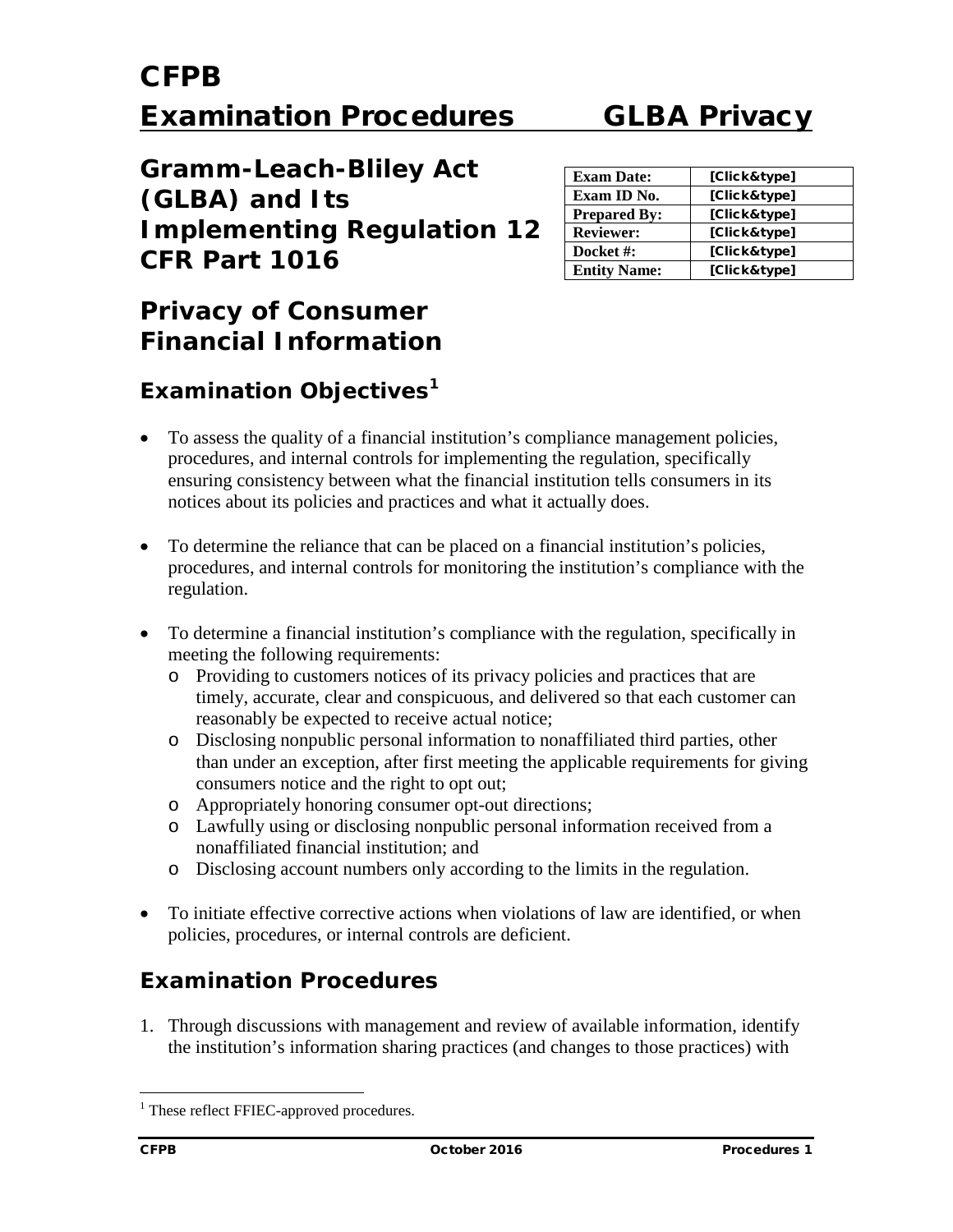affiliates and nonaffiliated third parties; how it treats nonpublic personal information; and how it administers opt-outs. Consider the following as appropriate:

- Notices (initial, annual, revised, opt-out, short-form, and simplified);
- Institutional privacy policies, procedures, and internal controls, including those to:
	- o process requests for nonpublic personal information, including requests for aggregated information;
	- o deliver notices to consumers;
	- o manage consumer opt-out directions (e.g., designating files, allowing a reasonable time to opt out, providing new opt-out and privacy notices when necessary, receiving opt-out directions, handling joint account holders);
	- o prevent the unlawful disclosure and use of the information received from nonaffiliated financial institutions; and
	- o prevent the unlawful disclosure of account numbers;
- Information sharing agreements between the institution and affiliates and service agreements or contracts between the institution and nonaffiliated third parties either to obtain or provide information or services;
- Complaint logs, telemarketing scripts, and any other information obtained from nonaffiliated third parties (Note: review telemarketing scripts to determine whether the contractual terms set forth under Section 13 of the regulation are met and whether the institution is disclosing account number information in violation of Section 12);
- Categories of nonpublic personal information collected from or about consumers in obtaining a financial product or service (e.g., in the application process for deposit, loan, or investment products; for an over-the-counter purchase of a bank check; from E-banking products or services, including information collected electronically through Internet cookies; or through ATM transactions);
- Categories of nonpublic personal information shared with, or received from, each nonaffiliated third party;
- Consumer complaints regarding the treatment of nonpublic personal information, including those received electronically;
- Records that reflect the bank's categorization of its information sharing practices under Sections 13, 14, 15, and outside of these exceptions; and
- Results of a 501(b) inspection (used to determine the accuracy of the institution's privacy disclosures regarding information security).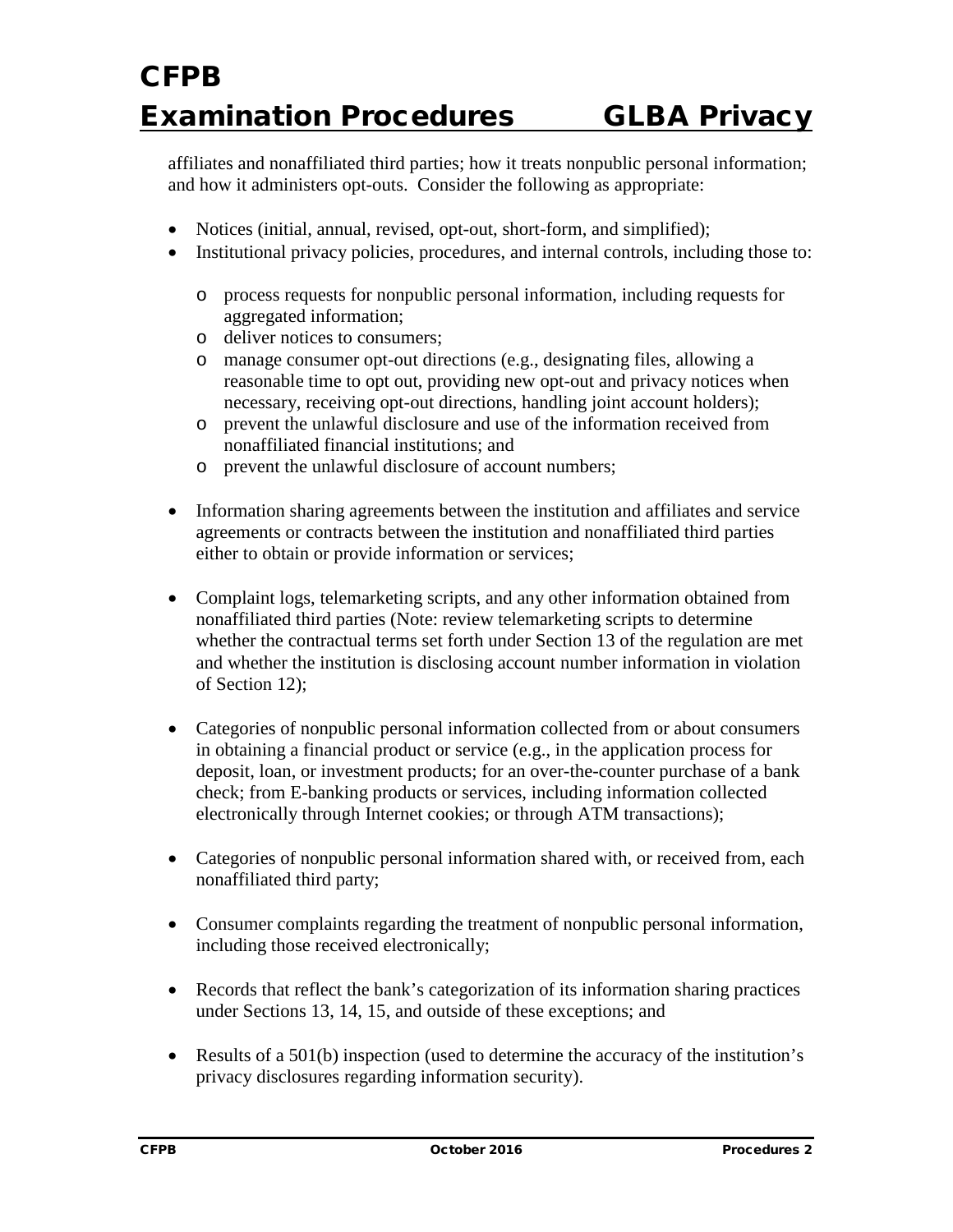#### Click&Type

2. Use the information gathered from step 1 to work through the Privacy Notice and Opt-Out Decision Tree (Attachment A). Identify which module(s) of procedures is (are) applicable.

Click&Type

3. Use the information gathered from step 1 to work through the Redisclosure and Reuse of Nonpublic Personal Information Received from Nonaffiliated Financial Institutions Decision Tree (Attachment B) and Account Number Sharing Decision Tree (Attachment C) as necessary. Identify which module is applicable.

Click&Type

- 4. Determine the adequacy of the financial institution's policies, procedures, and internal controls to ensure compliance with the regulation as applicable. Consider the following:
	- Sufficiency of internal policies, procedures, and internal controls, including review of new products and services and controls over servicing arrangements and marketing arrangements;
	- Effectiveness of management information systems, including the use of technology for monitoring, exception reports, and standardization of forms and procedures;
	- Frequency and effectiveness of monitoring procedures;
	- Adequacy and regularity of the institution's training program;
	- Suitability of the compliance audit program for ensuring that:
		- o the procedures address all regulatory provisions as applicable;
		- o the work is accurate and comprehensive with respect to the institution's information sharing practices;
		- o the frequency is appropriate;
		- o conclusions are appropriately reached and presented to responsible parties;
		- o steps are taken to correct deficiencies and to follow-up on previously identified deficiencies; and
	- Knowledge level of management and personnel.

Click&Type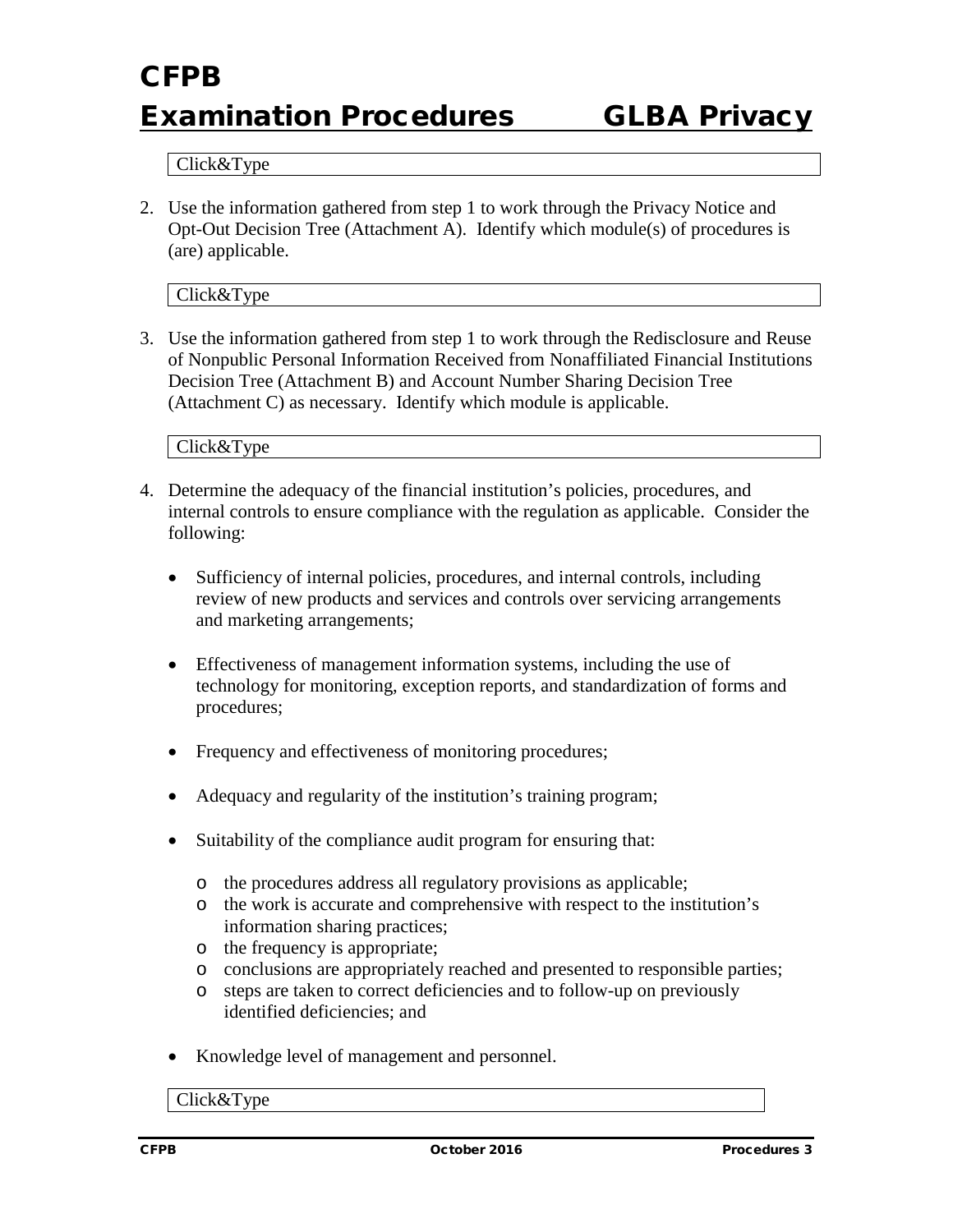5. Ascertain areas of risk associated with the financial institution's sharing practices (especially those within Section 13 and those that fall outside of the exceptions) and any weaknesses found within the compliance management program. Keep in mind any outstanding deficiencies identified in the audit for follow-up when completing the modules.

Click&Type

6. Based on the results of the foregoing initial procedures and discussions with management, determine which procedures, if any, should be completed in the applicable module, focusing on areas of particular risk. The selection of procedures to be employed depends upon the adequacy of the institution's compliance management system and level of risk identified. Each module contains a series of general instruction to verify compliance, cross-referenced to cites within the regulation. Additionally, there are cross-references to a more comprehensive checklist, which the examiner may use if needed to evaluate compliance in more detail.

Click&Type

7. Evaluate any additional information or documentation discovered during the course of the examination according to these procedures. Note that this may reveal new or different sharing practices necessitating reapplication of the Decision Trees and completion of additional or different modules.

Click&Type

- 8. Formulate conclusions.
	- a. Summarize all findings.
	- b. For violation(s) noted, determine the cause by identifying weaknesses in internal controls, compliance review, training, management oversight, or other areas.
	- c. Identify action needed to correct violations and to address weaknesses in the institution's compliance system, as appropriate.
	- d. Discuss findings with management and obtain a commitment for corrective action.

Click&Type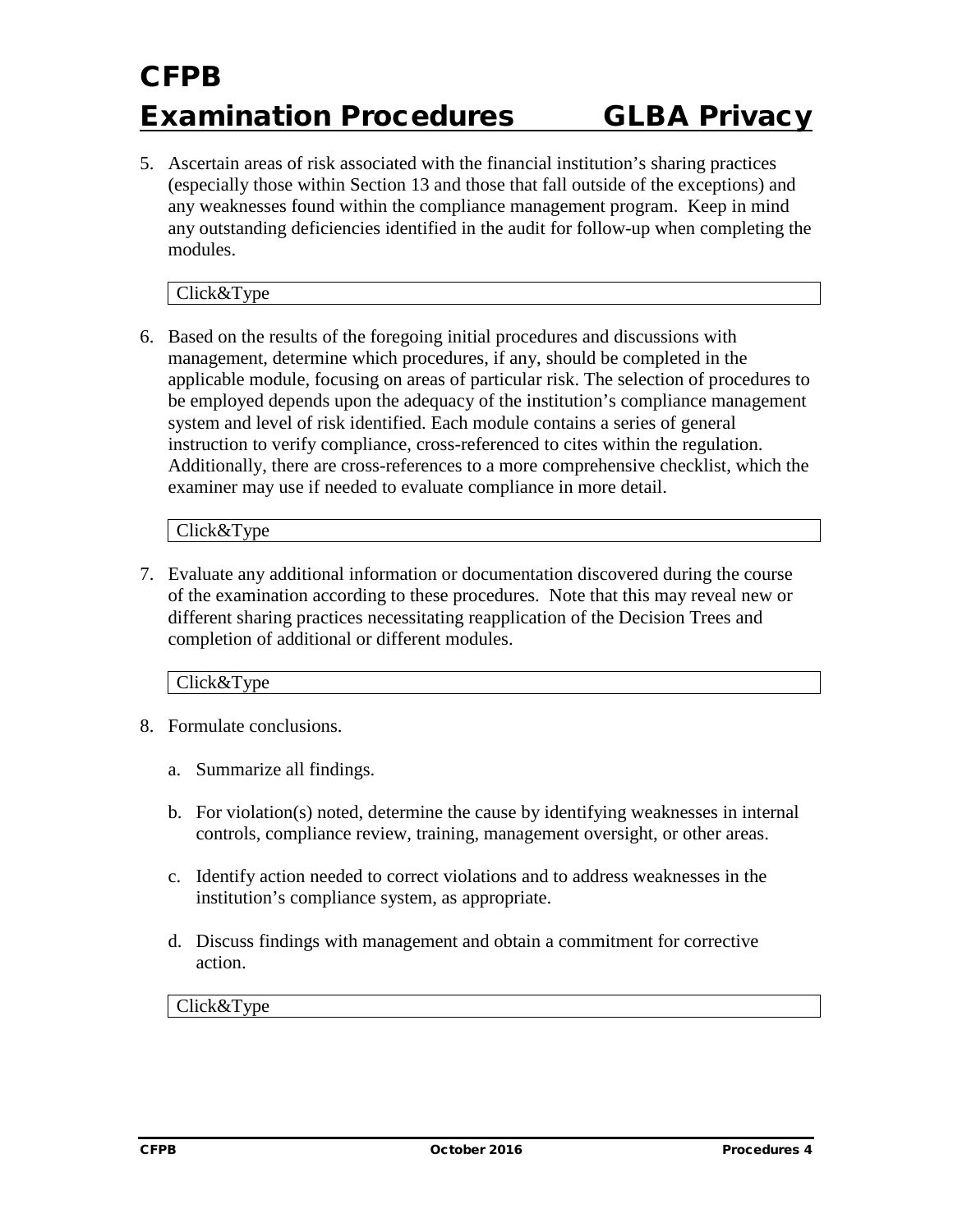### **Examiner's Summary, Recommendations, and Comments**

Click&Type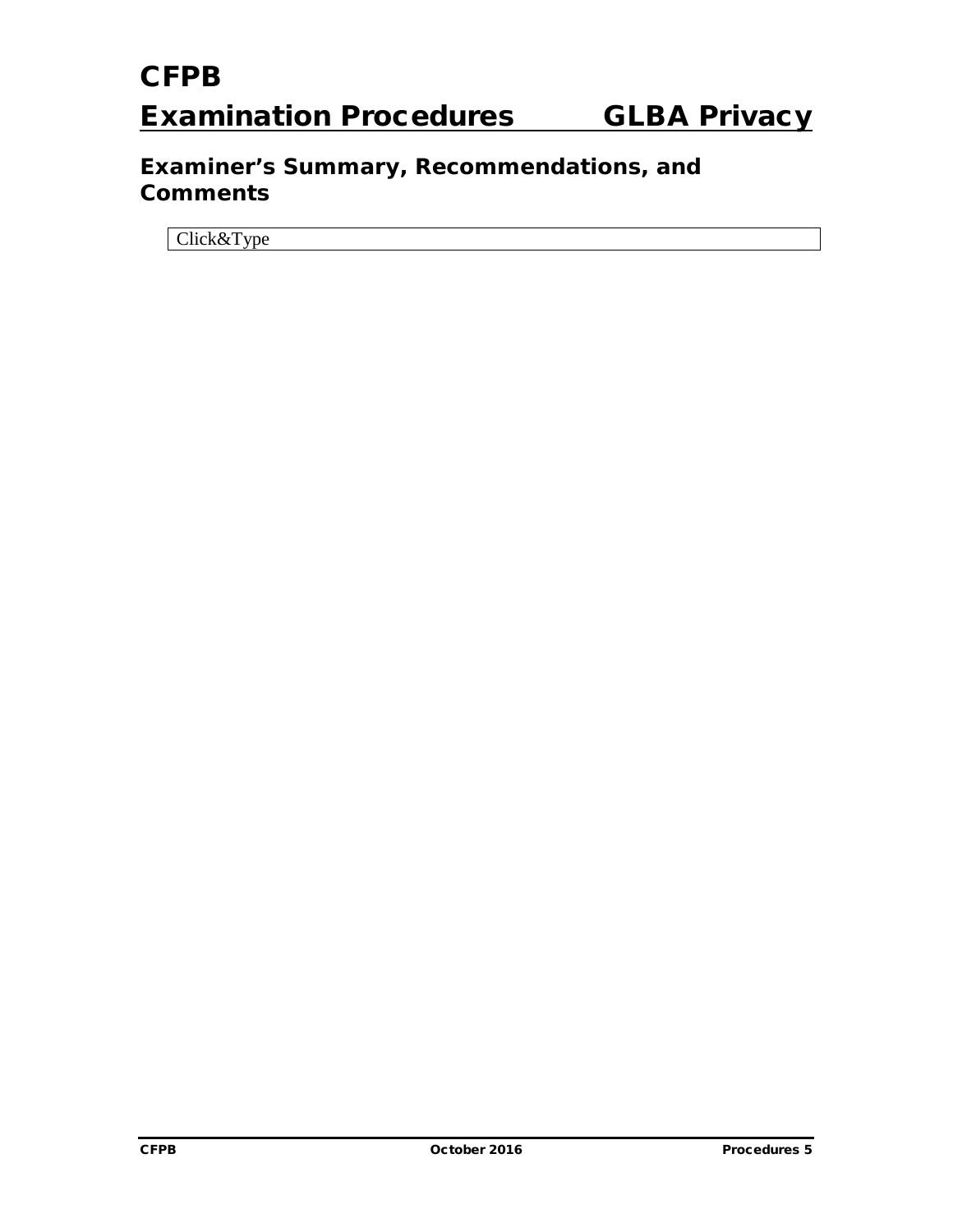### CFPB GLBA Privacy Examination Procedures Attachment A

<span id="page-19-0"></span>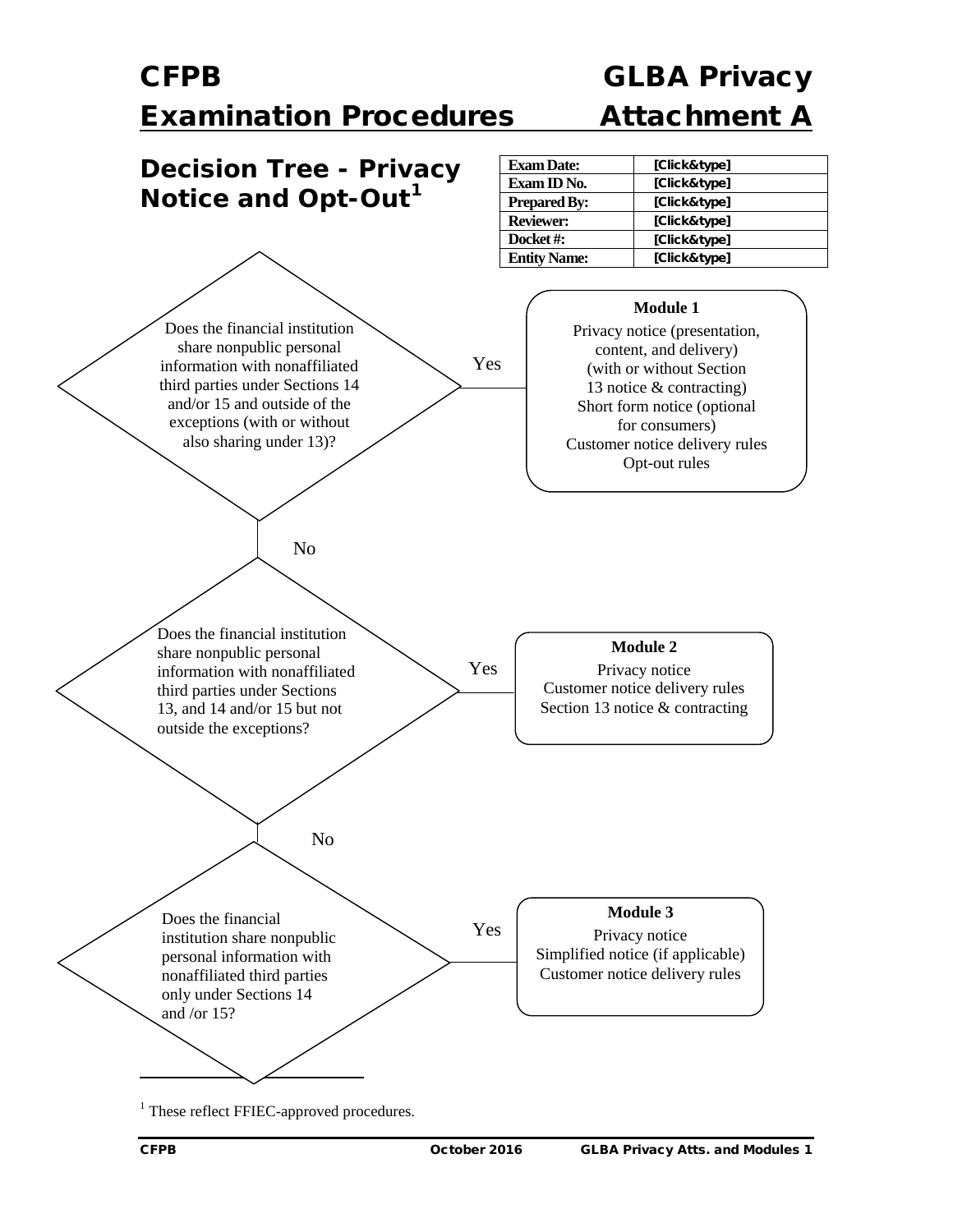**Decision Tree - Redisclosure and Reuse of Nonpublic Personal Information Received from Nonaffiliated Financial Institutions (Sections 11(A) and 11(B))**

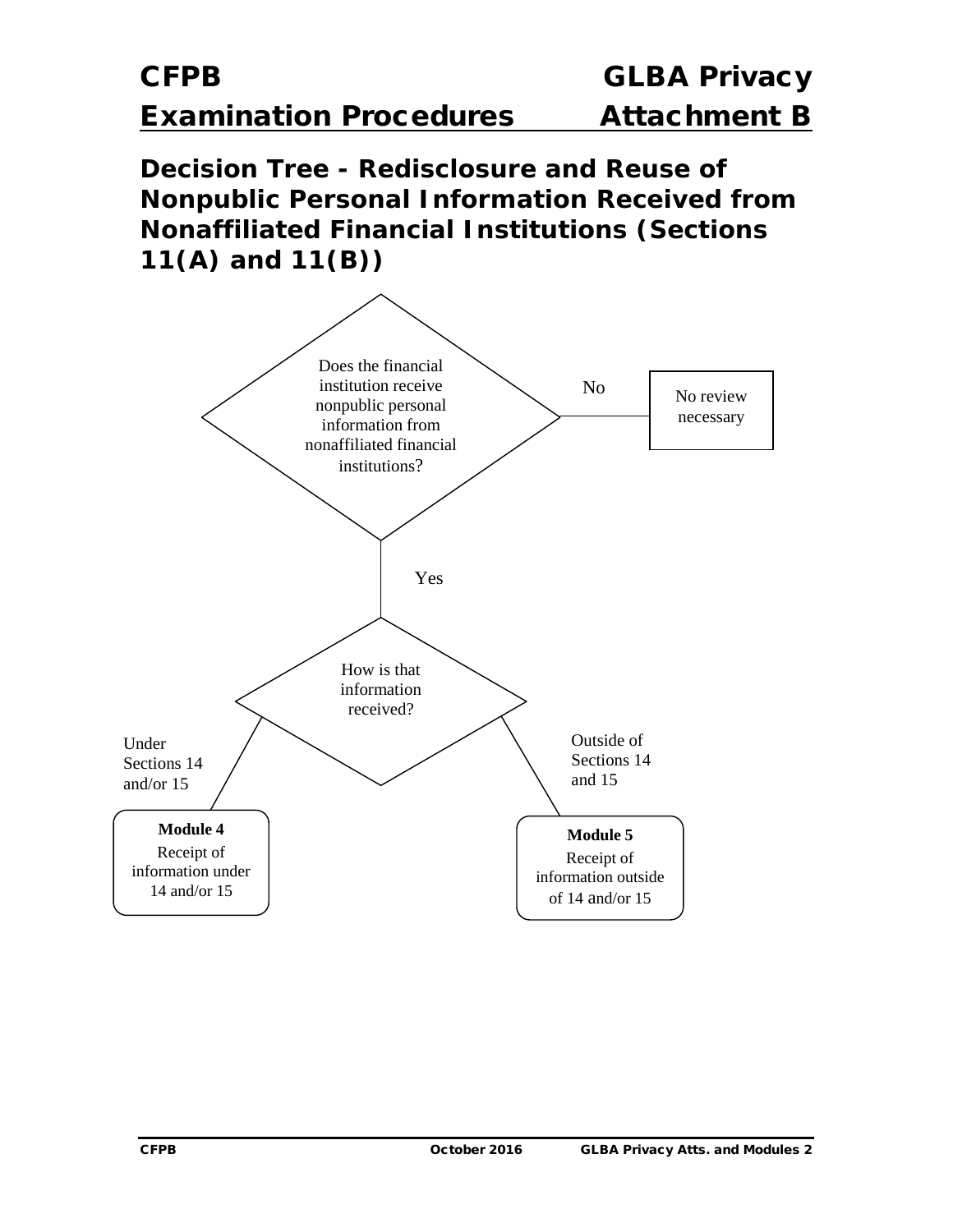### **Decision Tree - Account Number Sharing (Section 12)**



\* This may include sharing of encrypted account numbers but not the decryption key.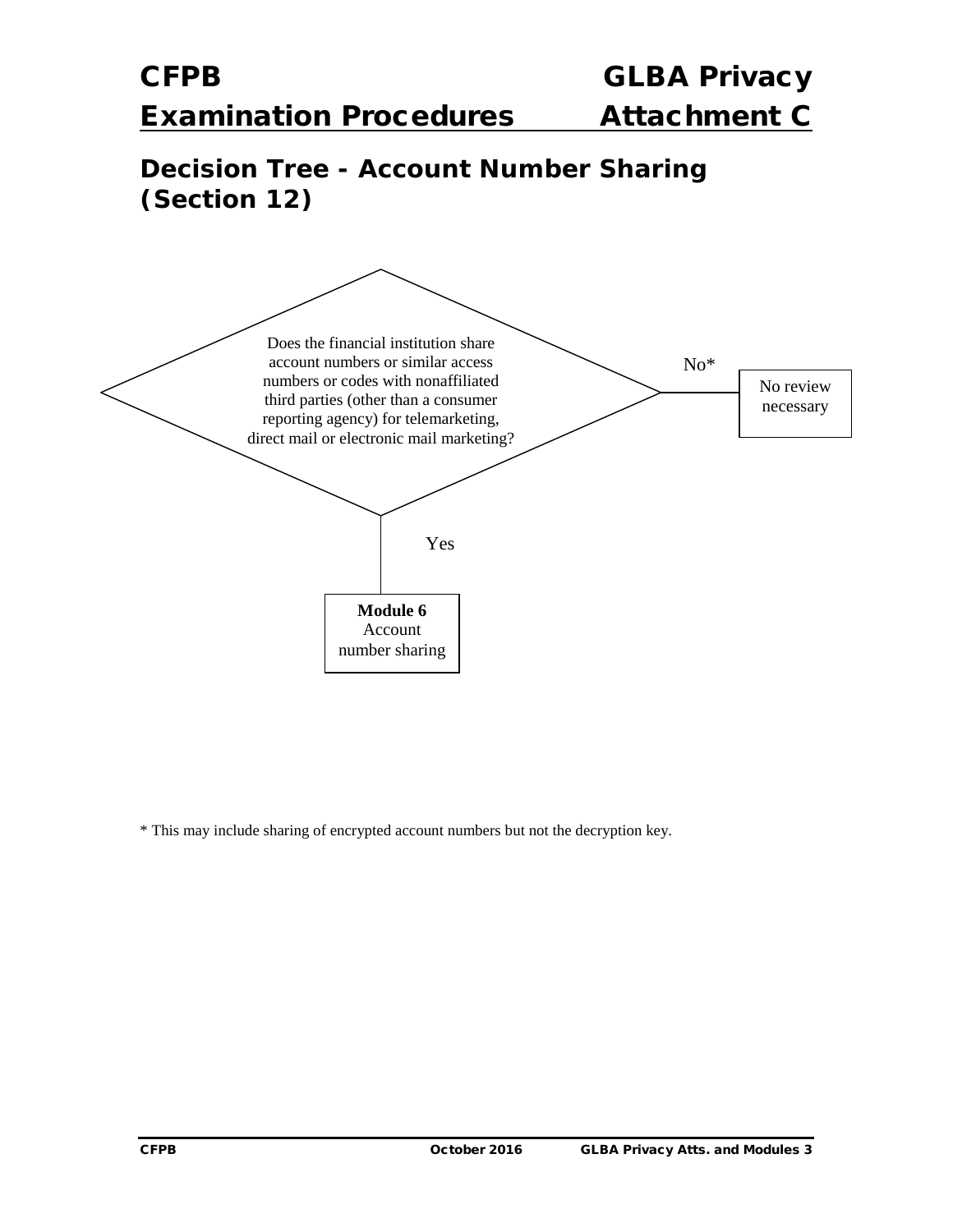### **Module 1 - Sharing nonpublic personal information with nonaffiliated third parties under Sections 14 and/or 15 and outside of the exceptions (with or without also sharing under Section 13)**

Note: Financial institutions whose practices fall within this category engage in the most expansive degree of information sharing permissible. Consequently, these institutions are held to the most comprehensive compliance standards imposed by the regulation.

Note: As of December 4, 2015, a financial institution is not required to provide an annual privacy notice to its applicable customers if it: (1) solely shares nonpublic personal information in accordance with the provisions of GLBA Sections 502(b)(2) (corresponding to Regulation P (12 CFR 1016.13)) or 502(e) (corresponding to Regulation P (12 CFR 1016.14 and .15)) or regulations prescribed under GLBA Section 504(b); and (2) has not changed its policies and practices with regard to disclosing nonpublic personal information since its most recent disclosure to its customers that was made in accordance with GLBA Section 503. A financial institution that at any time fails to comply with either of the criteria is not eligible for the exception and is required to provide an annual privacy notice to its customers.

- A. Disclosure of Nonpublic Personal Information
	- 1. Select a sample of third party relationships with nonaffiliated third parties and obtain a sample of information shared between the institution and the third party both inside and outside of the exceptions. The sample should include a crosssection of relationships but should emphasize those that are higher risk in nature as determined by the initial procedures. Perform the following comparisons to evaluate the financial institution's compliance with disclosure limitations.
		- a. Compare the categories of information shared and with whom the information was shared to those stated in the privacy notice and verify that what the institution tells consumers (both customers and those who are not customers) in its notices about its policies and practices in this regard, and what the institution actually does, are consistent (12 CFR 1016.6, 10).
		- b. Compare the information shared to a sample of opt-out directions and verify that only nonpublic personal information covered under the exceptions or from consumers (customers and those who are not customers) who chose not to opt out is shared (12 CFR 1016.10).
	- 2. If the financial institution also shares information under Section 13, obtain and review contracts with nonaffiliated third parties that perform services for the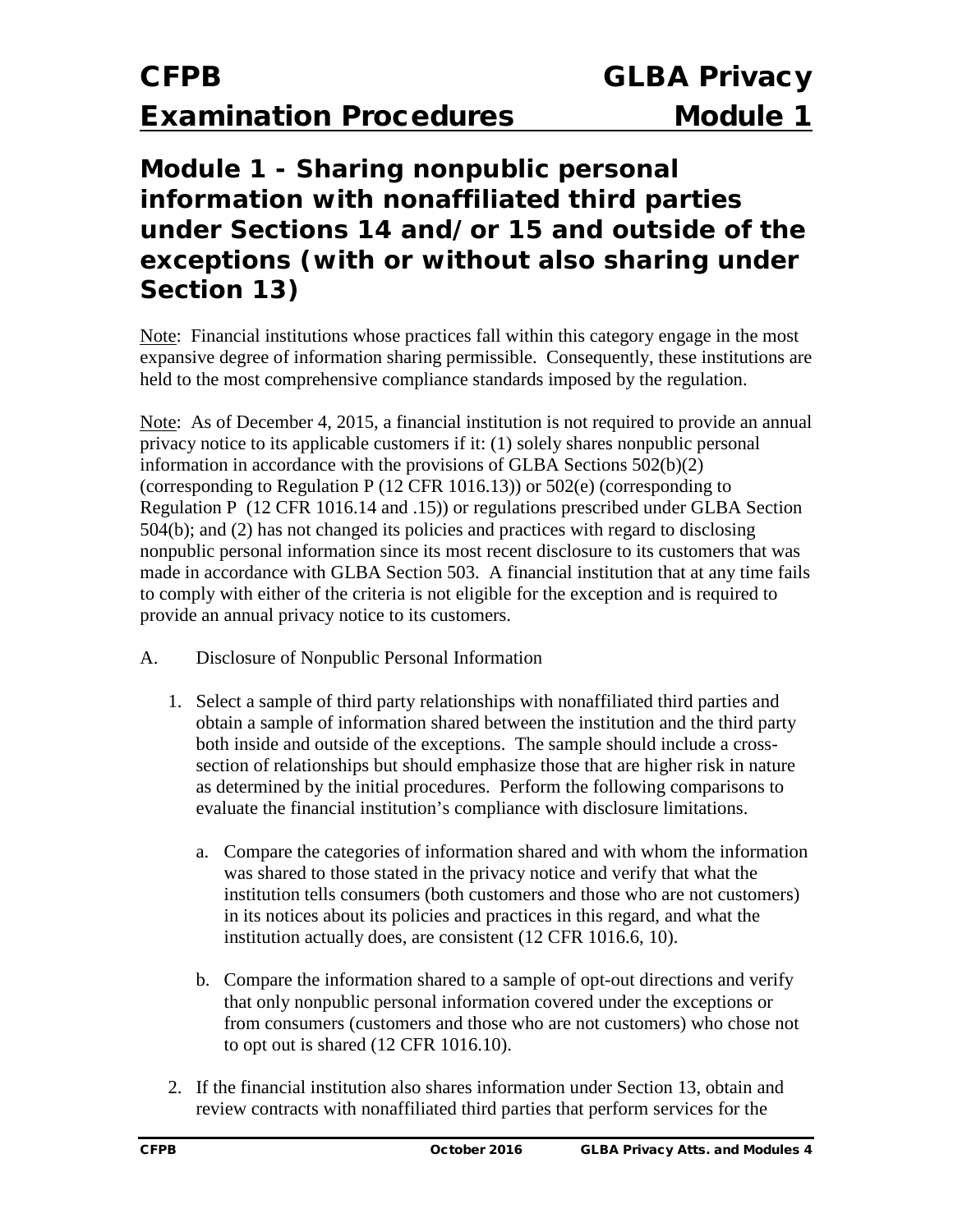financial institution not covered by the exceptions in Section 14 or 15. Determine whether the contracts prohibit the third party from disclosing or using the information other than to carry out the purposes for which the information was disclosed (12 CFR 1016.13(a)).

- B. Presentation, Content, and Delivery of Privacy Notices
	- 1. Review the financial institution's initial, annual and revised notices, as well as any short-form notices that the institution may use for consumers who are not customers. Determine whether or not these notices:
		- a. Are clear and conspicuous  $(12 \text{ CFR } 1016.3(b), 4(a), 5(a)(1), 8(a)(1));$
		- b. Accurately reflect the institution's policies and practices  $(12 \text{ CFR } 1016.4(a))$ ,  $5(a)(1)$ ,  $8(a)(1)$ ). Note: this includes policies and practices disclosed in the notices that exceed regulatory requirements; and
		- c. Include, and adequately describe, all required items of information and contain examples as applicable (12 CFR 1016.6). Note that if the institution shares under nonpublic personal information under Section 13 the notice provisions for that section shall also apply.
		- d. If the model privacy form is used, determine that it reflects the institution's policies and practices. For institutions seeking a safe harbor for compliance with the content requirements of the regulation, verify that the notice has the proper content and is in the proper format as specified in the Appendix of the regulation.
	- 2. Through discussions with management, review of the institution's policies, procedures, and internal controls and a sample of electronic or written consumer records where available, determine if the institution has adequate policies, procedures, and internal controls in place to provide notices to consumers, as appropriate. Assess the following:
		- a. Timeliness of delivery  $(12 \text{ CFR } 1016.4(a), 7(c), 8(a))$ ; and
		- b. Reasonableness of the method of delivery (e.g., by hand; by mail; electronically, if the consumer agrees; or as a necessary step of a transaction) (12 CFR 1016.9).
		- c. For customers only, review the timeliness of delivery (12 CFR 1016.4(d),  $4(e)$ ,  $5(a)$ ), means of delivery of annual notice (12 CFR 1016.9(c)), and accessibility of or ability to retain the notice (12 CFR 1016.9(e)).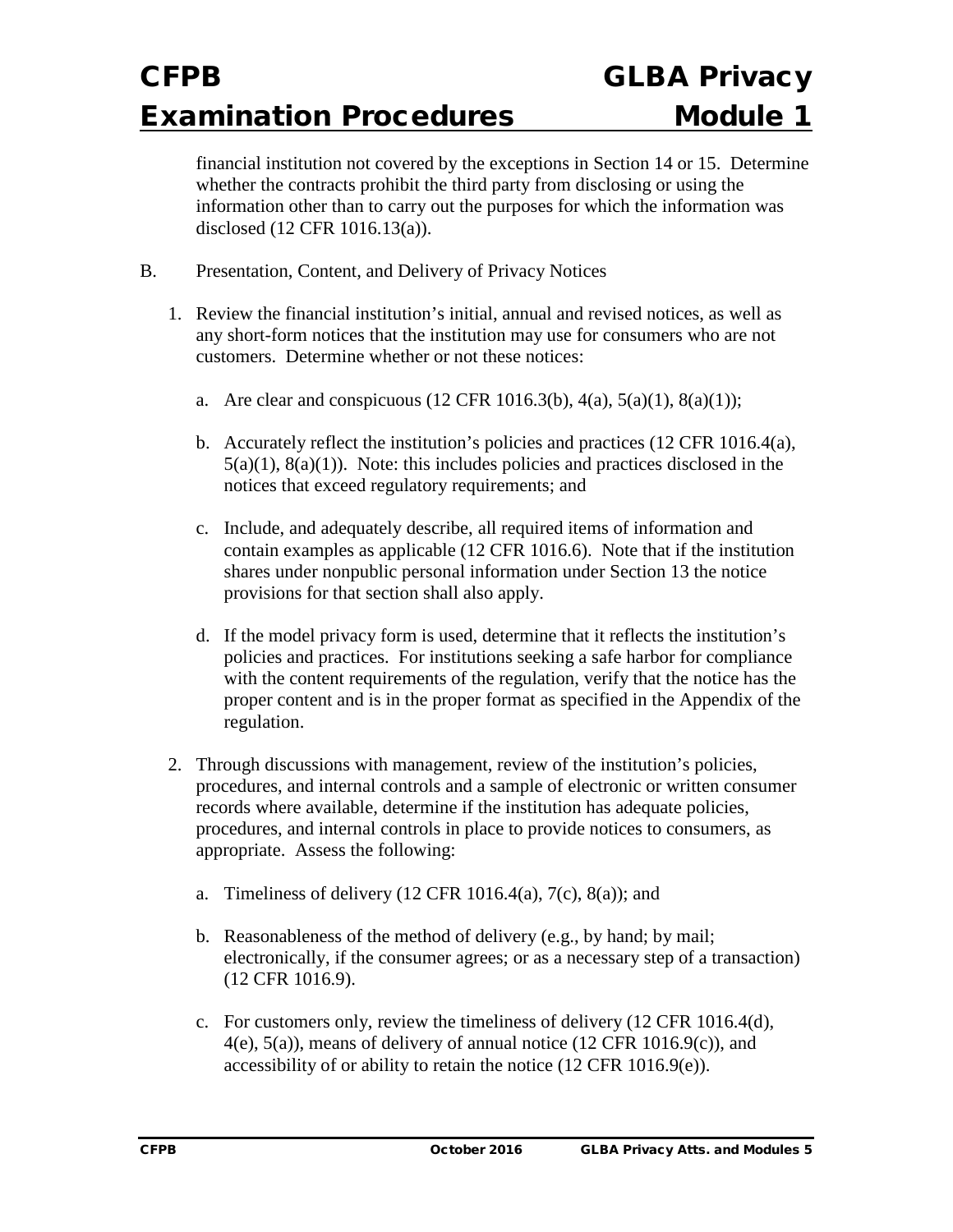#### C. Opt-Out Right

- 1. Review the financial institution's opt-out notices. An opt-out notice may be combined with the institution's privacy notices. Regardless, determine whether the opt-out notices:
	- a. Are clear and conspicuous (12 CFR 1016.3(b) and  $7(a)(1)$ ;
	- b. Accurately explain the right to opt out  $(12 \text{ CFR } 1016.7(a)(1));$
	- c. Include and adequately describe the three required items of information (the institution's policy regarding disclosure of nonpublic personal information, the consumer's opt-out right, and the means to opt out) (12 CFR  $1016.7(a)(1)$ ; and
	- d. Describe how the institution treats joint relationships, as applicable (12 CFR  $1016.7(d)$ ).
- 2. Through discussions with management, review of the institution's policies, procedures, and internal controls and a sample of electronic or written records where available, determine if the institution has adequate policies, procedures, and internal controls in place to provide the opt-out notice and comply with optout directions of consumers (customers and those who are not customers), as appropriate. Assess the following:
	- a. Timeliness of delivery  $(12 \text{ CFR } 1016.10(a)(1));$
	- b. Reasonableness of the method of delivery (e.g., by hand; by mail; electronically, if the consumer agrees; or as a necessary step of a transaction) (12 CFR 1016.9);
	- c. Reasonableness of the opportunity to opt out (the time allowed to and the means by which the consumer may opt out)  $(12 \text{ CFR } 1016.10(a)(1)(iii))$ ,  $10(a)(3)$ ; and
	- d. Adequacy of procedures to implement and track the status of a consumer's (customers and those who are not customers) opt out direction, including those of former customers  $(12 \text{ CFR } 1016.7\text{(e)}), (f), (g)$ ).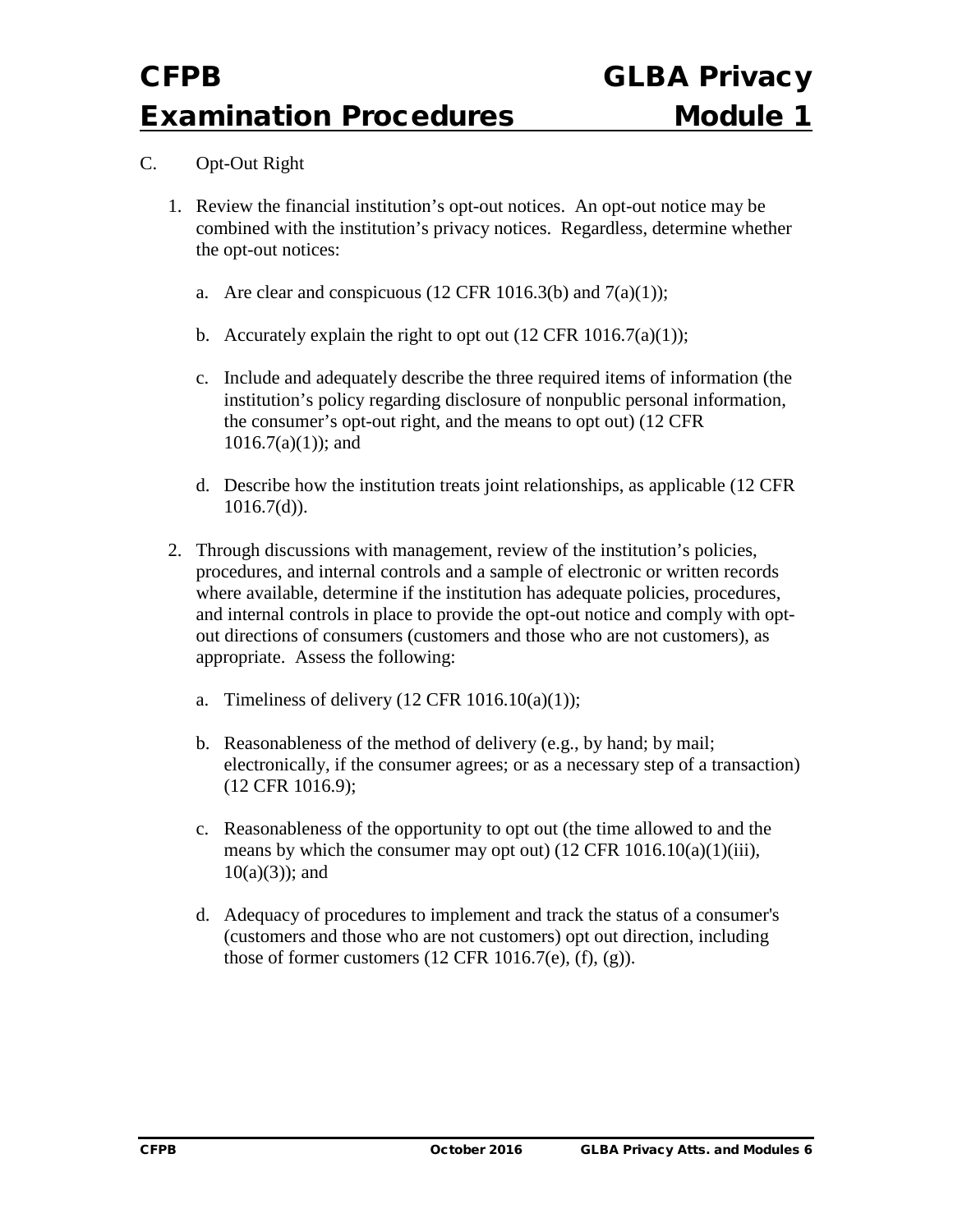#### D. Checklist Cross References – Module 1

| <b>Regulation Section</b><br>(12 CFR Part 1016)  | <b>Subject</b>                        | <b>Checklist Questions</b> |
|--------------------------------------------------|---------------------------------------|----------------------------|
| $4(a)$ , 6 $(a, b, c, e)$ , and 9 $(a, b, c, e)$ | Privacy notices (presentation,        | 2, 8-11, 14, 18, 35, 36,   |
| (b, g)                                           | content, and delivery)                | 41                         |
| 4(a, c, d, e), 5, and 9(c, e)                    | Customer notice delivery rules        | 1, 3-7, 37-39              |
| 13                                               | Section 13 notice and contracting     | 12,48                      |
|                                                  | rules (as applicable)                 |                            |
| 6(d)                                             | Short form notice rules (optional for | $15 - 17$                  |
|                                                  | consumers only)                       |                            |
| 7, 8, and 10                                     | Opt-out rules                         | 19-34, 42-44               |
| 14, 15                                           | Exceptions                            | 49-51                      |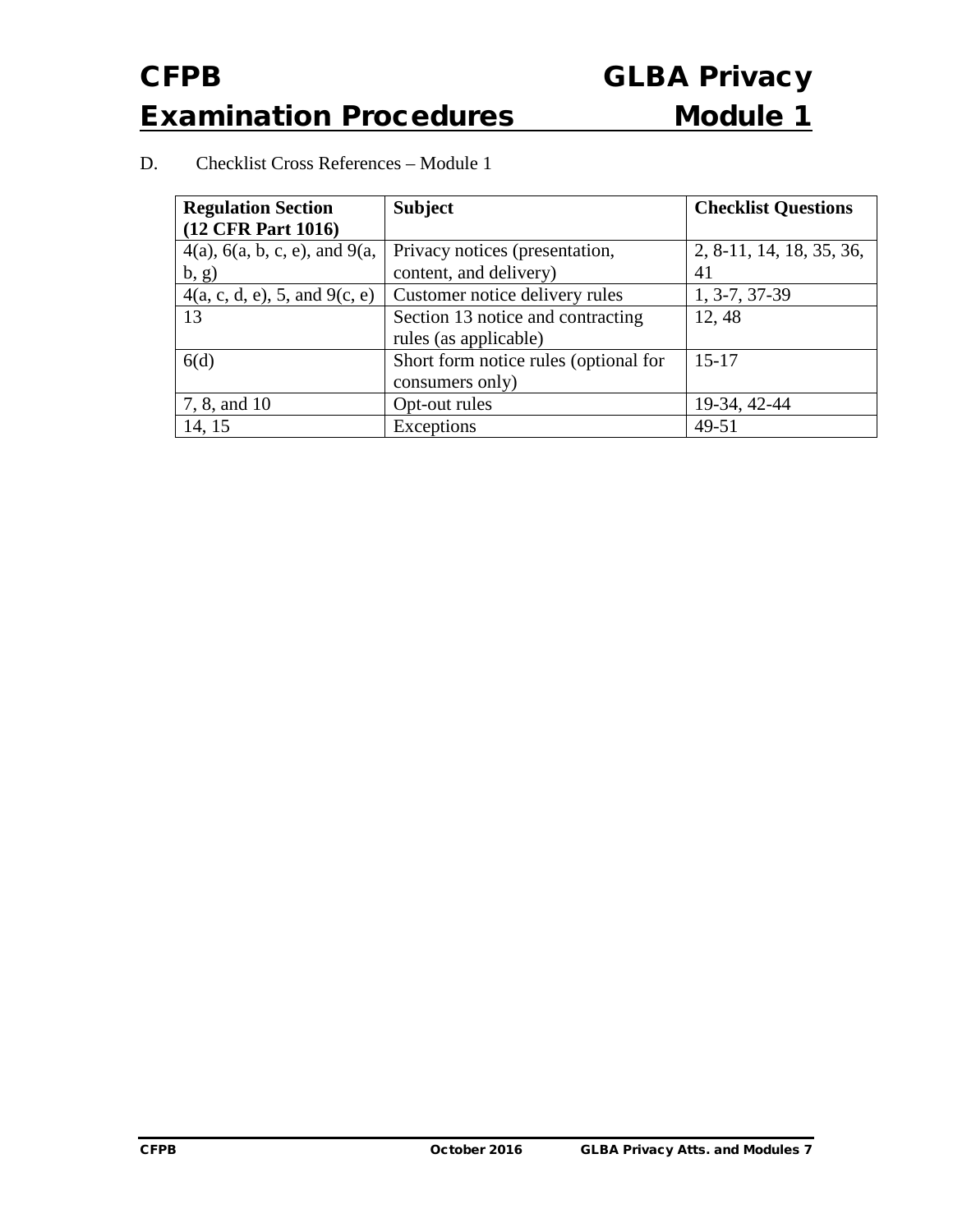### **Module 2 – Sharing nonpublic personal information with nonaffiliated third parties under Sections 13, and 14 and/or 15 but not outside of these exceptions**

Note: As of December 4, 2015, a financial institution is not required to provide an annual privacy notice to its applicable customers if it: (1) solely shares nonpublic personal information in accordance with the provisions of GLBA Sections 502(b)(2) (corresponding to Regulation P (12 CFR 1016.13)) or 502(e) (corresponding to Regulation P (12 CFR 1016.14 and .15)) or regulations prescribed under GLBA section 504(b); and (2) has not changed its policies and practices with regard to disclosing nonpublic personal information since its most recent disclosure to its customers that was made in accordance with GLBA Section 503. A financial institution that at any time fails to comply with either of the criteria is not eligible for the exception and is required to provide an annual privacy notice to its customers.

- A. Disclosure of Nonpublic Personal Information
	- 1. Select a sample of third party relationships with nonaffiliated third parties and obtain a sample of information shared between the institution and the third party. The sample should include a cross-section of relationships but should emphasize those that are higher risk in nature as determined by the initial procedures. Perform the following comparisons to evaluate the financial institution's compliance with disclosure limitations.
		- a. Compare the information shared and with whom the information was shared to ensure that the institution accurately categorized its information sharing practices and is not sharing nonpublic personal information outside the exceptions (12 CFR 1016.13, 14, 15).
		- b. Compare the categories of information shared and with whom the information was shared to those stated in the privacy notice and verify that what the institution tells consumers in its notices about its policies and practices in this regard and what the institution actually does are consistent (12 CFR 1016.6, 10).
		- c. If the model privacy form is used, determine that it reflects the institution's policies and practices. For institutions seeking a safe harbor for compliance with the content requirements of the regulation, verify that the notice has the proper content and is in the proper format as specified in the Appendix of the regulation.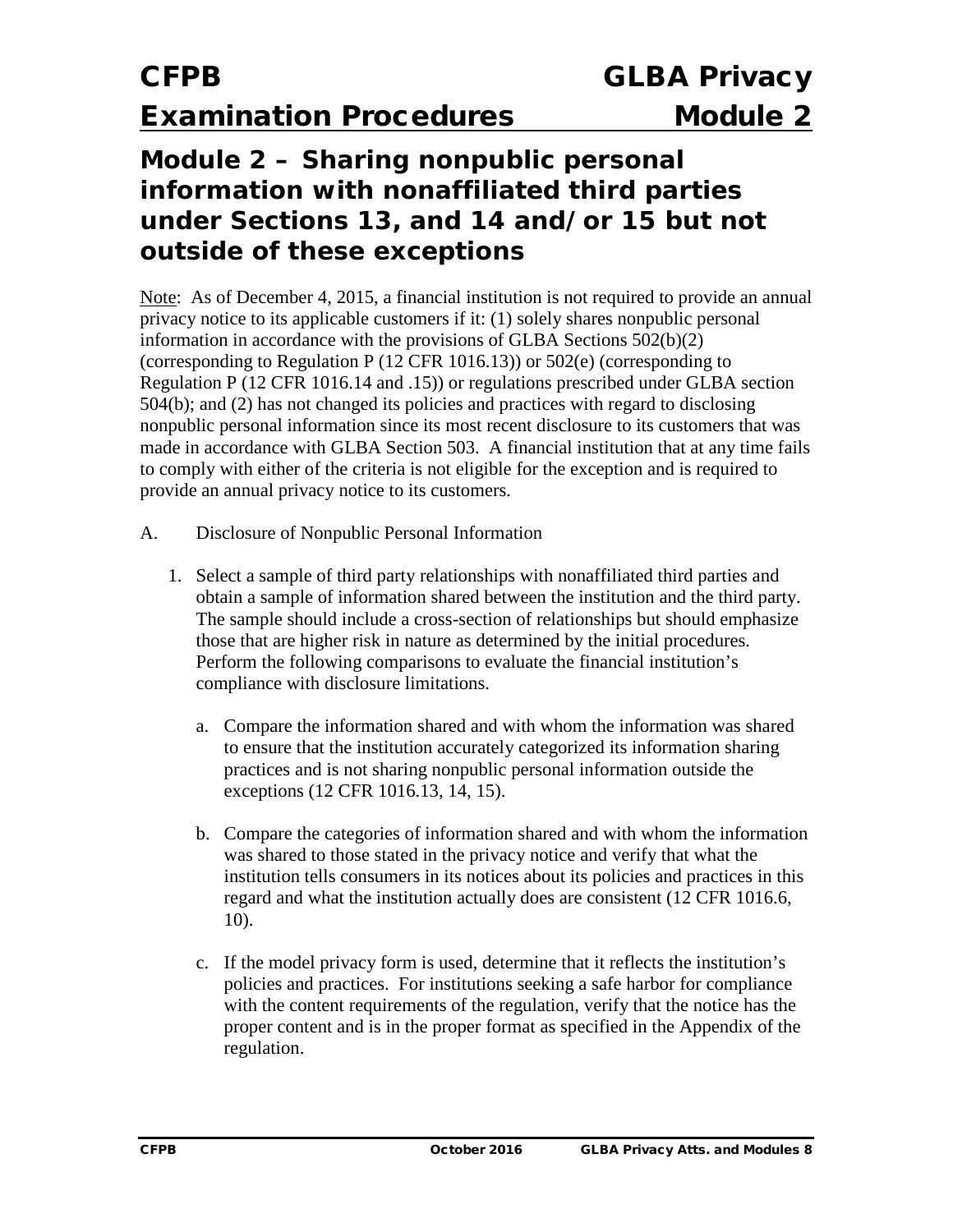- 2. Review contracts with nonaffiliated third parties that perform services for the financial institution not covered by the exceptions in Section 14 or 15. Determine whether the contracts adequately prohibit the third party from disclosing or using the information other than to carry out the purposes for which the information was disclosed (12 CFR 1016.13(a)).
- B. Presentation, Content, and Delivery of Privacy Notices
	- 1. Review the financial institution's initial and annual privacy notices. Determine whether or not they:
		- a. Are clear and conspicuous  $(12 \text{ CFR } 1016.3(b), 4(a), 5(a)(1));$
		- b. Accurately reflect the institution's policies and practices  $(12 \text{ CFR } 1016.4(a))$ ,  $5(a)(1)$ ). Note, this includes policies and practices disclosed in the notices that exceed regulatory requirements; and
		- c. Include, and adequately describe, all required items of information and contain examples as applicable (12 CFR 1016.6, 13).
	- 2. Through discussions with management, review of the institution's policies, procedures, and internal controls and a sample of electronic or written consumer records where available, determine if the institution has adequate policies, procedures, and internal controls in place to provide notices to consumers, as appropriate. Assess the following:
		- a. Timeliness of delivery  $(12 \text{ CFR } 1016.4(a))$ ; and
		- b. Reasonableness of the method of delivery (e.g., by hand; by mail; electronically, if the consumer agrees; as a necessary step of a transaction; or pursuant to the alternative delivery method) (12 CFR 1016.9).
		- c. For customers only, review the timeliness of delivery (12 CFR 1016.4(d),  $4(e)$ , and  $5(a)$ ), means of delivery of annual notice (12 CFR 1016.9(c)), and accessibility of or ability to retain the notice (12 CFR 1016.9(e)).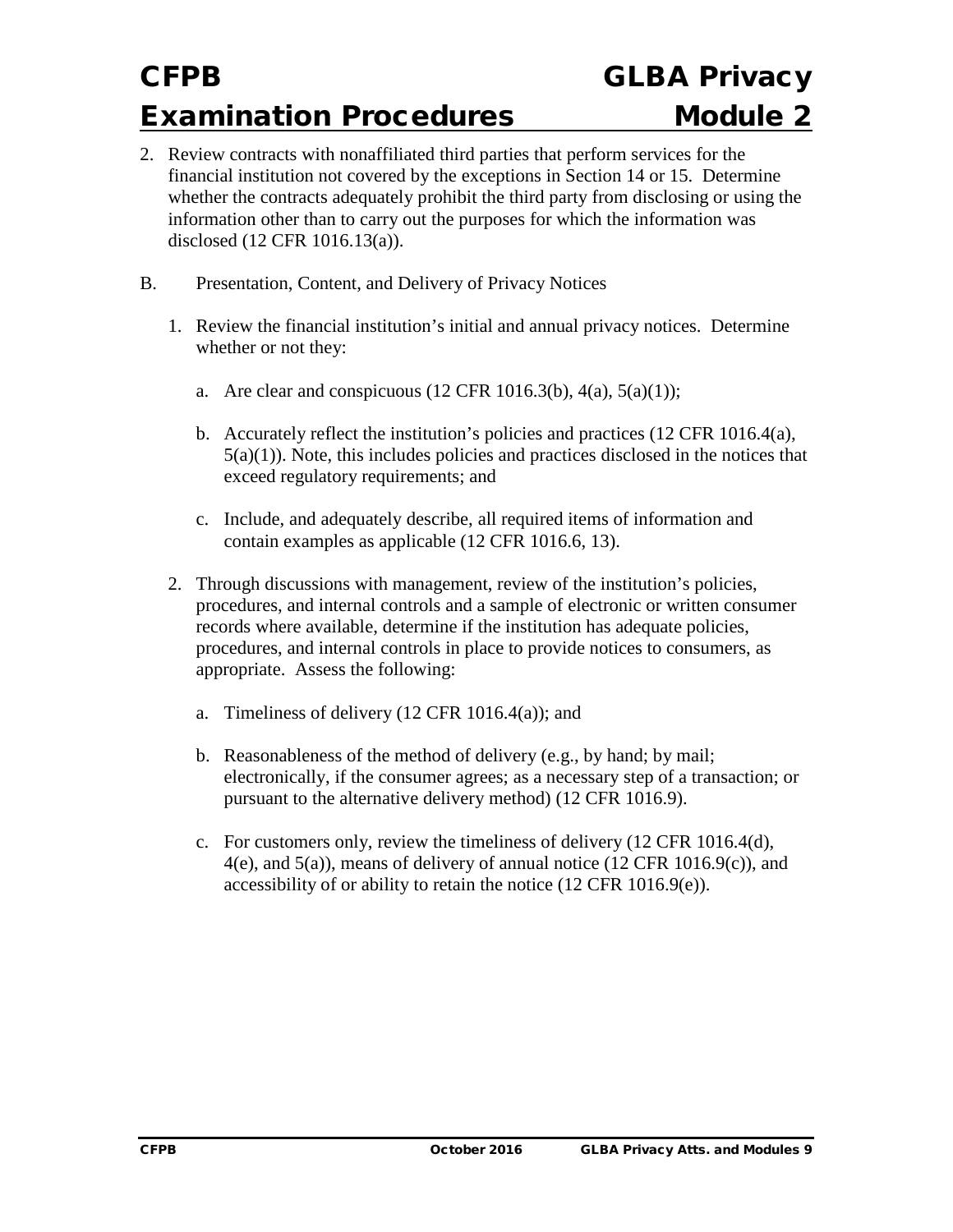C. Checklist Cross References – Module 2

| <b>Regulation Section</b><br>(12 CFR Part<br>1016) | <b>Subject</b>                                           | <b>Checklist Questions</b>     |
|----------------------------------------------------|----------------------------------------------------------|--------------------------------|
| $4(a)$ , $6(a, b, c, e)$ ,<br>and $9(a, b, g)$     | Privacy notices (presentation, content, and<br>delivery) | 2, 8-11, 14, 18, 35, 36,<br>41 |
| 4(a, c, d, e), 5, and<br>9(c, e)                   | Customer notice delivery rules                           | 1, 3-7, 37-39                  |
| 13                                                 | Section 13 notice and contracting rules                  | 12, 48                         |
| 14, 15                                             | Exceptions                                               | 49-51                          |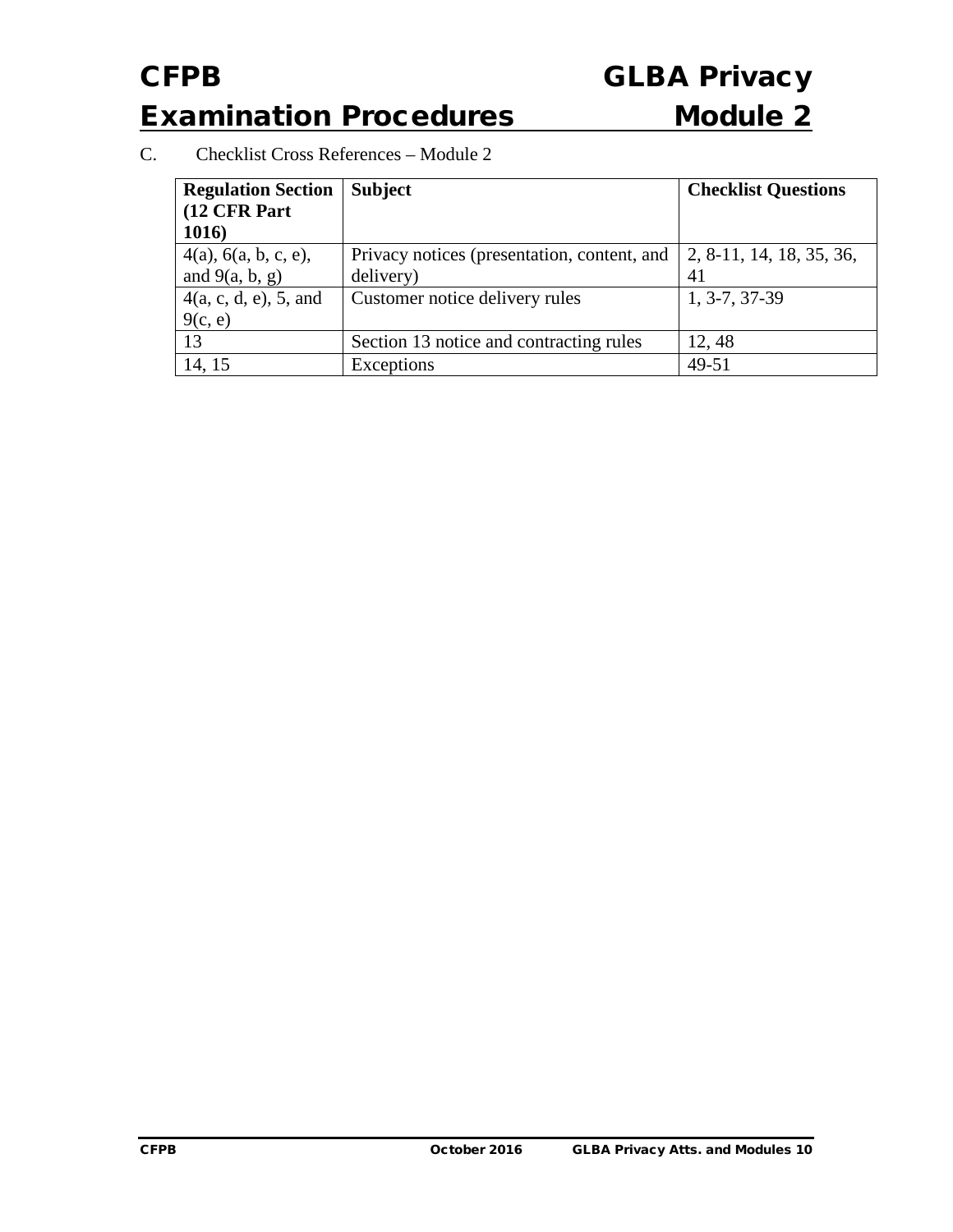### **Module 3 – Sharing nonpublic personal information with nonaffiliated third parties only under Sections 14 and/or 15**

Note: This module applies only to customers.

Note: As of December 4, 2015, a financial institution is not required to provide an annual privacy notice to its applicable customers if it: (1) solely shares nonpublic personal information in accordance with the provisions of GLBA Sections 502(b)(2) (corresponding to Regulation P (12 CFR 1016.13)) or 502(e) (corresponding to Regulation P (12 CFR 1016.14 and .15)) or regulations prescribed under GLBA Section 504(b); and (2) has not changed its policies and practices with regard to disclosing nonpublic personal information since its most recent disclosure to its customers that was made in accordance with GLBA Section 503. A financial institution that at any time fails to comply with either of the criteria is not eligible for the exception and is required to provide an annual privacy notice to its customers.

- A. Disclosure of Nonpublic Personal Information
	- 1. Select a sample of third party relationships with nonaffiliated third parties and obtain a sample of information shared between the financial institution and the third party.
		- a. Compare the information shared and with whom the information was shared to ensure that the institution accurately states its information sharing practices and is not sharing nonpublic personal information outside the exceptions.
- B. Presentation, Content, and Delivery of Privacy Notices
	- 1. Obtain and review the financial institution's initial and annual notices, as well as any simplified notice that the institution may use. Note that the institution may only use the simplified notice when it does not also share nonpublic personal information with affiliates outside of Section 14 and 15 exceptions. Determine whether or not these notices:
		- a. Are clear and conspicuous  $(12 \text{ CFR } 1016.3(b), 4(a), 5(a)(1));$
		- b. Accurately reflect the institution's policies and practices (12 CFR 1016.4(a),  $5(a)(1)$ ). Note, this includes policies and practices disclosed in the notices that exceed regulatory requirements; and
		- c. Include, and adequately describe, all required items of information (12 CFR 1016.6).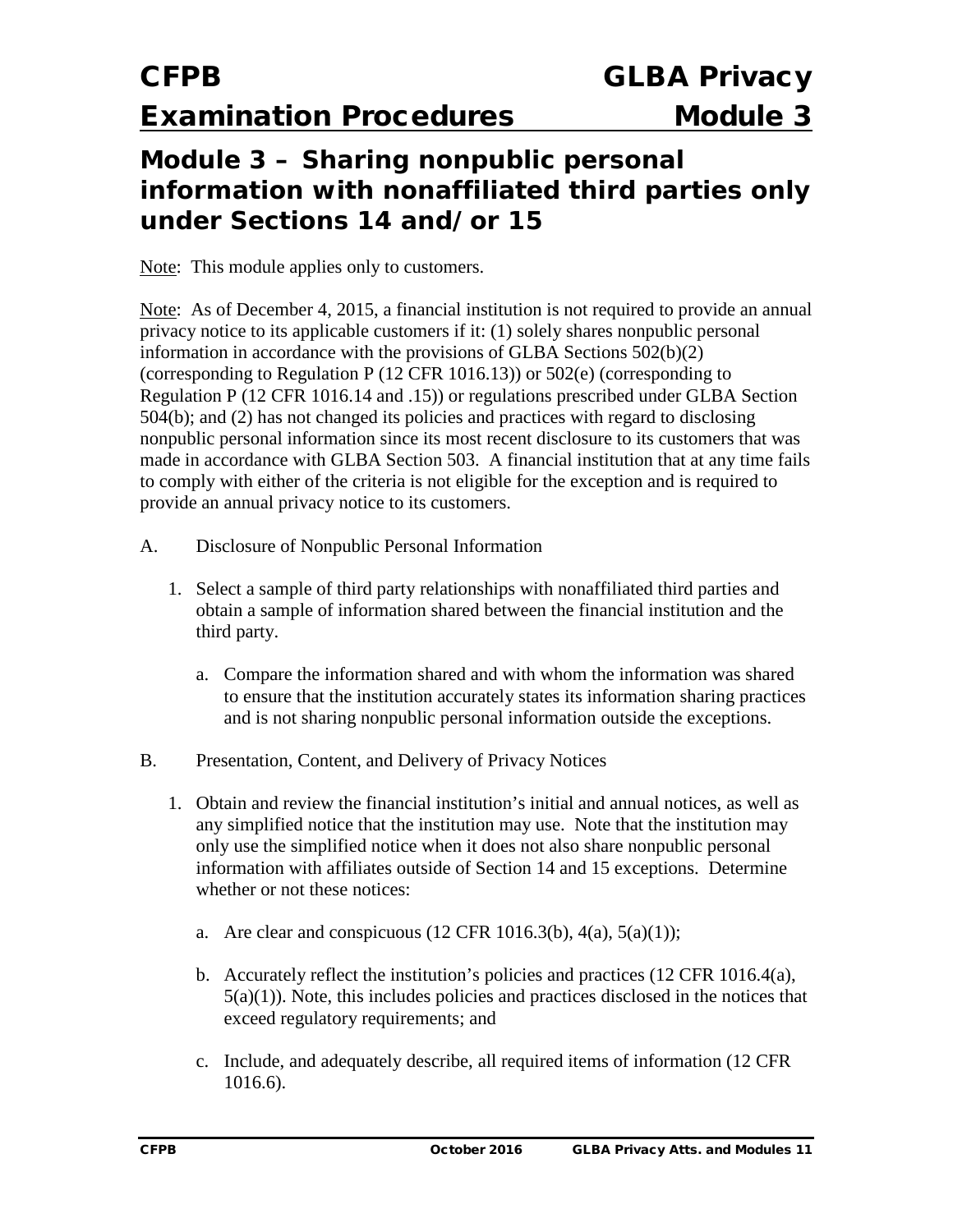- d. If the model privacy form is used, determine that it reflects the institution's policies and practices. For institutions seeking a safe harbor for compliance with the content requirements of the regulation, verify that the notice has the proper content and is in the proper format as specified in the Appendix of the regulation.
- 2. Through discussions with management, review of the institution's policies, procedures, and internal controls and a sample of electronic or written customer records where available, determine if the institution has adequate policies, procedures, and internal controls in place to provide notices to customers, as appropriate. Assess the following:
	- a. Timeliness of delivery  $(12 \text{ CFR } 1016.4(a), 4(d), 4(e), 5(a))$ ; and
	- b. Reasonableness of the method of delivery (e.g., by hand; by mail; electronically, if the customer agrees; as a necessary step of a transaction; or pursuant to the alternative delivery method) (12 CFR 1016.9) and accessibility of or ability to retain the notice (12 CFR 1016.9(e)).

| <b>Regulation Section</b> | <b>Subject</b>                       | <b>Checklist Questions</b> |
|---------------------------|--------------------------------------|----------------------------|
| (12 CFR Part 1016)        |                                      |                            |
| 4(a, d, e), 5, and 9      | Customer notice delivery process     | $1, 3-7, 35-41$            |
|                           | Customer notice content and          | 8-11, 14, 18               |
|                           | presentation                         |                            |
| 6(c)(5)                   | Simplified notice content (optional) | 13                         |
| 14, 15                    | Exceptions                           | $49 - 51$                  |

C. Checklist Cross References – Module 3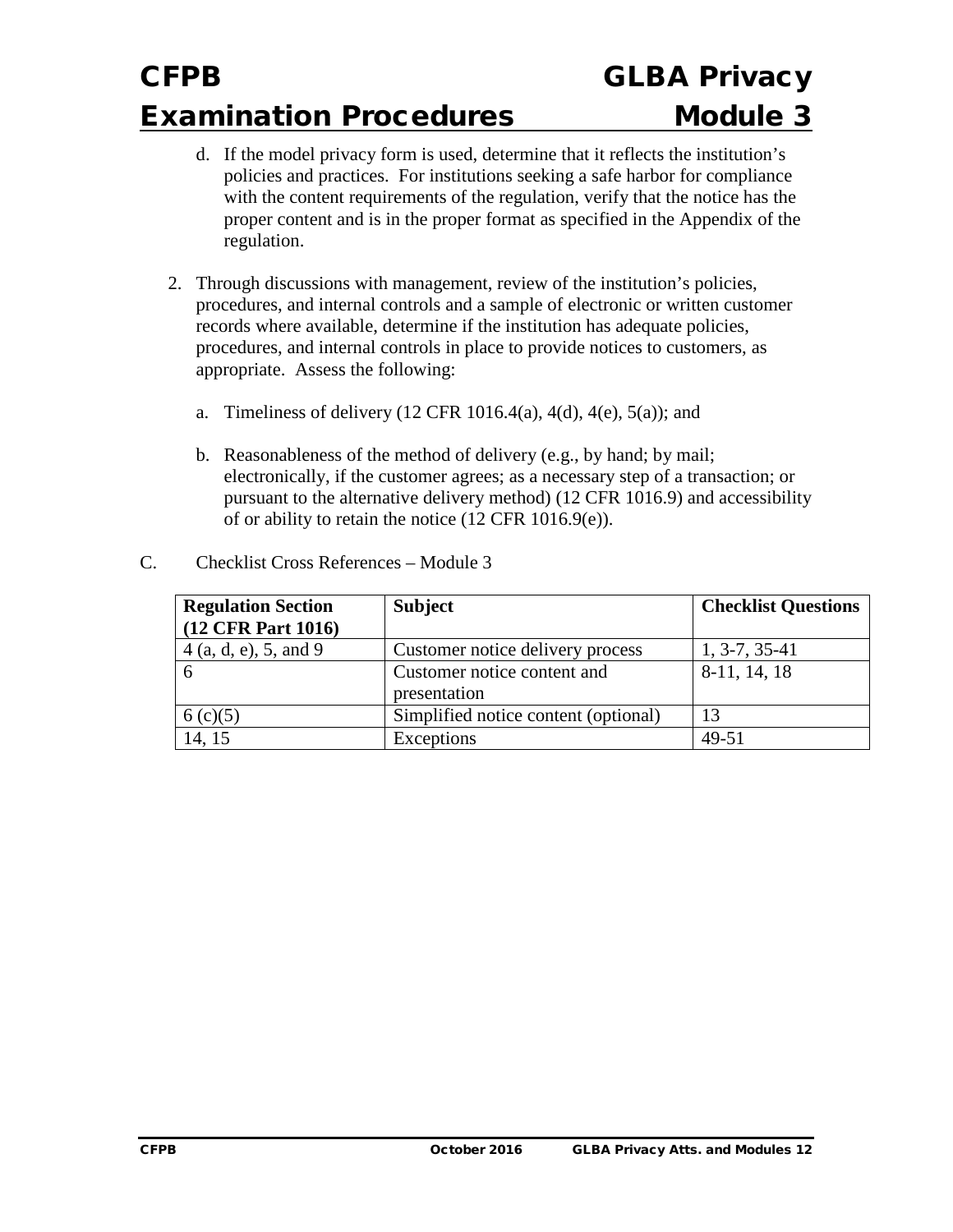### **Module 4 – Redisclosure and Reuse of nonpublic personal information received from a nonaffiliated financial institution under Sections 14 and/or 15**

- A. Through discussions with management and review of the institution's policies, procedures, and internal controls, determine whether the institution has adequate policies, procedures, and internal controls to prevent the unlawful redisclosure and reuse of the information where the institution is the recipient of nonpublic personal information (12 CFR 1016.11(a)).
- B. Select a sample of information received from nonaffiliated financial institutions, to evaluate the financial institution's compliance with redisclosure and reuse limitations.
	- 1. Verify that the institution's redisclosure of the information was only to affiliates of the financial institution from which the information was obtained or to the institution's own affiliates, except as otherwise allowed in the step 2 below (12 CFR  $1016.11(a)(1)(i)$  and  $(ii)$ ).
	- 2. Verify that the institution only uses and shares the information pursuant to an exception in Sections 14 and 15 (12 CFR 1016.11(a)(1)(iii)).

|  | C. Checklist Cross References – Module 4 |  |
|--|------------------------------------------|--|
|  |                                          |  |

| <b>Regulation Section</b><br>$(12 \text{ CFR Part } 1016)$ | <b>Subject</b>         | <b>Checklist Question</b> |
|------------------------------------------------------------|------------------------|---------------------------|
| 11(a)                                                      | Redisclosure and reuse | 45                        |
| 14, 15                                                     | Exceptions             | 49-51                     |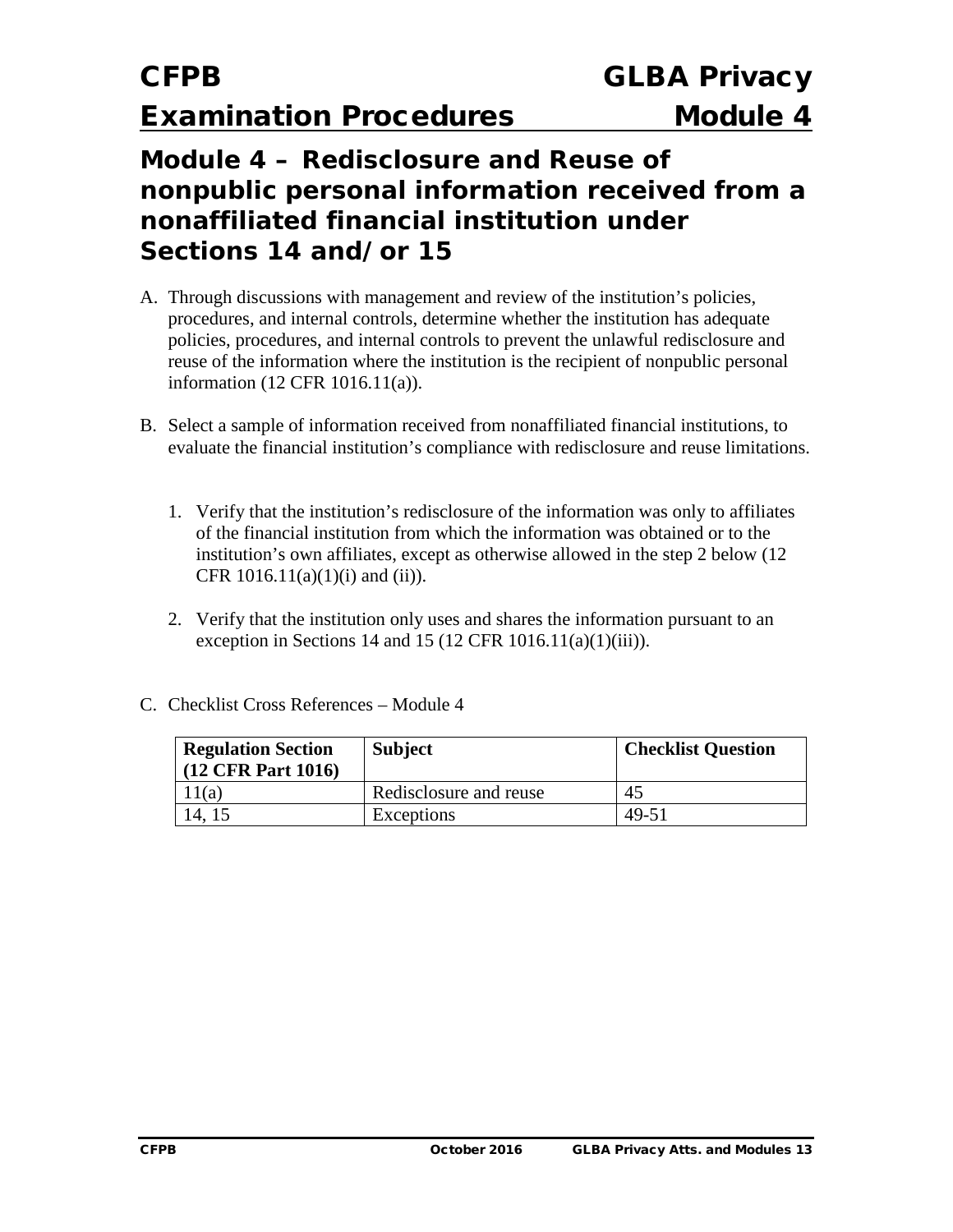### **Module 5 – Redisclosure of nonpublic personal information received from a nonaffiliated financial institution outside of Sections 14 and 15**

- A. Through discussions with management and review of the institution's policies, procedures, and internal controls, determine whether the institution has adequate policies, procedures, and internal controls to prevent the unlawful redisclosure of the information where the institution is the recipient of nonpublic personal information (12 CFR 1016.11(b)).
- B. Select a sample of information received from nonaffiliated financial institutions and shared with others to evaluate the financial institution's compliance with redisclosure limitations.
	- 1. Verify that the institution's redisclosure of the information was only to affiliates of the financial institution from which the information was obtained or to the institution's own affiliates, except as otherwise allowed in the step 2 below (12 CFR  $1016.11(b)(1)(i)$  and  $(ii)$ ).
	- 2. If the institution shares information with entities other than those under step 1 above, verify that the institution's information sharing practices conform to those in the nonaffiliated financial institution's privacy notice (12 CFR  $1016.11(b)(1)(iii)$ ).
	- 3. Also, review the procedures used by the institution to ensure that the information sharing reflects the opt-out status of the consumers of the nonaffiliated financial institution (12 CFR 1016.10, 11(b)(1)(iii)).
- C. Checklist Cross References Module 5

| <b>Regulation Section</b><br>$(12 \text{ CFR Part } 1016)$ | <b>Subject</b> | <b>Checklist Question</b> |
|------------------------------------------------------------|----------------|---------------------------|
| 11(b)                                                      | Redisclosure   | 46                        |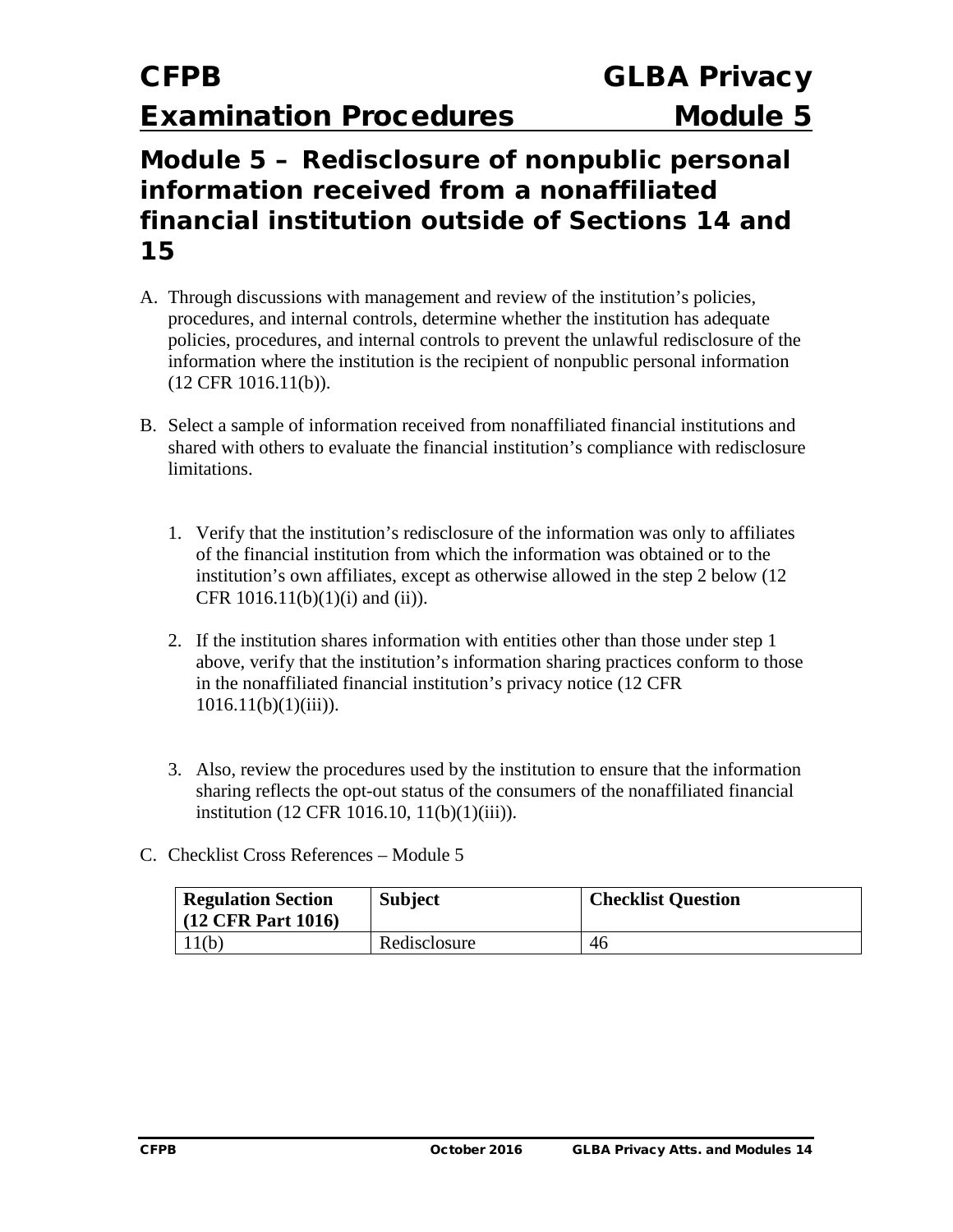### **Module 6 – Account number sharing**

- A. If available, review a sample of telemarketer scripts used when making sales calls to determine whether the scripts indicate that the telemarketers have the account numbers of the institution's consumers (12 CFR 1016.12(a)).
- B. Obtain and review a sample of contracts with agents or service providers to whom the financial institution discloses account numbers for use in connection with marketing the institution's own products or services. Determine whether the institution shares account numbers with nonaffiliated third parties only to perform marketing for the institution's own products and services. Ensure that the contracts do not authorize these nonaffiliated third parties to directly initiate charges to the accounts (12 CFR  $1016.12(b)(1)$ ).
- C. Obtain a sample of materials and information provided to the consumer upon entering a private label or affinity credit card program. Determine if the participants in each program are identified to the customer when the customer enters into the program (12 CFR 1016.12(b)(2)).
- D. Checklist Cross References Module 6

| <b>Regulation Section   Subject</b><br>$\vert$ (12 CFR Part) |                        | <b>Checklist Question</b> |
|--------------------------------------------------------------|------------------------|---------------------------|
| <b>1016</b>                                                  |                        |                           |
|                                                              | Account number sharing | 47                        |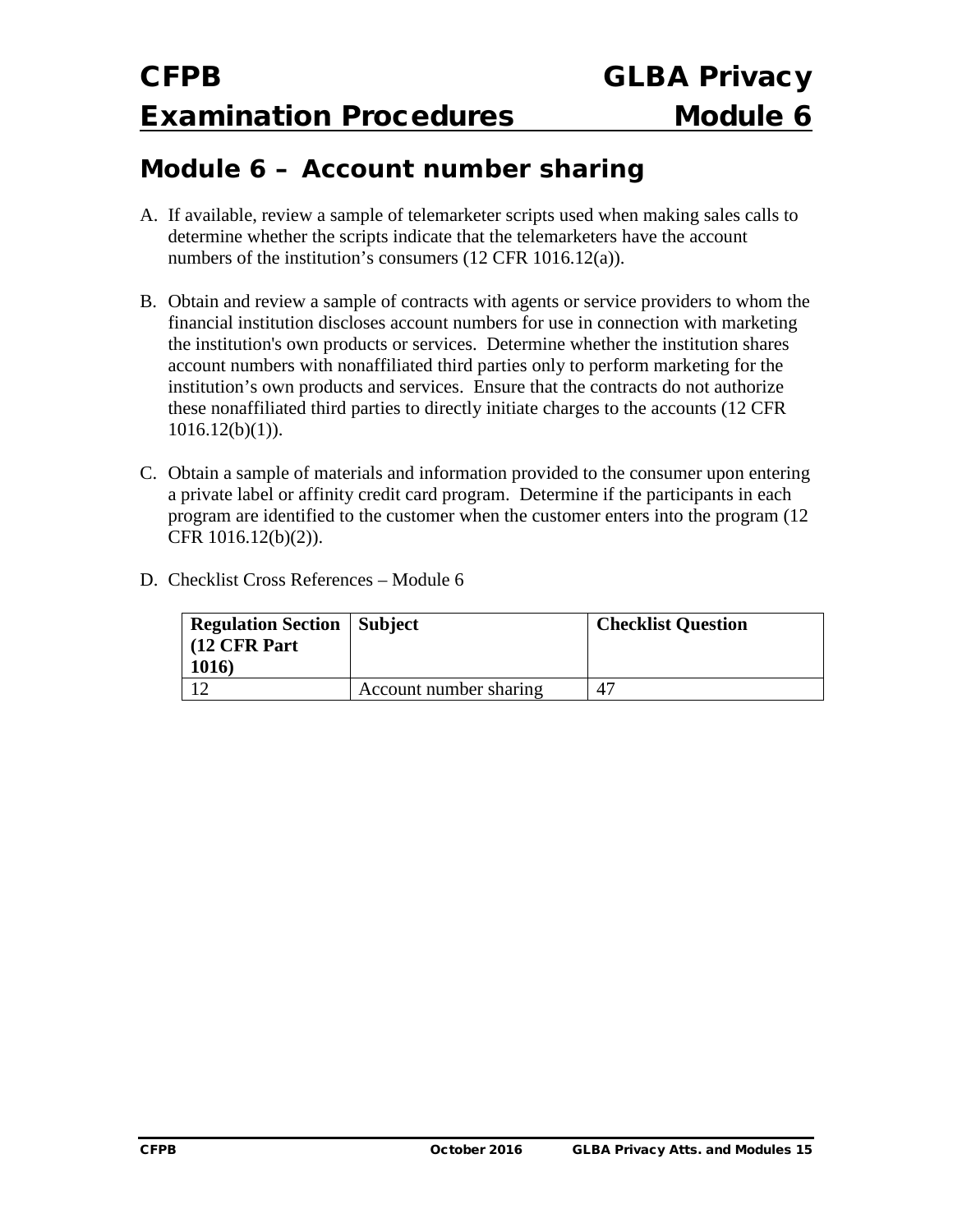| <b>Gramm-Leach-Bliley Act</b>      |
|------------------------------------|
| (GLBA) and                         |
| <b>Its Implementing</b>            |
| <b>Regulation 12 CFR Part 1016</b> |

### **Privacy of Consumer Financial Information[1](#page-34-0)**

| <b>Exam Date:</b>   | [Click&type] |
|---------------------|--------------|
| Exam ID No.         | [Click&type] |
| <b>Prepared By:</b> | [Click&type] |
| <b>Reviewer:</b>    | [Click&type] |
| Docket#:            | [Click&type] |
| <b>Entity Name:</b> | [Click&type] |

### **SUBPART A**

#### *Initial Privacy Notice*

| <b>YES</b> | N <sub>O</sub> |    |                                                                                                                                                                                                                                                                                                                                                                                                                                                                                                                                                                                                                                                                                                                                                                                                                 |
|------------|----------------|----|-----------------------------------------------------------------------------------------------------------------------------------------------------------------------------------------------------------------------------------------------------------------------------------------------------------------------------------------------------------------------------------------------------------------------------------------------------------------------------------------------------------------------------------------------------------------------------------------------------------------------------------------------------------------------------------------------------------------------------------------------------------------------------------------------------------------|
|            |                | 1. | Does the institution provide a clear and conspicuous notice that accurately<br>reflects its privacy policies and practices to all customers not later than<br>when the customer relationship is established, other than as allowed in 12<br>CFR 1016.4(e) of the regulation? [12 CFR 1016.4(a)(1))]<br>(Note: A financial institution establishes a customer relationship when it<br>enters into a continuing relationship with a consumer. [12 CFR<br>$1016.4(c)(1)$ ] With respect to credit relationships, an institution<br>establishes a customer relationship when it originates a consumer loan. If<br>the institution subsequently sells the servicing rights to the loan to another<br>financial institution, the customer relationship transfers with the servicing<br>rights. [12 CFR 1016.4(c)(2)]) |
| <b>YES</b> | NO             |    |                                                                                                                                                                                                                                                                                                                                                                                                                                                                                                                                                                                                                                                                                                                                                                                                                 |
|            |                | 2. | Does the institution provide a clear and conspicuous notice that accurately<br>reflects its privacy policies and practices to all consumers, who are not<br>customers, before any nonpublic personal information about the consumer<br>is disclosed to a nonaffiliated third party, other than under an exception in<br>Section 14 or Section 15 of the regulation? [12 CFR 1016.4(a)(2)]<br>(Note: no notice is required if nonpublic personal information is disclosed<br>to nonaffiliated third parties only under an exception in Sections 14 and 15<br>and there is no customer relationship. $[12 \text{ CFR } 1016.4(b)]$ )                                                                                                                                                                              |
| <b>YES</b> | NO             |    |                                                                                                                                                                                                                                                                                                                                                                                                                                                                                                                                                                                                                                                                                                                                                                                                                 |
|            |                | 3. | Does the institution provide to existing customers, who obtain a new<br>financial product or service, a revised privacy notice that covers the<br>customer's new financial product or service, if the most recent notice<br>provided to the customer was not accurate with respect to the new financial<br>product or service? $[12 \text{ CFR } 1016.4(d)(1)]$                                                                                                                                                                                                                                                                                                                                                                                                                                                 |

<span id="page-34-0"></span><sup>&</sup>lt;sup>1</sup> These reflect FFIEC-approved procedures.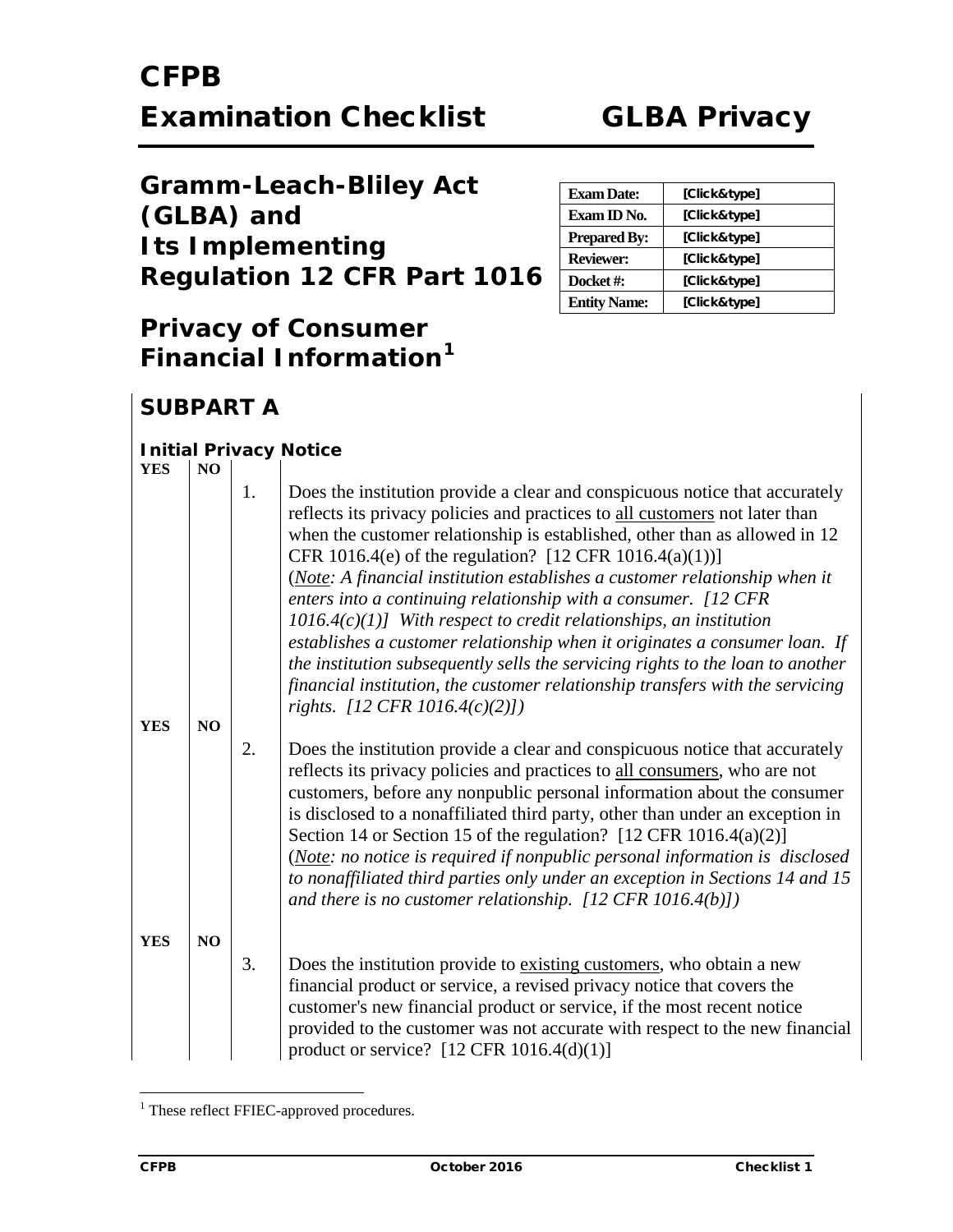| <b>YES</b> | NO             |    |                                                                                                                                                               |
|------------|----------------|----|---------------------------------------------------------------------------------------------------------------------------------------------------------------|
|            |                | 4. | Does the institution provide initial notice after establishing a customer                                                                                     |
|            |                |    | relationship only if:                                                                                                                                         |
|            |                |    | the customer relationship is not established at the customer's election;<br>a.                                                                                |
|            |                |    | [12 CFR 1016.4(e)(1)(i)] or                                                                                                                                   |
|            |                |    | b. to do otherwise would substantially delay the customer's transaction                                                                                       |
|            |                |    | (e.g. in the case of a telephone application), and the customer agrees to                                                                                     |
|            |                |    | the subsequent delivery? [12 CFR $1016.4(e)(1)(ii)$ ]                                                                                                         |
| <b>YES</b> | NO             | 5. |                                                                                                                                                               |
|            |                |    | When the subsequent delivery of a privacy notice is permitted, does the<br>institution provide notice after establishing a customer relationship within       |
|            |                |    | a reasonable time? $[12 \text{ CFR } 1016.4(e)]$                                                                                                              |
|            |                |    |                                                                                                                                                               |
|            |                |    | <b>Annual Privacy Notice</b>                                                                                                                                  |
| <b>YES</b> | NO             |    |                                                                                                                                                               |
|            |                | 6. | Does the institution provide a clear and conspicuous notice that accurately                                                                                   |
|            |                |    | reflects its privacy policies and practices at least annually (that is, at least<br>once in any period of 12 consecutive months) to customers, throughout the |
|            |                |    | customer relationship unless an exception to the annual privacy notice                                                                                        |
|            |                |    | requirement applies? [12 CFR 1016.5(a)(1) and (2)]                                                                                                            |
|            |                |    | (Note: annual notices are not required for former customers. [12 CFR                                                                                          |
|            |                |    | $1016.5(b)(1)$ and $(2)$ ])                                                                                                                                   |
|            |                |    |                                                                                                                                                               |
| <b>YES</b> | NO             | 7. |                                                                                                                                                               |
|            |                |    | Does the institution provide an annual privacy notice to each customer<br>whose loan the institution owns the right to service unless an exception to         |
|            |                |    | the annual privacy notice requirement applies? [12 CFR 1016.12, .5(c),                                                                                        |
|            |                |    | 4(c)(2)]                                                                                                                                                      |
|            |                |    |                                                                                                                                                               |
|            |                |    | <b>Content of Privacy Notices</b>                                                                                                                             |
| <b>YES</b> | N <sub>O</sub> | 8. |                                                                                                                                                               |
|            |                |    | Do the initial, annual, and revised privacy notices include each of the<br>following, as applicable:                                                          |
|            |                |    | the categories of nonpublic personal information that the institution<br>a.                                                                                   |
|            |                |    | collects; $[12 \text{ CFR } 1016.6(a)(1)]$                                                                                                                    |
|            |                |    | the categories of nonpublic personal information that the institution<br>b.                                                                                   |
|            |                |    | discloses; [12 CFR 1016.6(a)(2)]                                                                                                                              |
|            |                |    | the categories of affiliates and nonaffiliated third parties to whom the<br>$c_{\cdot}$                                                                       |
|            |                |    | institution discloses nonpublic personal information, other than parties                                                                                      |
|            |                |    | to whom information is disclosed under an exception in Section 14 or                                                                                          |
|            |                |    | Section 15; [12 CFR 1016.6(a)(3)]<br>the categories of nonpublic personal information disclosed about<br>d.                                                   |
|            |                |    | former customers, and the categories of affiliates and nonaffiliated                                                                                          |
|            |                |    |                                                                                                                                                               |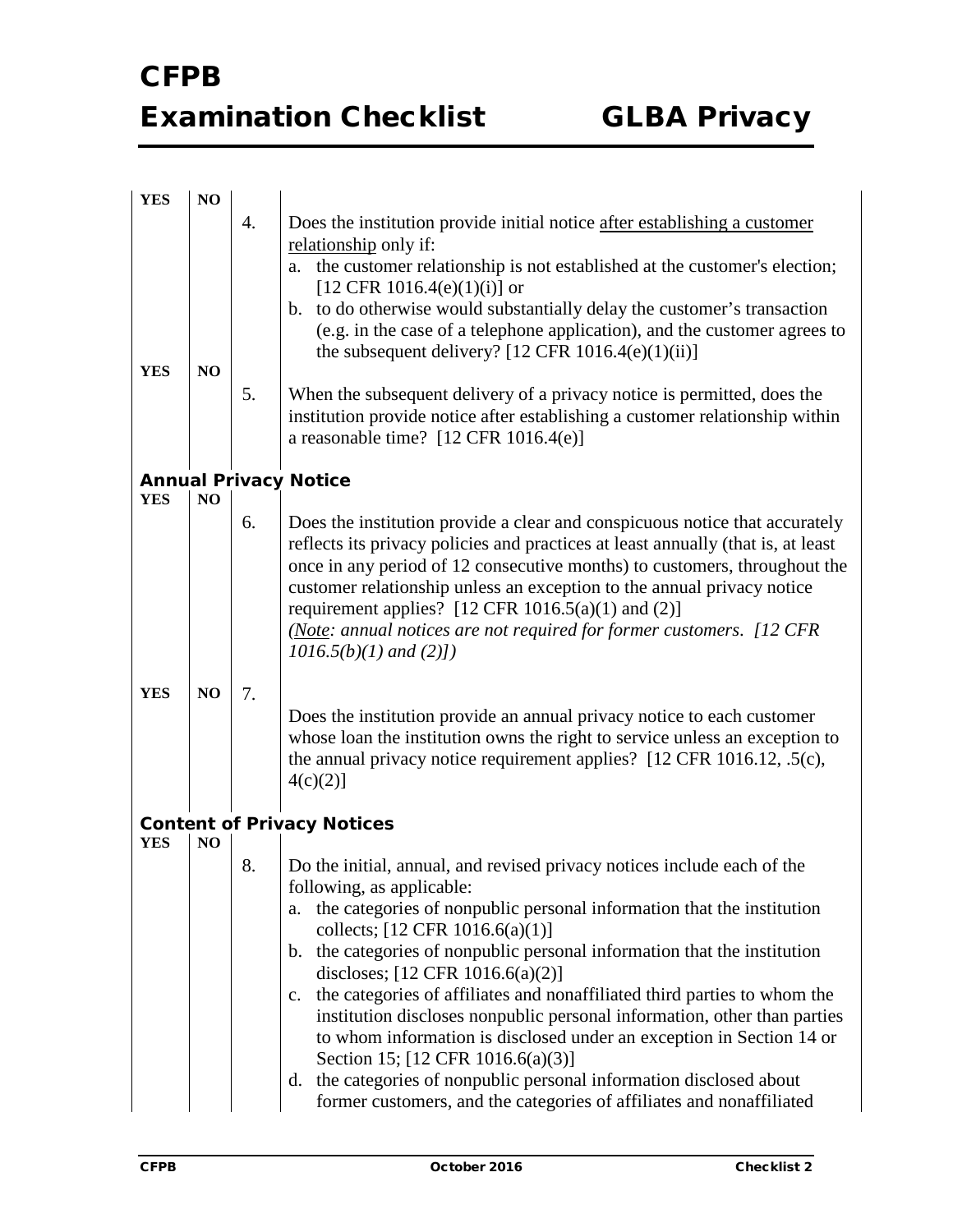|            |    |     | third parties to whom the institution discloses that information, other<br>than those parties to whom the institution discloses information under<br>an exception in Section 14 or Section 15; $[12 \text{ CFR } 1016.6(a)(4)]$<br>if the institution discloses nonpublic personal information to a<br>e.                                                                                                                                                                              |
|------------|----|-----|----------------------------------------------------------------------------------------------------------------------------------------------------------------------------------------------------------------------------------------------------------------------------------------------------------------------------------------------------------------------------------------------------------------------------------------------------------------------------------------|
|            |    |     | nonaffiliated third party under Section 13, and no exception under<br>Section 14 or Section 15 applies, a separate statement of the categories<br>of information the institution discloses and the categories of third<br>parties with whom the institution has contracted; [12 CFR<br>$1016.6(a)(5)$ ]                                                                                                                                                                                |
|            |    |     | an explanation of the opt-out right, including the method $(s)$ of opt out<br>f.<br>that the consumer can use at the time of the notice; [12 CFR]<br>$1016.6(a)(6)$ ]                                                                                                                                                                                                                                                                                                                  |
|            |    |     | any disclosures that the institution makes under the Fair Credit<br>g.<br>Reporting Act (FCRA) Section 603(d)(2)(A)(iii); [12 CFR<br>$1016.6(a)(7)$ ]                                                                                                                                                                                                                                                                                                                                  |
|            |    |     | the institution's policies and practices with respect to protecting the<br>h.<br>confidentiality and security of nonpublic personal information; [12]<br>CFR 1016.6(a)(8)] and                                                                                                                                                                                                                                                                                                         |
|            |    |     | i.<br>a general statement – with no specific reference to the third parties –<br>that the institution makes disclosures to other nonaffiliated third parties<br>for everyday business purposes, such as (with the institution including<br>all purposes that are applicable) to process transactions, maintain<br>accounts, respond to court orders and legal investigations, or report to<br>credit bureaus, or as permitted by law? [12 CFR $1016.6(a)(9)$ , $(b)(1)$<br>and $(2)$ ] |
|            |    |     | ( <i>Note:</i> Institutions that provide a model privacy form in accordance with<br>the instructions in the Appendix of the regulation will receive a safe harbor<br>for compliance with the content requirements of the regulation.)                                                                                                                                                                                                                                                  |
| <b>YES</b> | NO |     |                                                                                                                                                                                                                                                                                                                                                                                                                                                                                        |
|            |    | 9.  | Does the institution list the following categories of nonpublic personal<br>information that it collects, as applicable:                                                                                                                                                                                                                                                                                                                                                               |
|            |    |     | a. information from the consumer; $[12 \text{ CFR } 1016.6(c)(1)(i)]$                                                                                                                                                                                                                                                                                                                                                                                                                  |
|            |    |     | information about the consumer's transactions with the institution or its<br>b.<br>affiliates; [12 CFR 1016.6(c)(1)(ii)]                                                                                                                                                                                                                                                                                                                                                               |
|            |    |     | information about the consumer's transactions with nonaffiliated third<br>$C_{\bullet}$<br>parties; $[12 \text{ CFR } 1016.6(c)(1)(iii)]$ and                                                                                                                                                                                                                                                                                                                                          |
|            |    |     | d. information from a consumer reporting agency? [12 CFR]<br>1016.6(c)(1)(iv)]                                                                                                                                                                                                                                                                                                                                                                                                         |
| <b>YES</b> | NO |     |                                                                                                                                                                                                                                                                                                                                                                                                                                                                                        |
|            |    | 10. | Does the institution list the following Section $6(c)(1)$ categories of<br>nonpublic personal information that it discloses, as applicable, and a few<br>examples of each, or alternatively state that it reserves the right to disclose<br>all the nonpublic personal information that it collects:<br>information from the consumer;<br>a.                                                                                                                                           |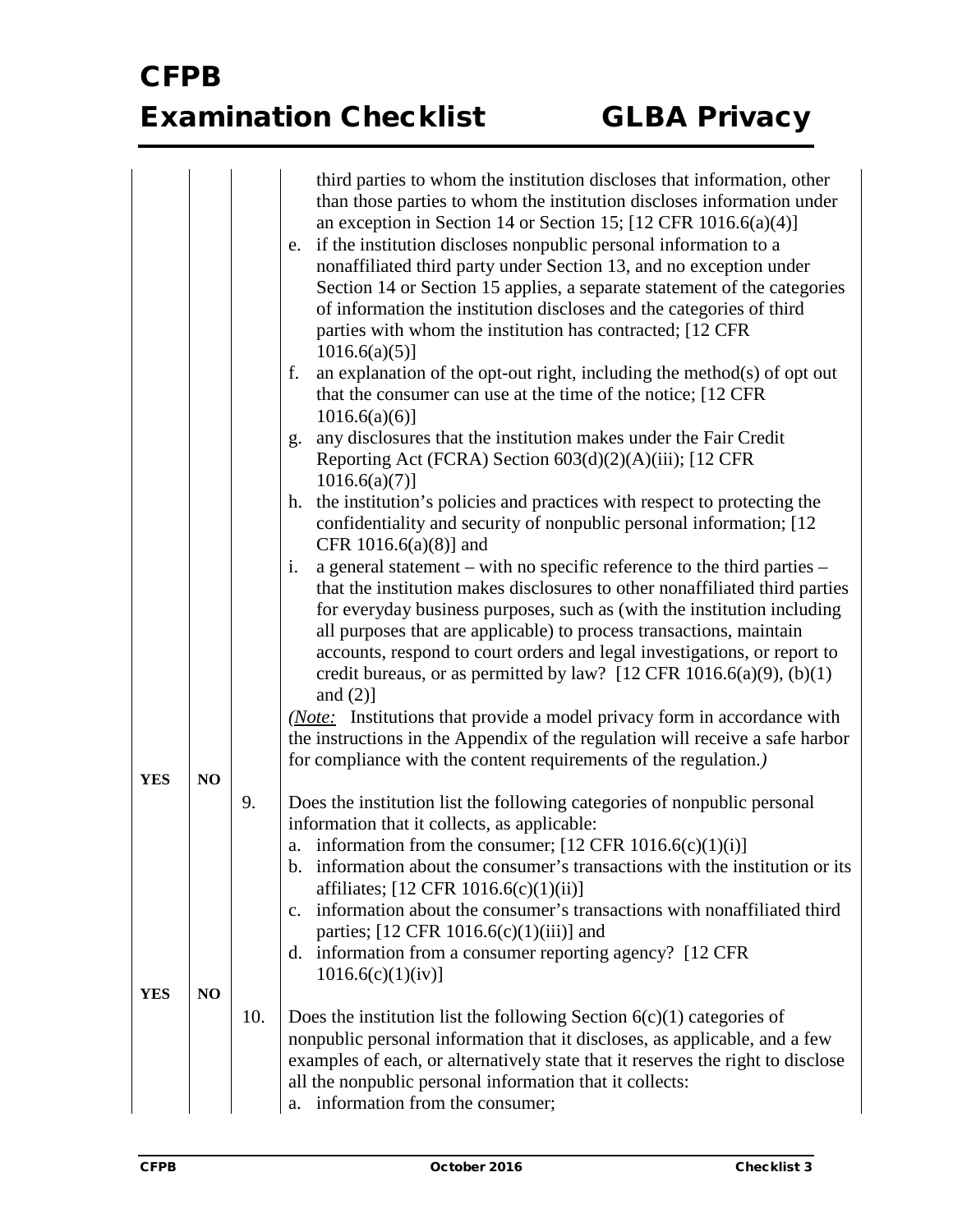|            |    |     | b. information about the consumer's transactions with the institution or its<br>affiliates;                                                                                                                                                                                                                          |
|------------|----|-----|----------------------------------------------------------------------------------------------------------------------------------------------------------------------------------------------------------------------------------------------------------------------------------------------------------------------|
|            |    |     | information about the consumer's transactions with nonaffiliated third<br>$\mathbf{c}$ .<br>parties; and                                                                                                                                                                                                             |
|            |    |     | d. information from a consumer reporting agency? [12 CFR]<br>$1016.6(c)(2)$ ]                                                                                                                                                                                                                                        |
|            |    |     | (Note: examples are recommended under 12 CFR $1016.6(c)(2)(i)$ although<br>not under 12 CFR $1016.6(c)(1)$ .)                                                                                                                                                                                                        |
| <b>YES</b> | NO |     |                                                                                                                                                                                                                                                                                                                      |
|            |    | 11. | Does the institution list the following categories of affiliates and<br>nonaffiliated third parties to whom it discloses information, as applicable,<br>and a few examples to illustrate the types of the third parties in each<br>category:                                                                         |
|            |    |     | financial service providers; $[12 \text{ CFR } 1016.6(c)(3)(i)]$<br>a.                                                                                                                                                                                                                                               |
|            |    |     | non-financial companies; $[12 \text{ CFR } 1016.6(c)(3)(ii)]$ and<br>b.                                                                                                                                                                                                                                              |
|            |    |     | c. others? $[12 \text{ CFR } 1016.6(c)(3)(iii)]$                                                                                                                                                                                                                                                                     |
| <b>YES</b> | NO |     |                                                                                                                                                                                                                                                                                                                      |
|            |    | 12. | Does the institution make the following disclosures regarding service<br>providers and joint marketers to whom it discloses nonpublic personal<br>information under Section 13:                                                                                                                                      |
|            |    |     | as applicable, the same categories and examples of nonpublic personal<br>a.<br>information disclosed as described in 12 CFR 1016.6(a)(2) and (c)(2)<br>(see questions 8b and 10); [12 CFR $1016.6(c)(4)(i)$ ] and                                                                                                    |
|            |    |     | b. that the third party is a service provider that performs marketing on the<br>institution's behalf or on behalf of the institution and another financial<br>institution; $[12 \text{ CFR } 1016.6(c)(4)(ii)(A)]$ or<br>that the third party is a financial institution with which the institution<br>$C_{\bullet}$ |
|            |    |     | has a joint marketing agreement? $[12 \text{ CFR } 1016.6(c)(4)(ii)(B)]$                                                                                                                                                                                                                                             |
| <b>YES</b> | NO |     |                                                                                                                                                                                                                                                                                                                      |
|            |    | 13. | If the institution does not disclose nonpublic personal information, and<br>does not reserve the right to do so, other than under exceptions in Sections<br>14 and 15, does the institution provide a simplified privacy notice that<br>contains at a minimum:<br>a statement to this effect;<br>a.                  |
|            |    |     | b. the categories of nonpublic personal information it collects (same as 12)<br>CFR 1016.6(a)(1);                                                                                                                                                                                                                    |
|            |    |     | the policies and practices the institution uses to protect the<br>$\mathbf{c}$ .<br>confidentiality and security of nonpublic personal information (same as<br>12 CFR 1016.6(a)(8); and                                                                                                                              |
|            |    |     | a general statement that the institution makes disclosures to other<br>d.<br>nonaffiliated third parties as permitted by law (same as 12 CFR<br>1016.6(a)(9) and 12 CFR 1016.6(b)? [12 CFR 1016.6(c)(5)]                                                                                                             |
|            |    |     | (Note: use of this type of simplified notice is optional; an institution may<br>always use a full notice.)                                                                                                                                                                                                           |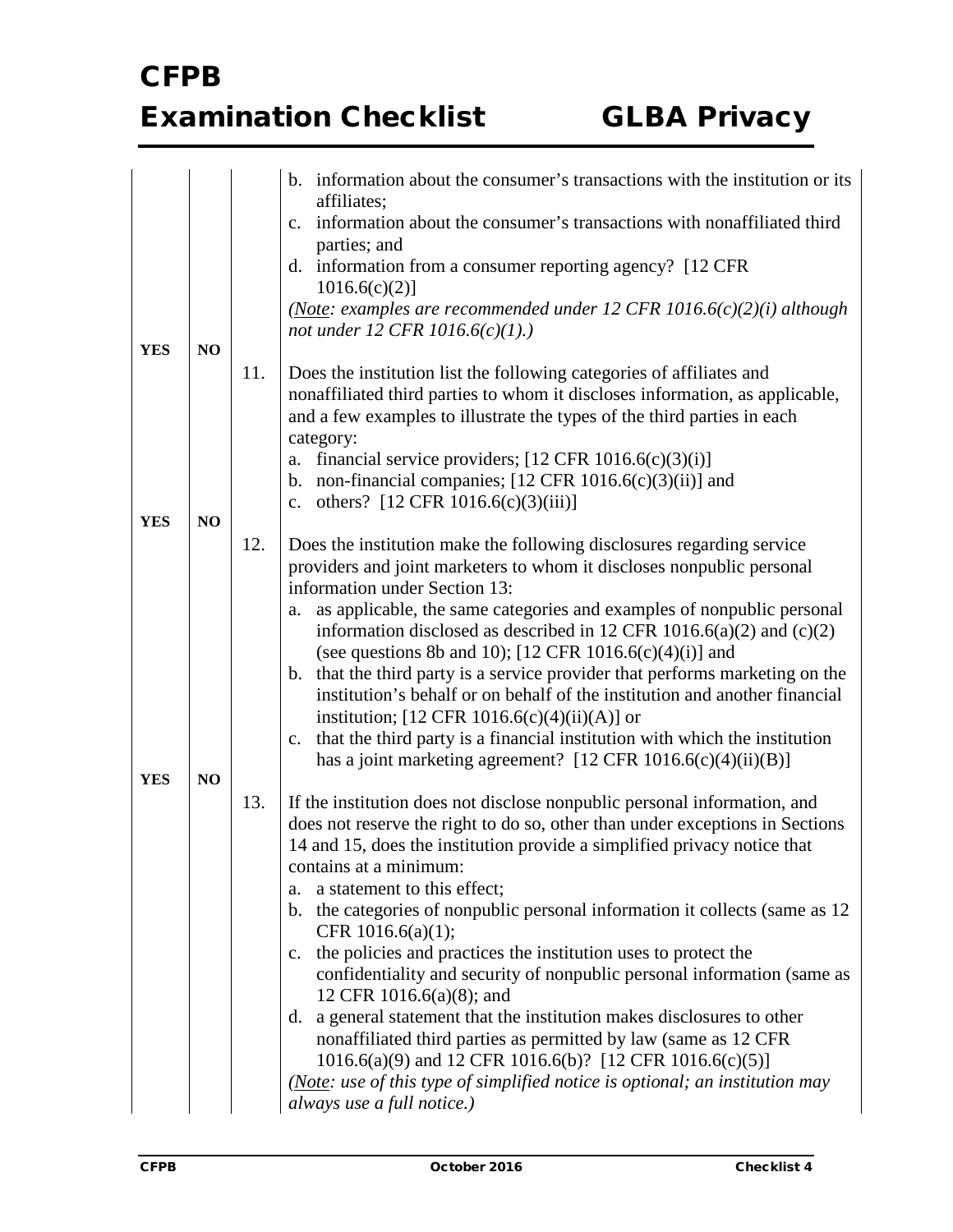| <b>YES</b> | NO             |     |                                                                                                                                                                                                                                                |
|------------|----------------|-----|------------------------------------------------------------------------------------------------------------------------------------------------------------------------------------------------------------------------------------------------|
|            |                | 14. | Does the institution describe the following about its policies and practices<br>with respect to protecting the confidentiality and security of nonpublic<br>personal information:                                                              |
|            |                |     | who is authorized to have access to the information; [12 CFR]<br>a.                                                                                                                                                                            |
|            |                |     | $1016.6(c)(6)(i)$ ] and                                                                                                                                                                                                                        |
|            |                |     | whether security practices and policies are in place to ensure the<br>b.<br>confidentiality of the information in accordance with the institution's<br>policy? [12 CFR 1016.6(c)(6)(ii)]                                                       |
|            |                |     | (Note: the institution is not required to describe technical information                                                                                                                                                                       |
| <b>YES</b> | NO             |     | about the safeguards used in this respect.)                                                                                                                                                                                                    |
|            |                | 15. | If the institution provides a short-form initial privacy notice with the opt-<br>out notice, does the institution do so only to consumers with whom the<br>institution does not have a customer relationship? $[12 \text{ CFR } 1016.6(d)(1)]$ |
| <b>YES</b> | NO             |     |                                                                                                                                                                                                                                                |
|            |                | 16. | If the institution provides a short-form initial privacy notice according to<br>12 CFR 1016.6(d)(1), does the short-form initial notice:                                                                                                       |
|            |                |     | a. conform to the definition of "clear and conspicuous"; [12 CFR<br>1016.6(d)(2)(i)                                                                                                                                                            |
|            |                |     | b. state that the institution's full privacy notice is available upon request;<br>[12 CFR 1016.6(d)(2)(ii)] and                                                                                                                                |
|            |                |     | c. explain a reasonable means by which the consumer may obtain the<br>notice? [12 CFR 1016.6(d)(2)(iii)]                                                                                                                                       |
|            |                |     | (Note: the institution is not required to deliver the full privacy notice with<br>the short-form initial notice. $[12 \text{ CFR } 1016.6(d)(3)]$                                                                                              |
| <b>YES</b> | N <sub>O</sub> | 17. |                                                                                                                                                                                                                                                |
|            |                |     | Does the institution provide consumers who receive the short-form initial<br>notice with a reasonable means of obtaining the longer initial notice, such<br>as:                                                                                |
|            |                |     | a toll-free telephone number that the consumer may call to request the<br>a.<br>notice; $[12 \text{ CFR } 1016.6(d)(4)(i)]$ or                                                                                                                 |
|            |                |     | b. for the consumer who conducts business in person at the institution's<br>office, having copies available to provide immediately by hand-<br>delivery? [12 CFR 1016.6(d)(4)(ii)]                                                             |
| <b>YES</b> | NO             |     |                                                                                                                                                                                                                                                |
|            |                | 18. | If the institution, in its privacy policies and practices, reserves the right to<br>disclose nonpublic personal information to nonaffiliated third parties in the<br>future, does the privacy notice include, as applicable, the:              |
|            |                |     | categories of nonpublic personal information that the financial<br>a.<br>institution reserves the right to disclose in the future, but does not                                                                                                |
|            |                |     | currently disclose; $[12 \text{ CFR } 1016.6(e)(1)]$ and                                                                                                                                                                                       |
|            |                |     | b. categories of affiliates or nonaffiliated third parties to whom the<br>financial institution reserves the right in the future to disclose, but to                                                                                           |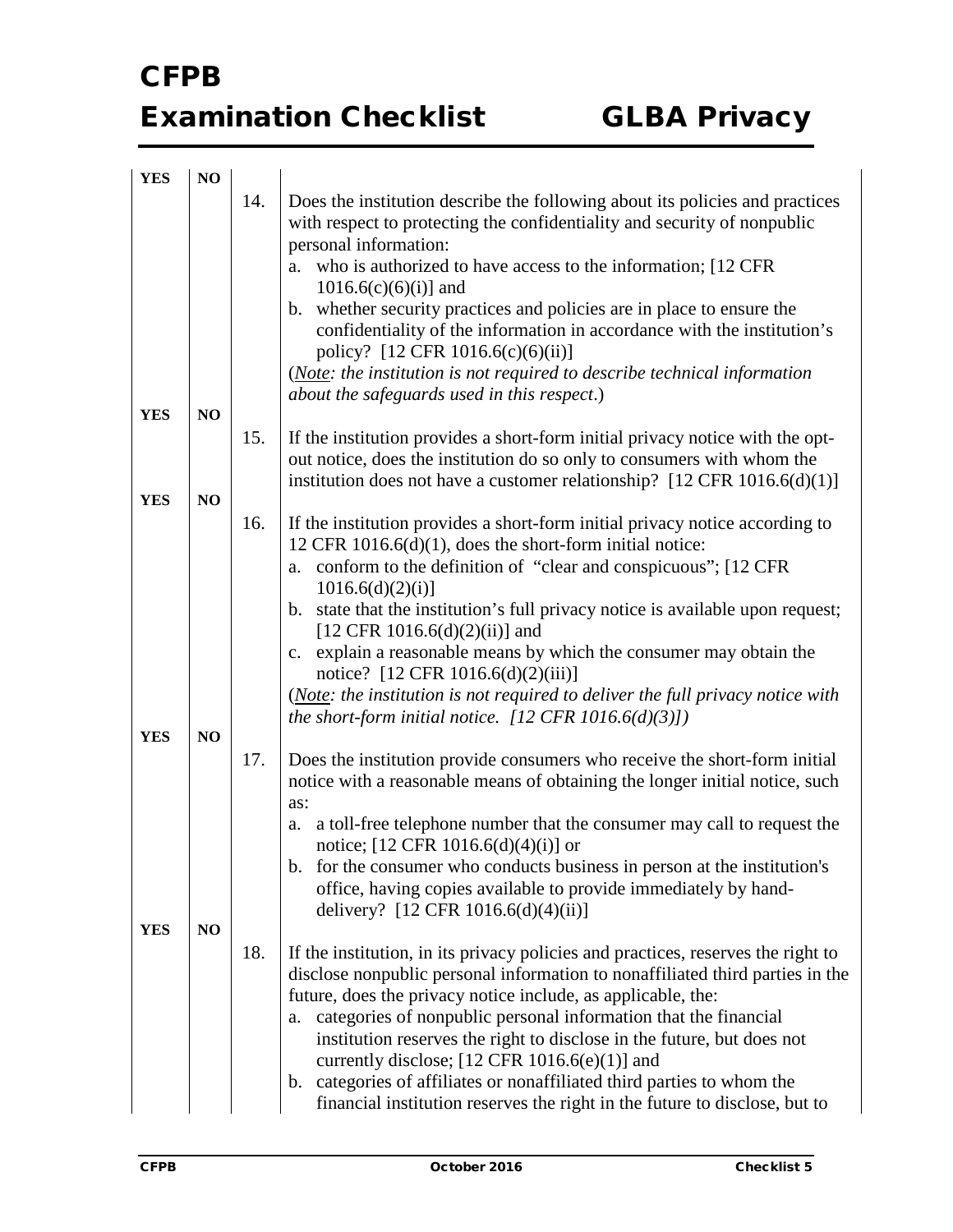|                          |          |     | whom it does not currently disclose, nonpublic personal information?<br>$[12 \text{ CFR } 1016.6(e)(2)]$                                                                                                                                                                                                                                                                                                                                                                                                                                                                                                                                                                                                                                                                                                                                                                               |
|--------------------------|----------|-----|----------------------------------------------------------------------------------------------------------------------------------------------------------------------------------------------------------------------------------------------------------------------------------------------------------------------------------------------------------------------------------------------------------------------------------------------------------------------------------------------------------------------------------------------------------------------------------------------------------------------------------------------------------------------------------------------------------------------------------------------------------------------------------------------------------------------------------------------------------------------------------------|
| <b>Opt-Out Notice</b>    |          |     |                                                                                                                                                                                                                                                                                                                                                                                                                                                                                                                                                                                                                                                                                                                                                                                                                                                                                        |
| <b>YES</b>               | NO       |     |                                                                                                                                                                                                                                                                                                                                                                                                                                                                                                                                                                                                                                                                                                                                                                                                                                                                                        |
|                          |          | 19. | If the institution discloses nonpublic personal information about a<br>consumer to a nonaffiliated third party, and the exceptions under Sections<br>13, 14, and 15 do not apply, does the institution provide the consumer with<br>a clear and conspicuous opt-out notice that accurately explains the right to<br>opt out? [12 CFR 1016.7(a)(1)]                                                                                                                                                                                                                                                                                                                                                                                                                                                                                                                                     |
| <b>YES</b><br><b>YES</b> | NO<br>NO | 20. | Does the opt-out notice state:<br>that the institution discloses or reserves the right to disclose nonpublic<br>a.<br>personal information about the consumer to a nonaffiliated third party;<br>$[12 \text{ CFR } 1016.7(a)(1)(i)]$<br>that the consumer has the right to opt out of that disclosure; [12 CFR<br>$\mathbf{b}$ .<br>$1016.7(a)(1)(ii)$ ] and<br>a reasonable means by which the consumer may opt out? [12 CFR]<br>$c_{\cdot}$<br>$1016.7(a)(1)(iii)$ ]                                                                                                                                                                                                                                                                                                                                                                                                                 |
|                          |          | 21. | Does the institution provide the consumer with the following information                                                                                                                                                                                                                                                                                                                                                                                                                                                                                                                                                                                                                                                                                                                                                                                                               |
| <b>YES</b>               | NO       |     | about the right to opt out:<br>all the categories of nonpublic personal information that the institution<br>a.<br>discloses or reserves the right to disclose; $[12 \text{ CFR } 1016.7(a)(2)(i)(A)]$<br>b. all the categories of nonaffiliated third parties to whom the information<br>is disclosed; $[12 \text{ CFR } 1016.7(a)(2)(i)(A)]$<br>that the consumer has the right to opt out of the disclosure of that<br>c.<br>information; $[12 \text{ CFR } 1016.7(a)(2)(i)(A)]$ and<br>the financial products or services that the consumer obtains to which<br>d.<br>the opt out direction would apply? $[12 \text{ CFR } 1016.7(a)(2)(i)(B)]$                                                                                                                                                                                                                                     |
|                          |          | 22. | Does the institution provide the consumer with at least one of the following<br>reasonable means of opting out, or with another reasonable means:<br>a. check-off boxes prominently displayed on the relevant forms with the<br>opt-out notice; [12 CFR 1016.7(a)(2)(ii)(A)]<br>b. a reply form included with the opt-out notice; [12 CFR]<br>$1016.7(a)(2)(ii)(B)$ ]<br>an electronic means to opt out, such as a form that can be sent via<br>$\mathbf{c}$ .<br>electronic mail or a process at the institution's web site, if the<br>consumer agrees to the electronic delivery of information; [12 CFR<br>$1016.7(a)(2)(ii)(C)$ or<br>d. a toll-free telephone number? $[12 \text{ CFR } 1016.7(a)(2)(ii)(D)]$<br>(Note: the institution may require the consumer to use one specific means,<br>as long as that means is reasonable for that consumer. [12 CFR<br>1016.7(a)(2)(iv) |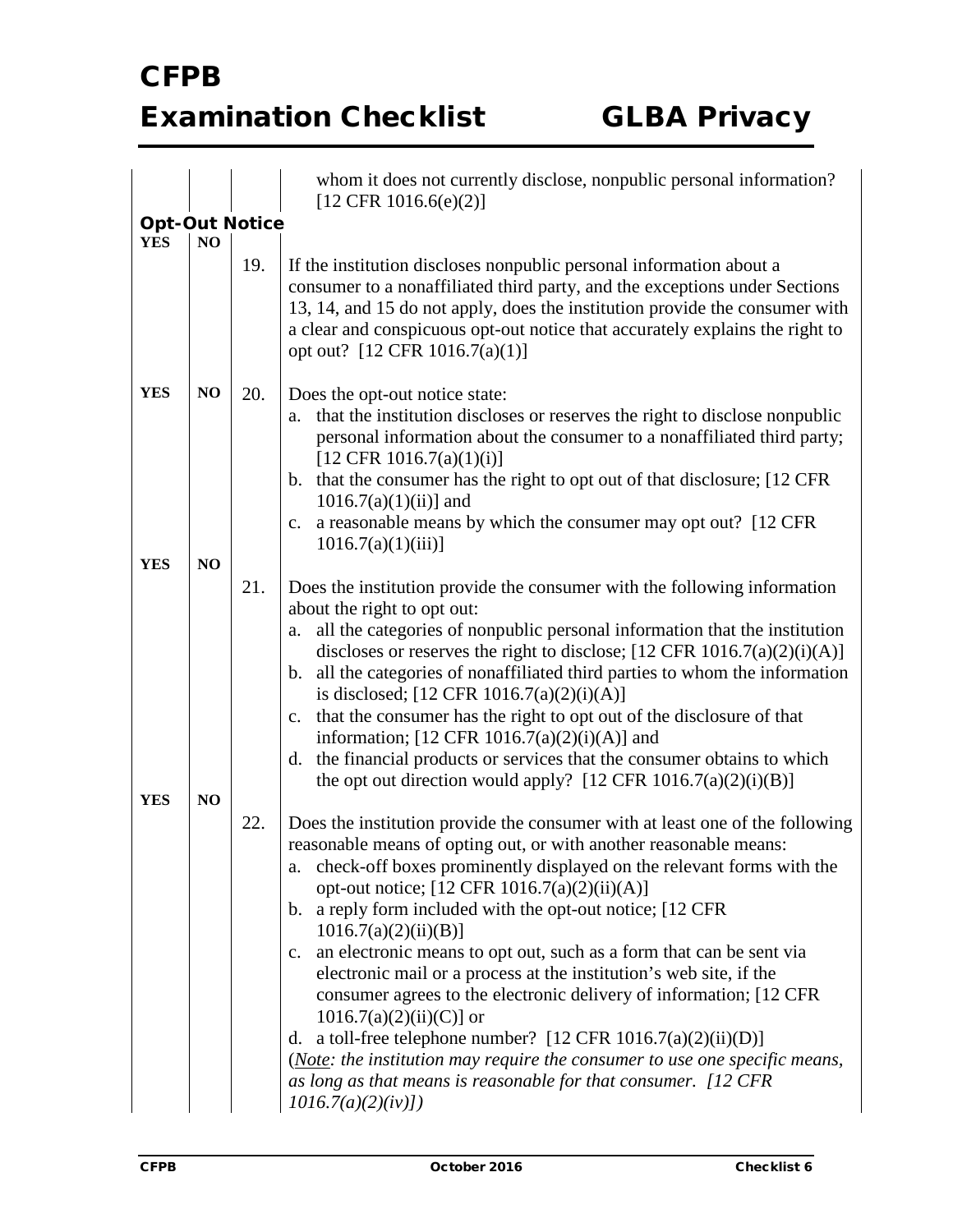| <b>YES</b> | NO |     |                                                                                                                                                                                                                                                                                                                                                       |
|------------|----|-----|-------------------------------------------------------------------------------------------------------------------------------------------------------------------------------------------------------------------------------------------------------------------------------------------------------------------------------------------------------|
|            |    | 23. | If the institution delivers the opt-out notice after the initial notice, does the<br>institution provide the initial notice once again with the opt-out notice?<br>$[12 \text{ CFR } 1016.7(c)]$                                                                                                                                                      |
| <b>YES</b> | NO |     |                                                                                                                                                                                                                                                                                                                                                       |
|            |    | 24. | Does the institution provide an opt-out notice, explaining how the<br>institution will treat opt-out directions by the joint consumers, to at least<br>one party in a joint consumer relationship? $[12 \text{ CFR } 1016.7 \text{ (d)}(1)]$                                                                                                          |
| <b>YES</b> | NO |     |                                                                                                                                                                                                                                                                                                                                                       |
|            |    | 25. | Does the institution permit each of the joint consumers in a joint<br>relationship to opt out? $[12 \text{ CFR } 1016.7 \text{ (d)}(2)]$                                                                                                                                                                                                              |
| <b>YES</b> | NO |     |                                                                                                                                                                                                                                                                                                                                                       |
|            |    | 26. | Does the opt-out notice to joint consumers state that either:<br>a. the institution will consider an opt out by a joint consumer as applying<br>to all associated joint consumers; $[12 \text{ CFR } 1016.7 \text{ (d)}(2) \text{ (i)}]$ or<br>each joint consumer is permitted to opt out separately? [12 CFR]<br>$\mathbf{b}$ .<br>1016.7(d)(2)(ii) |
| <b>YES</b> | NO |     |                                                                                                                                                                                                                                                                                                                                                       |
|            |    | 27. | If each joint consumer may opt out separately, does the institution permit:<br>one joint consumer to opt out on behalf of all of the joint consumers;<br>a.<br>$[12 \text{ CFR } 1016.7 \text{ (d)}(3)]$<br>the joint consumers to notify the institution in a single response; [12]<br>$\mathbf{b}$ .<br>CFR 1016.7(d)(5)(i)] and                    |
|            |    |     | each joint consumer to opt out either for himself or herself, and/or for<br>c.<br>another joint consumer? $[12 \text{ CFR } 1016.7 \text{ (d)}(5) \text{ (ii)}]$                                                                                                                                                                                      |
| <b>YES</b> | NO |     |                                                                                                                                                                                                                                                                                                                                                       |
|            |    | 28. | Does the institution refrain from requiring all joint consumers to opt out<br>before implementing any opt-out direction with respect to the joint<br>account? [12 CFR 1016.7(d)(4)]                                                                                                                                                                   |
| <b>YES</b> | NO |     |                                                                                                                                                                                                                                                                                                                                                       |
|            |    | 29. | Does the institution comply with a consumer's direction to opt out as soon<br>as is reasonably practicable after receiving it? $[12 \text{ CFR } 1016.7(g)]$                                                                                                                                                                                          |
| <b>YES</b> | NO |     |                                                                                                                                                                                                                                                                                                                                                       |
|            |    | 30. | Does the institution allow the consumer to opt out at any time? [12 CFR]<br>$1016.7(h)$ ]                                                                                                                                                                                                                                                             |
| <b>YES</b> | NO |     |                                                                                                                                                                                                                                                                                                                                                       |
|            |    | 31. | Does the institution continue to honor the consumer's opt-out direction<br>until revoked by the consumer in writing, or, if the consumer agrees,<br>electronically? $[12 \text{ CFR } 1016.7(i)(1)]$                                                                                                                                                  |
| <b>YES</b> | NO |     |                                                                                                                                                                                                                                                                                                                                                       |
|            |    | 32. | When a customer relationship ends, does the institution continue to apply<br>the customer's opt-out direction to the nonpublic personal information<br>collected during, or related to, that specific customer relationship (but not                                                                                                                  |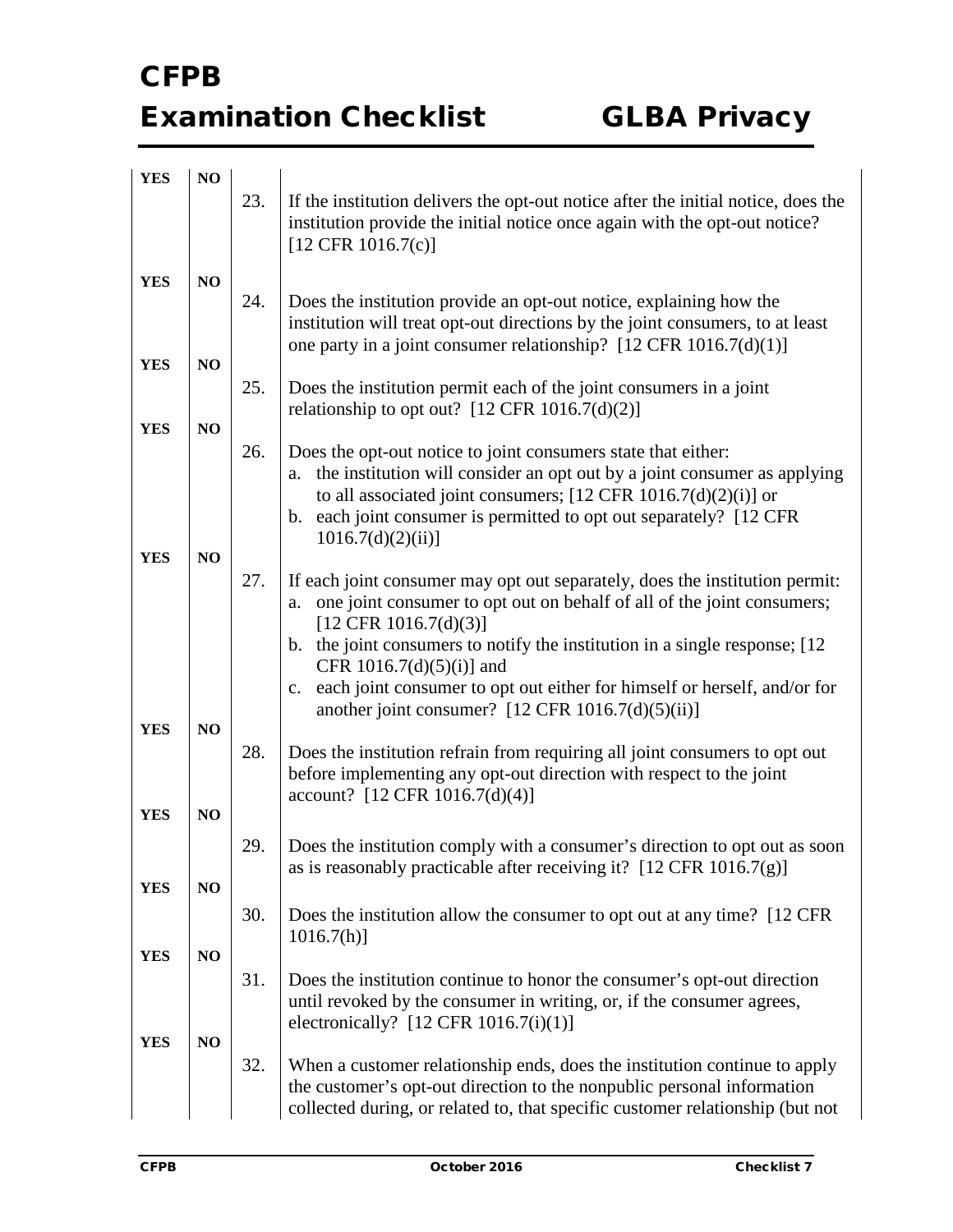|                                      |                |            | to new relationships, if any, subsequently established by that customer)?<br>$[12 \text{ CFR } 1016.7(i)(2)]$                                                                                                                                                                                                                                                                                                                                                                                                                                                                                                                                                                                                                                                                                                                                                                                                                                                                                                                                                                                                                                                                                                                                                                                                                                                                                                                                                                                                                                                                                                                                                                                      |
|--------------------------------------|----------------|------------|----------------------------------------------------------------------------------------------------------------------------------------------------------------------------------------------------------------------------------------------------------------------------------------------------------------------------------------------------------------------------------------------------------------------------------------------------------------------------------------------------------------------------------------------------------------------------------------------------------------------------------------------------------------------------------------------------------------------------------------------------------------------------------------------------------------------------------------------------------------------------------------------------------------------------------------------------------------------------------------------------------------------------------------------------------------------------------------------------------------------------------------------------------------------------------------------------------------------------------------------------------------------------------------------------------------------------------------------------------------------------------------------------------------------------------------------------------------------------------------------------------------------------------------------------------------------------------------------------------------------------------------------------------------------------------------------------|
| <b>Revised Notices</b><br><b>YES</b> | N <sub>O</sub> |            |                                                                                                                                                                                                                                                                                                                                                                                                                                                                                                                                                                                                                                                                                                                                                                                                                                                                                                                                                                                                                                                                                                                                                                                                                                                                                                                                                                                                                                                                                                                                                                                                                                                                                                    |
| <b>YES</b>                           | NO             | 33.<br>34. | Except as permitted by Sections 13, 14, and 15, does the institution refrain<br>from disclosing any nonpublic personal information about a consumer to a<br>nonaffiliated third party, other than as described in the initial privacy<br>notice provided to the consumer, unless:<br>the institution has provided the consumer with a clear and conspicuous<br>a.<br>revised notice that accurately describes the institution's privacy policies<br>and practices; $[12 \text{ CFR } 1016.8(a)(1)]$<br>b. the institution has provided the consumer with a new opt-out notice;<br>[12 CFR 1016.8(a)(2)]<br>c. the institution has given the consumer a reasonable opportunity to opt<br>out of the disclosure, before disclosing any information; [12 CFR]<br>$1016.8(a)(3)$ ] and<br>d. the consumer has not opted out? $[12 \text{ CFR } 1016.8(a)(4)]$<br>Does the institution deliver a revised privacy notice when it:<br>discloses a new category of nonpublic personal information to a<br>a.<br>nonaffiliated third party; $[12 \text{ CFR } 1016.8(b)(1)(i)]$<br>discloses nonpublic personal information to a new category of<br>b.<br>nonaffiliated third party; [12 CFR 1016.8(b)(1)(ii)] or<br>discloses nonpublic personal information about a former customer to a<br>c.<br>nonaffiliated third party, if that former customer has not had the<br>opportunity to exercise an opt-out right regarding that disclosure? [12]<br>CFR $1016.8(b)(1)(iii)$ ]<br>( <i>Note: a revised notice is not required if the institution adequately</i><br>described the nonaffiliated third party or information to be disclosed in the<br>prior privacy notice. $[12 \text{ CFR } 1016.8(b)(2)]$ |
| <b>Delivery Methods</b>              |                |            |                                                                                                                                                                                                                                                                                                                                                                                                                                                                                                                                                                                                                                                                                                                                                                                                                                                                                                                                                                                                                                                                                                                                                                                                                                                                                                                                                                                                                                                                                                                                                                                                                                                                                                    |
| <b>YES</b>                           | N <sub>O</sub> | 35.        | Does the institution deliver the privacy and opt-out notices, including the<br>short-form notice, so that the consumer can reasonably be expected to<br>receive actual notice in writing or, if the consumer agrees, electronically?<br>$[12 \text{ CFR } 1016.9(a)]$                                                                                                                                                                                                                                                                                                                                                                                                                                                                                                                                                                                                                                                                                                                                                                                                                                                                                                                                                                                                                                                                                                                                                                                                                                                                                                                                                                                                                              |
| <b>YES</b>                           | NO             | 36.        | Does the institution use a reasonable means for delivering the notices, such<br>as:<br>hand-delivery of a printed copy; $[12 \text{ CFR } 1016.9(b)(1)(i)]$<br>a.<br>mailing a printed copy to the last known address of the consumer; [12]<br>b.                                                                                                                                                                                                                                                                                                                                                                                                                                                                                                                                                                                                                                                                                                                                                                                                                                                                                                                                                                                                                                                                                                                                                                                                                                                                                                                                                                                                                                                  |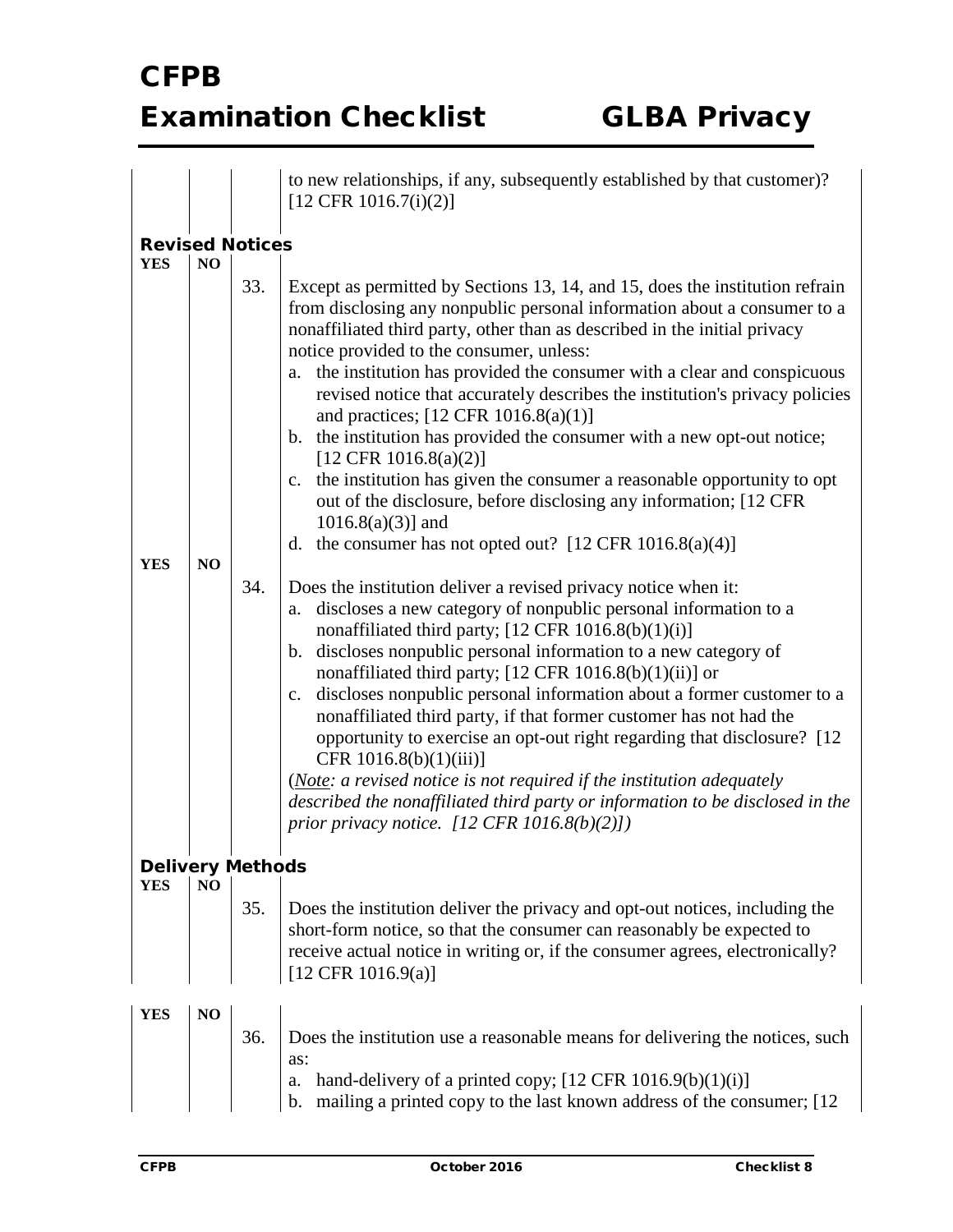|            |    |     | CFR $1016.9(b)(1)(ii)$ ]                                                                                                                                                                                                                                                                                                                                                                                                                                                                                                                                                                                                                                                                                                                                                                                                                                                                                              |
|------------|----|-----|-----------------------------------------------------------------------------------------------------------------------------------------------------------------------------------------------------------------------------------------------------------------------------------------------------------------------------------------------------------------------------------------------------------------------------------------------------------------------------------------------------------------------------------------------------------------------------------------------------------------------------------------------------------------------------------------------------------------------------------------------------------------------------------------------------------------------------------------------------------------------------------------------------------------------|
|            |    |     | for the consumer who conducts transactions electronically, clearly and<br>$C_{\bullet}$<br>conspicuously posting the notice on the institution's electronic site and<br>requiring the consumer to acknowledge receipt as a necessary step to<br>obtaining a financial product or service; $[12 \text{ CFR } 1016.9(b)(1)(iii)]$ or<br>for isolated transactions, such as ATM transactions, posting the notice<br>d.<br>on the screen and requiring the consumer to acknowledge receipt as a<br>necessary step to obtaining the financial product or service? [12 CFR]<br>1016.9(b)(1)(iv)                                                                                                                                                                                                                                                                                                                             |
|            |    |     | (Note: insufficient or unreasonable means of delivery include: exclusively<br>oral notice, in person or by telephone; branch or office signs or generally<br>published advertisements; and electronic mail to a customer who does not                                                                                                                                                                                                                                                                                                                                                                                                                                                                                                                                                                                                                                                                                 |
|            |    |     | obtain products or services electronically. [12 CFR 1016.9 (b)(2)(i) and<br>(ii), and (d)]                                                                                                                                                                                                                                                                                                                                                                                                                                                                                                                                                                                                                                                                                                                                                                                                                            |
| <b>YES</b> | NO |     |                                                                                                                                                                                                                                                                                                                                                                                                                                                                                                                                                                                                                                                                                                                                                                                                                                                                                                                       |
| <b>YES</b> | NO | 37. | For annual notices only, if the institution does not employ one of the<br>methods described in question 36, does the institution employ one of the<br>following reasonable means of delivering the notice such as:<br>for the customer who uses the institution's web site to access products<br>a.<br>and services electronically and who agrees to receive notices at the web<br>site, continuously posting the current privacy notice on the web site in<br>a clear and conspicuous manner; [12 CFR 1016.9(c)(1)(i)] or<br>for the customer who has requested the institution refrain from sending<br>b.<br>any information about the customer relationship, making copies of the<br>current privacy notice available upon customer request? [12 CFR]<br>1016.9(c)(1)(ii)                                                                                                                                          |
|            |    | 38. | As of October 28, 2014, for annual notices only, if the institution uses the                                                                                                                                                                                                                                                                                                                                                                                                                                                                                                                                                                                                                                                                                                                                                                                                                                          |
|            |    |     | alternative delivery method, does the institution meet the following<br>conditions:<br>the institution does not disclose the customer's nonpublic personal<br>a.<br>information to nonaffiliated third parties other than for purposes under<br>Sections 13, 14, and 15; [12 CFR 1016.9(c)(2)(i)(A)]<br>the institution does not include on its privacy notice an opt out under<br>$\mathbf{b}$ .<br>FCRA Section 603(d)(2)(A)(iii); [12 CFR 1016.9(c)(2)(i)(B)]<br>the institution previously provided the customer the opt-out notices<br>c.<br>required by FCRA Section 624 and Subpart C of Regulation V, if<br>applicable, or the privacy notice is not the only notice provided to<br>satisfy those requirements; $[12 \text{ CFR } 1016.9(c)(2)(i)(C)]$<br>the information that the institution is required to convey on its privacy<br>d.<br>notice pursuant to 12 CFR 1016.6(a)(1)-(5), (8), and (9) has not |
|            |    |     | changed since it provided the immediately previous privacy notice to<br>the customer, other than to eliminate categories of information that it<br>discloses or categories of third parties to which it discloses                                                                                                                                                                                                                                                                                                                                                                                                                                                                                                                                                                                                                                                                                                     |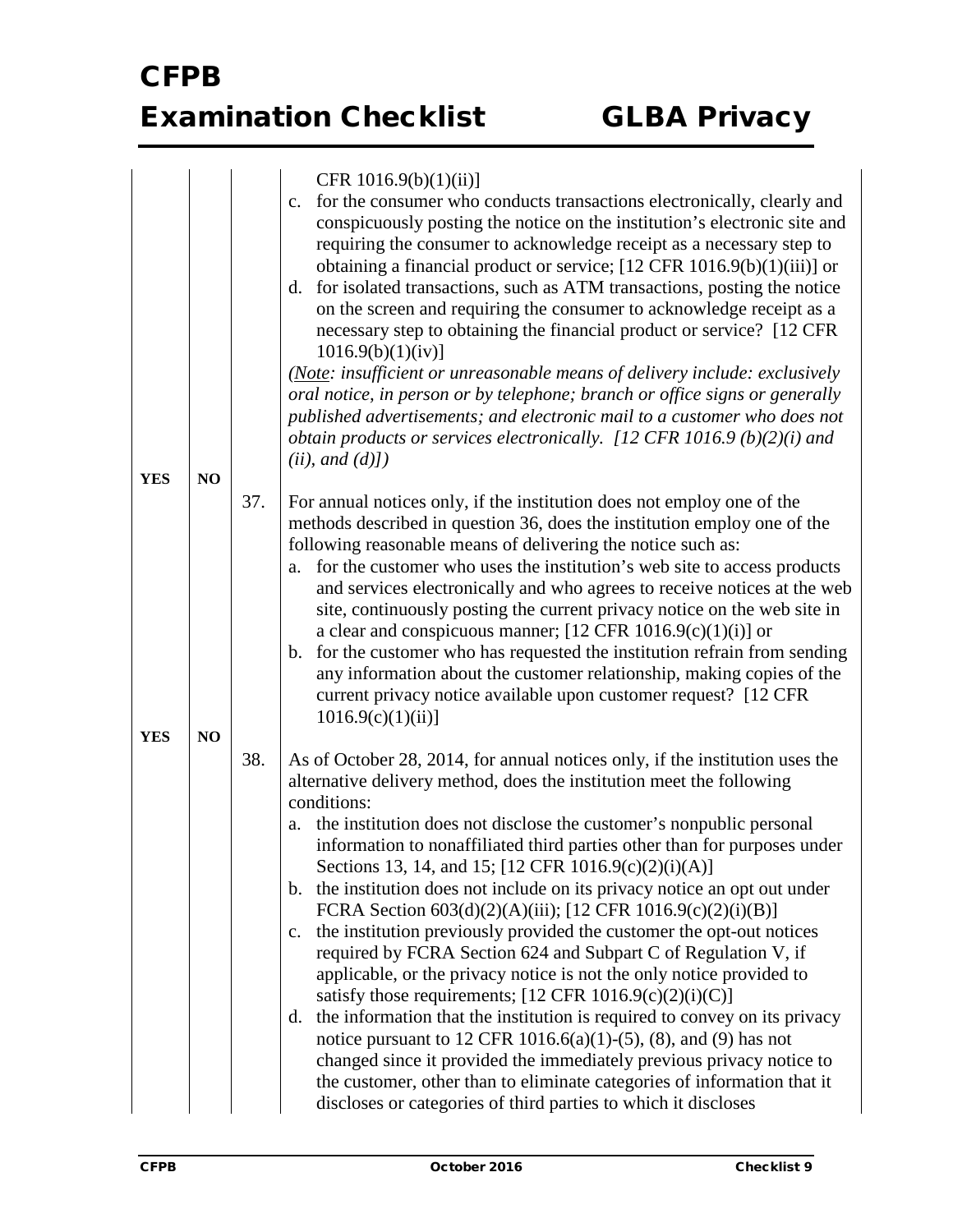|            |                |     | information; [12 CFR 1016.9(c)(2)(i)(D)]                                                                                                                                                              |
|------------|----------------|-----|-------------------------------------------------------------------------------------------------------------------------------------------------------------------------------------------------------|
|            |                |     | the institution uses the model privacy form for its privacy notice; [12]<br>e.                                                                                                                        |
|            |                |     | CFR $1016.9(c)(2)(i)(E)$                                                                                                                                                                              |
|            |                |     | the institution conveys in a clear and conspicuous manner not less than<br>f.<br>annually on an account statement, coupon book, or a notice or                                                        |
|            |                |     | disclosure that it is required or expressly and specifically permitted to                                                                                                                             |
|            |                |     | issue to the customer under any other provision of law that the privacy                                                                                                                               |
|            |                |     | notice is available on its web site and will be mailed to the customer                                                                                                                                |
|            |                |     | upon request by telephone, and the statement states that the privacy                                                                                                                                  |
|            |                |     | notice has not changed and includes a specific web address that takes<br>the customer to the web site where the privacy notice is pasted and a                                                        |
|            |                |     | telephone number for the customer to request that it be mailed; [12                                                                                                                                   |
|            |                |     | CFR $1016.9(c)(2)(ii)(A)$ ]                                                                                                                                                                           |
|            |                |     | the institution posts its privacy notice continuously and in a clear and<br>g.                                                                                                                        |
|            |                |     | conspicuous manner on a page on its web site on which the only                                                                                                                                        |
|            |                |     | content is the privacy notice, without requiring the customer to provide<br>any information such as a login name or password or agree to any                                                          |
|            |                |     | conditions to access the web site; $[12 \text{ CFR } 1016.9 \text{ (c)}(2) \text{ (ii)}(B)]$ and                                                                                                      |
|            |                |     | the institution mails its current privacy notice to those customers who<br>h.                                                                                                                         |
|            |                |     | request it by telephone within ten calendar days of the request? [12                                                                                                                                  |
| <b>YES</b> | NO             |     | CFR $1016.9(c)(2)(ii)(C)$                                                                                                                                                                             |
|            |                | 39. | As of December 4, 2015, for annual privacy notices only, if the institution                                                                                                                           |
|            |                |     | does not provide an annual privacy notice (or provides one, but not using a                                                                                                                           |
|            |                |     | compliant delivery method), does the institution meet both of the following                                                                                                                           |
|            |                |     | criteria:                                                                                                                                                                                             |
|            |                |     | the institution solely shares nonpublic personal information in<br>a.                                                                                                                                 |
|            |                |     | accordance with the provisions of GLBA Sections 502(b)(2)                                                                                                                                             |
|            |                |     | (corresponding to Regulation P (12 CFR 1016.13)) or 502(e)                                                                                                                                            |
|            |                |     | (corresponding to Regulation P (12 CFR 1016.14 and .15)) or                                                                                                                                           |
|            |                |     | regulations prescribed under GLBA Section 504(b); and<br>the institution has not changed its policies and practices with regard to<br>b.                                                              |
|            |                |     | disclosing nonpublic personal information from the policies and                                                                                                                                       |
|            |                |     | practices that were disclosed in the most recent disclosure sent to                                                                                                                                   |
| <b>YES</b> | NO             |     | consumers in accordance with GLBA Section 503?                                                                                                                                                        |
|            |                | 40. | For customers only, does the institution ensure that the initial, annual, and                                                                                                                         |
|            |                |     | revised notices may be retained or obtained later by the customer in                                                                                                                                  |
|            |                |     | writing, or if the customer agrees, electronically? $[12 \text{ CFR } 1016.9(e)(1)]$                                                                                                                  |
| <b>YES</b> | N <sub>O</sub> | 41. | Does the institution use an appropriate means to ensure that notices may be                                                                                                                           |
|            |                |     | retained or obtained later, such as:                                                                                                                                                                  |
|            |                |     | hand-delivery of a printed copy of the notice; $[12 \text{ CFR } 1016.9 \text{ (e)}(2) \text{ (i)}]$<br>a.<br>mailing a printed copy to the last known address of the customer; [12]<br>$\mathbf b$ . |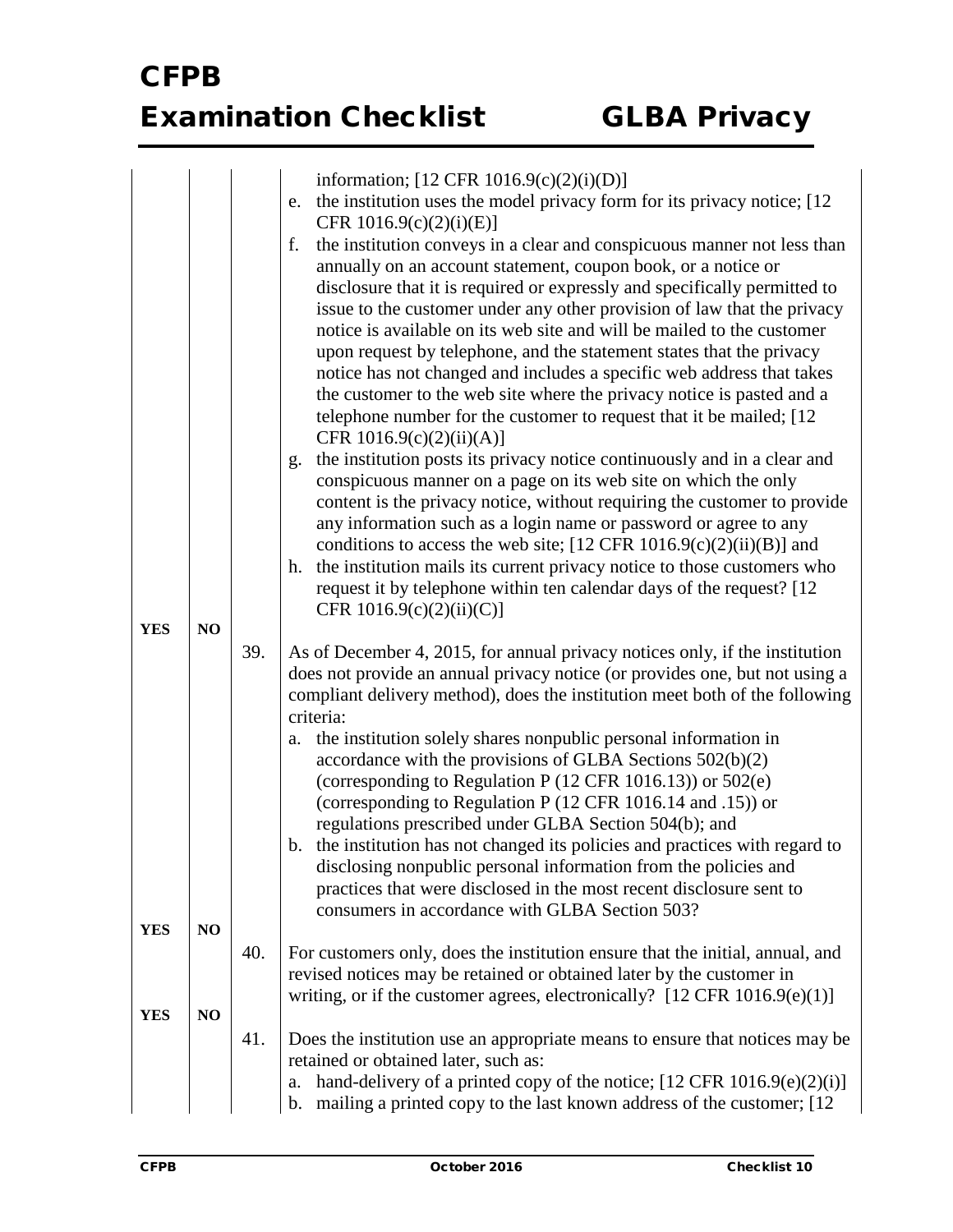|                  |                |     | CFR 1016.9(e) $(2)(ii)$ ] or                                                                                                               |
|------------------|----------------|-----|--------------------------------------------------------------------------------------------------------------------------------------------|
|                  |                |     | making the current privacy notice available on the institution's web site<br>$C_{\bullet}$                                                 |
|                  |                |     | (or via a link to the notice at another site) for the customer who agrees                                                                  |
|                  |                |     | to receive the notice at the web site? $[12 \text{ CFR } 1016.9(e)(2)(iii)]$                                                               |
| <b>YES</b>       | NO             |     |                                                                                                                                            |
|                  |                | 42. | Does the institution provide at least one initial, annual, and revised notice,                                                             |
|                  |                |     | as applicable, to joint consumers? $[12 \text{ CFR } 1016.9(g)]$                                                                           |
|                  |                |     |                                                                                                                                            |
| <b>SUBPART B</b> |                |     |                                                                                                                                            |
| <b>YES</b>       | N <sub>O</sub> |     | <b>Limits on Disclosure to Nonaffiliated Third Parties</b>                                                                                 |
|                  |                | 43. | Does the institution refrain from disclosing any nonpublic personal                                                                        |
|                  |                |     | information about a consumer to a nonaffiliated third party, other than as<br>permitted under Sections 13, 14, and 15, unless:             |
|                  |                |     | it has provided the consumer with an initial notice; [12 CFR]<br>a.                                                                        |
|                  |                |     | 1016.10(a)(1)(i)<br>b. it has provided the consumer with an opt-out notice; [12 CFR                                                        |
|                  |                |     | $1016.10(a)(1)(ii)$ ]                                                                                                                      |
|                  |                |     | it has given the consumer a reasonable opportunity to opt out before<br>$\mathbf{c}$ .                                                     |
|                  |                |     | the disclosure; $[12 \text{ CFR } 1016.10(a)(1)(iii)]$ and                                                                                 |
|                  |                |     | d. the consumer has not opted out? $[12 \text{ CFR } 1016.10(a)(1)(iv)]$                                                                   |
|                  |                |     | (Note: this disclosure limitation applies to consumers as well as to<br>customers [12 CFR $1016.10(b)(1)$ ], and to all nonpublic personal |
|                  |                |     | information regardless of whether the information was collected before or                                                                  |
|                  |                |     | after receiving an opt-out direction. [12 CFR 1016.10(b)(2)])                                                                              |
| <b>YES</b>       | NO             |     |                                                                                                                                            |
|                  |                | 44. | Does the institution provide the consumer with a reasonable opportunity<br>to opt out such as by:                                          |
|                  |                |     | mailing the notices required by Section 10 and allowing the consumer<br>a.                                                                 |
|                  |                |     | to respond by toll-free telephone number, return mail, or other                                                                            |
|                  |                |     | reasonable means (see question 22) within 30 days from the date<br>mailed; [12 CFR 1016.10(a)(3)(i)]                                       |
|                  |                |     | b. where the consumer opens an on-line account with the institution and                                                                    |
|                  |                |     | agrees to receive the notices required by Section 10 electronically,                                                                       |
|                  |                |     | allowing the consumer to opt out by any reasonable means (see                                                                              |
|                  |                |     | question 22) within 30 days from consumer acknowledgement of                                                                               |
|                  |                |     | receipt of the notice in conjunction with opening the account; [12 CFR]                                                                    |
|                  |                |     | $1016.10(a)(3)(ii)$ ] or<br>for isolated transactions, providing the notices required by Section 10<br>c.                                  |
|                  |                |     | at the time of the transaction and requesting that the consumer decide,                                                                    |
|                  |                |     | as a necessary part of the transaction, whether to opt out before the                                                                      |
|                  |                |     | completion of the transaction? $[12 \text{ CFR } 1016.10(a)(3)(iii)]$                                                                      |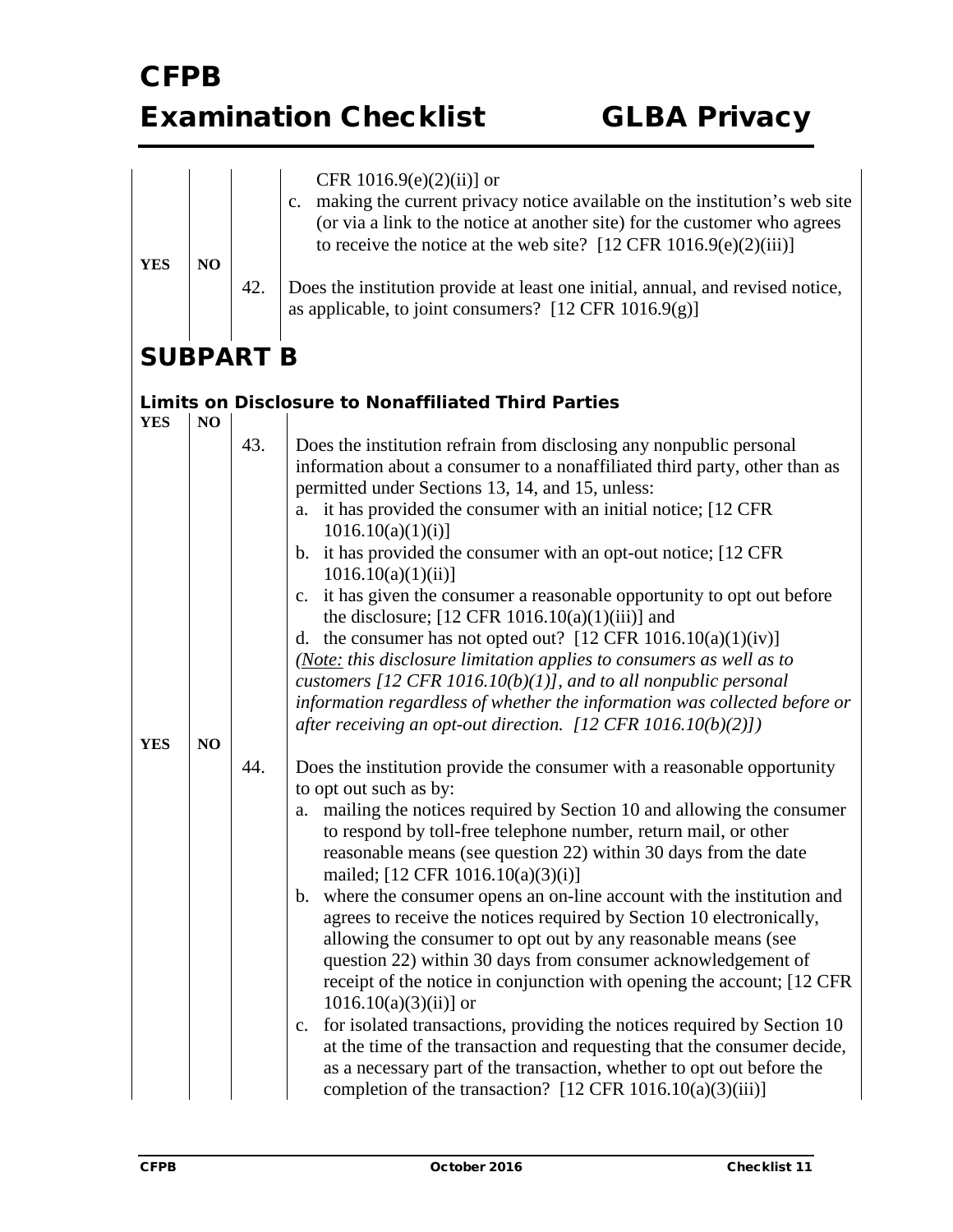| <b>YES</b> | NO             |     |                                                                                                                                                                                                                                                                                                                                                                                                                                                                                                                                                                                                                                                                                                                                                                                                                                                                                                                                                                                                                                                                                                                                                                                                                                                                                                              |
|------------|----------------|-----|--------------------------------------------------------------------------------------------------------------------------------------------------------------------------------------------------------------------------------------------------------------------------------------------------------------------------------------------------------------------------------------------------------------------------------------------------------------------------------------------------------------------------------------------------------------------------------------------------------------------------------------------------------------------------------------------------------------------------------------------------------------------------------------------------------------------------------------------------------------------------------------------------------------------------------------------------------------------------------------------------------------------------------------------------------------------------------------------------------------------------------------------------------------------------------------------------------------------------------------------------------------------------------------------------------------|
|            |                | 45. | Does the institution allow the consumer to select certain nonpublic<br>personal information or certain nonaffiliated third parties with respect to<br>which the consumer wishes to opt out? $[12 \text{ CFR } 1016.10(c)]$<br>(Note: an institution may allow partial opt outs in addition to, but may not<br>allow them instead of, a comprehensive opt out.)                                                                                                                                                                                                                                                                                                                                                                                                                                                                                                                                                                                                                                                                                                                                                                                                                                                                                                                                               |
|            |                |     | Limits on Redisclosure and Reuse of Information                                                                                                                                                                                                                                                                                                                                                                                                                                                                                                                                                                                                                                                                                                                                                                                                                                                                                                                                                                                                                                                                                                                                                                                                                                                              |
| <b>YES</b> | NO.            |     |                                                                                                                                                                                                                                                                                                                                                                                                                                                                                                                                                                                                                                                                                                                                                                                                                                                                                                                                                                                                                                                                                                                                                                                                                                                                                                              |
| <b>YES</b> | NO             | 46. | If the institution receives information from a nonaffiliated financial<br>institution under an exception in Section 14 or Section 15, does the<br>institution refrain from using or disclosing the information except:<br>to disclose the information to the affiliates of the financial institution<br>a.<br>from which it received the information; $[12 \text{ CFR } 1016.11(a)(1)(i)]$<br>b. to disclose the information to its own affiliates, which are in turn<br>limited by the same disclosure and use restrictions as the recipient<br>institution; $[12 \text{ CFR } 1016.11(a)(1)(ii)]$ and<br>to disclose and use the information pursuant to an exception in section<br>c.<br>14 or Section 15 in the ordinary course of business to carry out the<br>activity covered by the exception under which the information was<br>received? $[12 \text{ CFR } 1016.11(a)(1)(iii)]$<br>(Note: the disclosure or use described in Section c of this question need<br>not be directly related to the activity covered by the applicable exception.<br>For instance, an institution receiving information for fraud-prevention<br>purposes could provide the information to its auditors. But the phrase "in<br>the ordinary course of business" does not include marketing. [12 CFR<br>$1016.11(a)(2)$ ] |
|            |                | 47. | If the institution receives information from a nonaffiliated financial                                                                                                                                                                                                                                                                                                                                                                                                                                                                                                                                                                                                                                                                                                                                                                                                                                                                                                                                                                                                                                                                                                                                                                                                                                       |
|            |                |     | institution other than under an exception in Section 14 or Section 15, does<br>the institution refrain from disclosing the information except:<br>to the affiliates of the financial institution from which it received the<br>a.<br>information; [12 CFR 1016.11(b)(1)(i)]<br>b. to its own affiliates, which are in turn limited by the same disclosure<br>restrictions as the recipient institution; $[12 \text{ CFR } 1016.11(b)(1)(ii)]$ and<br>to any other person, if the disclosure would be lawful if made directly<br>$\mathbf{c}$ .<br>to that person by the institution from which the recipient institution<br>received the information? $[12 \text{ CFR } 1016.11(b)(1)(iii)]$                                                                                                                                                                                                                                                                                                                                                                                                                                                                                                                                                                                                                 |
|            |                |     | <b>Limits on Sharing Account Number Information for Marketing Purposes</b>                                                                                                                                                                                                                                                                                                                                                                                                                                                                                                                                                                                                                                                                                                                                                                                                                                                                                                                                                                                                                                                                                                                                                                                                                                   |
| <b>YES</b> | N <sub>O</sub> |     |                                                                                                                                                                                                                                                                                                                                                                                                                                                                                                                                                                                                                                                                                                                                                                                                                                                                                                                                                                                                                                                                                                                                                                                                                                                                                                              |
|            |                | 48. | Does the institution refrain from disclosing, directly or through affiliates,<br>account numbers or similar forms of access numbers or access codes for a<br>consumer's credit card account, deposit account, or transaction account to                                                                                                                                                                                                                                                                                                                                                                                                                                                                                                                                                                                                                                                                                                                                                                                                                                                                                                                                                                                                                                                                      |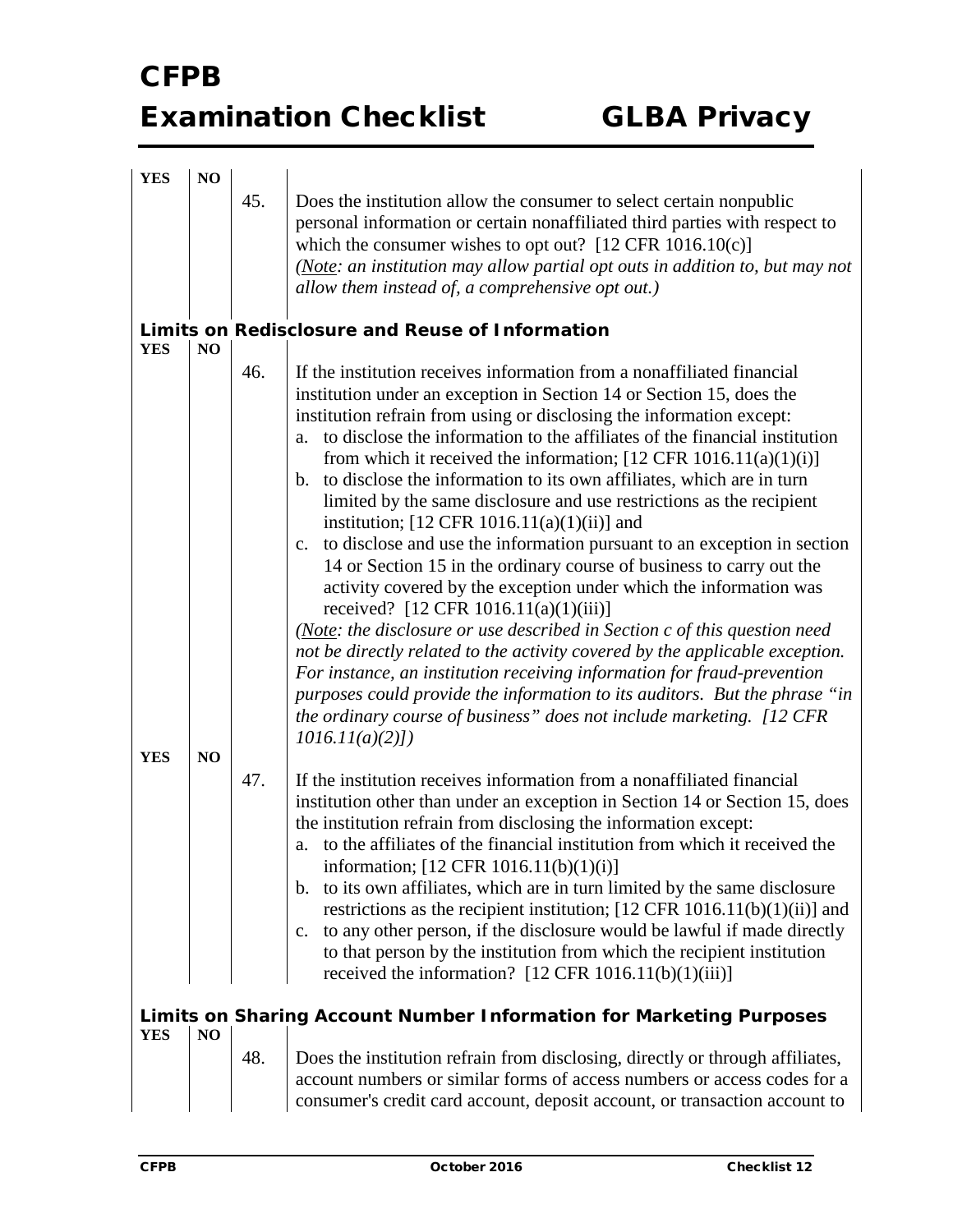any nonaffiliated third party (other than to a consumer reporting agency) for telemarketing, direct mail or electronic mail marketing to the consumer, except:

- a. to the institution's agents or service providers solely to market the institution's own products or services, as long as the agent or service provider is not authorized to directly initiate charges to the account;  $[12$  CFR 1016.12(b)(1)] or
- b. to a participant in a private label credit card program or an affinity or similar program where the participants in the program are identified to the customer when the customer enters into the program? [12 CFR 1016.12(b)(2)]

*(Note: an "account number or similar form of access number or access code" does not include numbers in encrypted form, so long as the institution does not provide the recipient with a means of decryption. [12 CFR 1016.12(c)(1)] A transaction account does not include an account to which third parties cannot initiate charges. [12 CFR 1016.12(c)(2)])*

### **SUBPART C**

#### *Exception to Opt-Out Requirements for Service Providers and Joint Marketing* **YES NO**

| <b>YES</b> | N <sub>O</sub> |     |                                                                                                                                                         |
|------------|----------------|-----|---------------------------------------------------------------------------------------------------------------------------------------------------------|
|            |                | 49. | If the institution discloses nonpublic personal information to a                                                                                        |
|            |                |     | nonaffiliated third party without permitting the consumer to opt out, do                                                                                |
|            |                |     | the opt-out requirements of Sections 7 and 10, and the revised notice                                                                                   |
|            |                |     | requirements in Section 8, not apply because:                                                                                                           |
|            |                |     | the institution disclosed the information to a nonaffiliated third party<br>a.                                                                          |
|            |                |     | who performs services for or functions on behalf of the institution                                                                                     |
|            |                |     | (including joint marketing of financial products and services offered                                                                                   |
|            |                |     | pursuant to a joint agreement as defined in 12 CFR 1016.13(b)); [12                                                                                     |
|            |                |     | CFR $1016.13(a)(1)$ ]                                                                                                                                   |
|            |                |     | b. the institution has provided consumers with the initial notice; [12 CFR]                                                                             |
|            |                |     | $1016.13(a)(1)(i)$ ] and                                                                                                                                |
|            |                |     | c. the institution has entered into a contract with that party prohibiting                                                                              |
|            |                |     | the party from disclosing or using the information except to carry out                                                                                  |
|            |                |     | the purposes for which the information was disclosed, including use                                                                                     |
|            |                |     | under an exception in Section 14 or Section 15 in the ordinary course<br>of business to carry out those purposes? $[12 \text{ CFR } 1016.13(a)(1)(ii)]$ |
|            |                |     |                                                                                                                                                         |
|            |                |     | <b>Exceptions to Notice and Opt-Out Requirements for Processing and</b>                                                                                 |
|            |                |     | <b>Servicing Transactions</b>                                                                                                                           |
| <b>YES</b> | N <sub>O</sub> |     |                                                                                                                                                         |
|            |                | 50. | If the institution discloses nonpublic personal information to nonaffiliated                                                                            |

es nonpublic personal inf third parties, do the requirements for initial notice in 12 CFR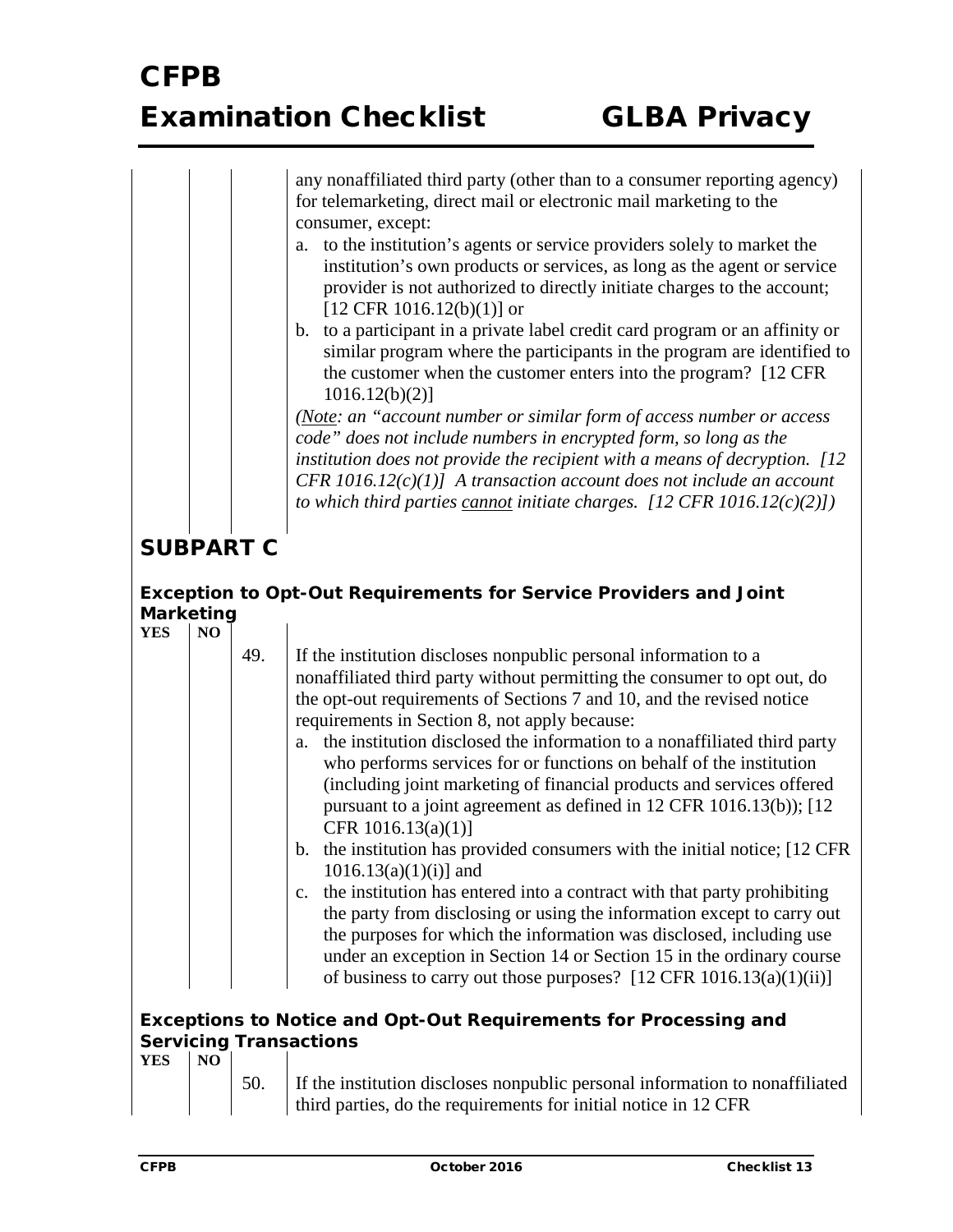|                  | 1016.4(a)(2), opt out in Sections 7 and 10, revised notice in Section 8, and<br>for service providers and joint marketing in Section 13, not apply because<br>the information is disclosed as necessary to effect, administer, or enforce<br>a transaction that the consumer requests or authorizes, or in connection<br>with:<br>servicing or processing a financial product or service requested or<br>a.<br>authorized by the consumer; $[12 \text{ CFR } 1016.14(a)(1)]$<br>maintaining or servicing the consumer's account with the institution or<br>b.<br>with another entity as part of a private label credit card program or<br>other credit extension on behalf of the entity; or [12 CFR]<br>$1016.14(a)(2)$ ]                                                                                                                                                                                                                                                                                                                                                                                                                                                                                                                                                                                                                                                                                                                                                                                                                                                                                                                                              |
|------------------|-------------------------------------------------------------------------------------------------------------------------------------------------------------------------------------------------------------------------------------------------------------------------------------------------------------------------------------------------------------------------------------------------------------------------------------------------------------------------------------------------------------------------------------------------------------------------------------------------------------------------------------------------------------------------------------------------------------------------------------------------------------------------------------------------------------------------------------------------------------------------------------------------------------------------------------------------------------------------------------------------------------------------------------------------------------------------------------------------------------------------------------------------------------------------------------------------------------------------------------------------------------------------------------------------------------------------------------------------------------------------------------------------------------------------------------------------------------------------------------------------------------------------------------------------------------------------------------------------------------------------------------------------------------------------|
|                  | a proposed or actual securitization, secondary market sale (including<br>c.<br>sale of servicing rights) or other similar transaction related to a<br>transaction of the consumer? $[12 \text{ CFR } 1016.14(a)(3)]$                                                                                                                                                                                                                                                                                                                                                                                                                                                                                                                                                                                                                                                                                                                                                                                                                                                                                                                                                                                                                                                                                                                                                                                                                                                                                                                                                                                                                                                    |
| <b>YES</b><br>NO | 51.<br>If the institution uses a Section 14 exception as necessary to effect,<br>administer, or enforce a transaction, is the disclosure:<br>required, or is one of the lawful or appropriate methods, to enforce the<br>a.<br>rights of the institution or other persons engaged in carrying out the<br>transaction or providing the product or service; [12 CFR]<br>$1016.14(b)(1)$ ] or<br>b. required, or is a usual, appropriate, or acceptable method, to: [12 CFR]<br>$1016.14(b)(2)$ ]<br>carry out the transaction or the product or service business of<br>i.<br>which the transaction is a part, including recording, servicing,<br>or maintaining the consumer's account in the ordinary course<br>of business; [12 CFR 1016.14(b)(2)(i)]<br>ii. administer or service benefits or claims; [12 CFR]<br>1016.14(b)(2)(ii)<br>iii. confirm or provide a statement or other record of the<br>transaction or information on the status or value of the<br>financial service or financial product to the consumer or the<br>consumer's agent or broker; [12 CFR 1016.14(b)(2)(iii)]<br>iv. accrue or recognize incentives or bonuses; [12 CFR<br>1016.14(b)(2)(iv)<br>v. underwrite insurance or for reinsurance or for certain other<br>purposes related to a consumer's insurance; [12 CFR]<br>$1016.14(b)(2)(v)$ ] or<br>vi. in connection with:<br>(1) the authorization, settlement, billing, processing, clearing,<br>transferring, reconciling, or collection of amounts charged,<br>debited, or otherwise paid by using a debit, credit, or other<br>payment card, check, or account number, or by other<br>payment means; [12 CFR 1016.14(b)(2)(vi)(A)] |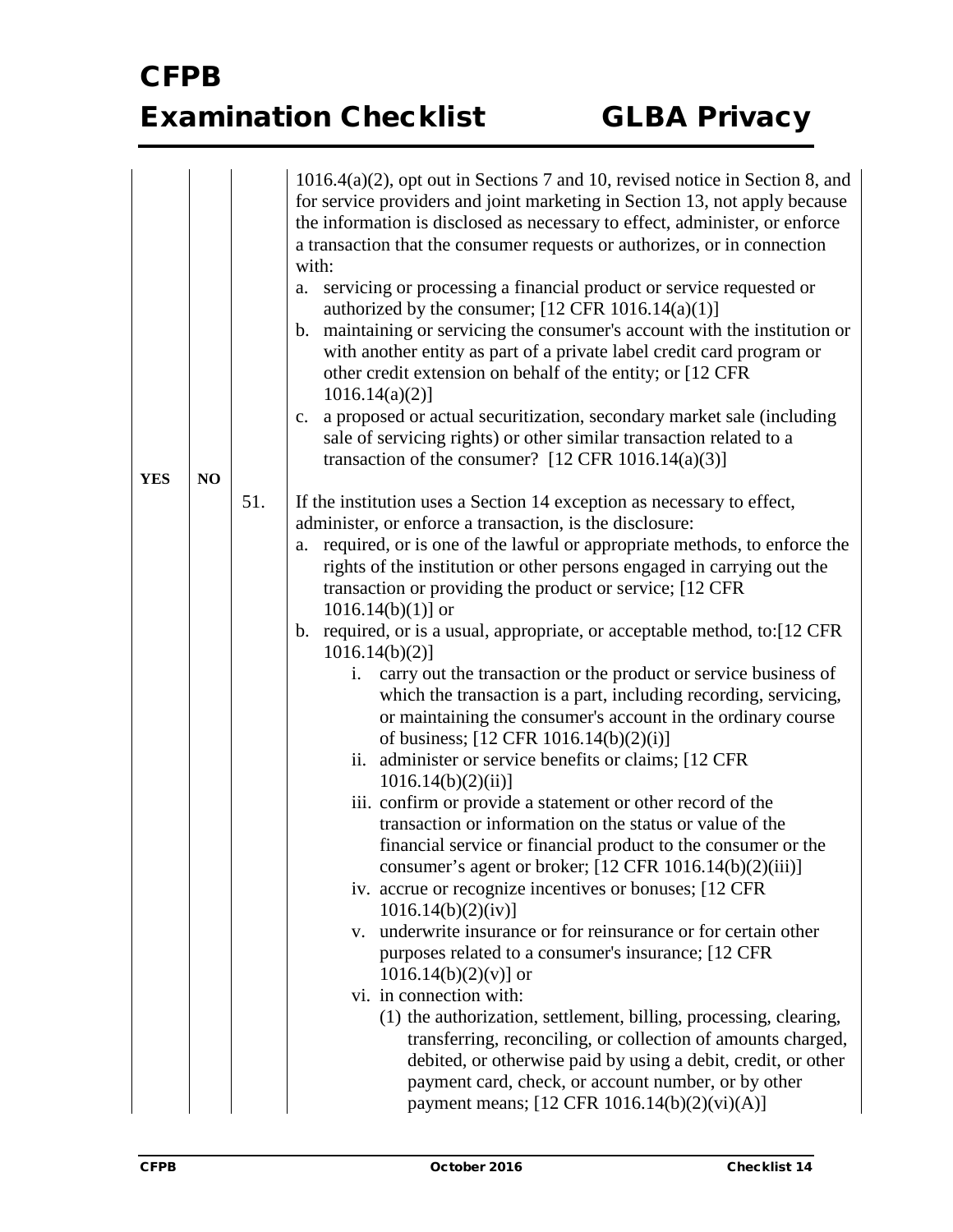|                              |  |     | (2) the transfer of receivables, accounts or interests therein;<br>[12 CFR 1016.14(b)(2)(vi)(B)] or<br>(3) the audit of debit, credit, or other payment information?<br>[12 CFR 1016.14(b)(2)(vi)(C)]<br><b>Other Exceptions to Notice and Opt-Out Requirements</b>                                                                                                                                                                                                                                                                                                                                                                                                                                                                                                                                                                                          |
|------------------------------|--|-----|--------------------------------------------------------------------------------------------------------------------------------------------------------------------------------------------------------------------------------------------------------------------------------------------------------------------------------------------------------------------------------------------------------------------------------------------------------------------------------------------------------------------------------------------------------------------------------------------------------------------------------------------------------------------------------------------------------------------------------------------------------------------------------------------------------------------------------------------------------------|
| <b>YES</b><br>N <sub>O</sub> |  |     |                                                                                                                                                                                                                                                                                                                                                                                                                                                                                                                                                                                                                                                                                                                                                                                                                                                              |
|                              |  | 52. | If the institution discloses nonpublic personal information to nonaffiliated<br>third parties, do the requirements for initial notice in 12 CFR<br>$1016.4(a)(2)$ , opt out in Sections 7 and 10, revised notice in Section 8, and<br>for service providers and joint marketers in Section 13, not apply because<br>the institution makes the disclosure:<br>with the consent or at the direction of the consumer; [12 CFR]<br>a.<br>1016.15(a)(1)                                                                                                                                                                                                                                                                                                                                                                                                           |
|                              |  |     | b. to protect the confidentiality or security of records, [12 CFR]<br>$1016.15(a)(2)(i)$ ; to protect against or prevent actual or potential<br>fraud, unauthorized transactions, claims, or other liability, [12 CFR<br>$1016.15(a)(2)(ii)$ ; for required institutional risk control or for<br>resolving consumer disputes or inquiries, $[12 \text{ CFR } 1016.15(a)(2)(iii)];$<br>to persons holding a legal or beneficial interest relating to the<br>consumer, $[12 \text{ CFR } 1016.15(a)(2)(iv)]$ ; or to persons acting in a<br>fiduciary or representative capacity on behalf of the consumer; [12]<br>CFR 1016.15(a)(2)(v)]<br>c. to insurance rate advisory organizations, guaranty funds or agencies,<br>agencies rating the institution, persons assessing compliance, and the<br>institution's attorneys, accountants, and auditors; [12 CFR |
|                              |  |     | $1016.15(a)(3)$ ]<br>d. as specifically permitted or required by other provisions of law and in<br>compliance with the Right to Financial Privacy Act, to law<br>enforcement agencies, self-regulatory organizations, or for an<br>investigation on a matter related to public safety; [12 CFR                                                                                                                                                                                                                                                                                                                                                                                                                                                                                                                                                               |
|                              |  |     | $1016.15(a)(4)$ ]<br>e. to a consumer reporting agency in accordance with the FCRA or from<br>a consumer report reported by a consumer reporting agency; [12 CFR]<br>$1016.15(a)(5)$ ]                                                                                                                                                                                                                                                                                                                                                                                                                                                                                                                                                                                                                                                                       |
|                              |  |     | in connection with a proposed or actual sale, merger, transfer, or<br>f.<br>exchange of all or a portion of a business or operating unit, if the<br>disclosure of nonpublic personal information concerns solely<br>consumers of such business or unit; $[12 \text{ CFR } 1016.15(a)(6)]$                                                                                                                                                                                                                                                                                                                                                                                                                                                                                                                                                                    |
|                              |  |     | to comply with Federal, state, or local laws, rules, or legal<br>g.                                                                                                                                                                                                                                                                                                                                                                                                                                                                                                                                                                                                                                                                                                                                                                                          |
|                              |  |     | requirements; $[12 \text{ CFR } 1016.15(a)(7)(i)]$                                                                                                                                                                                                                                                                                                                                                                                                                                                                                                                                                                                                                                                                                                                                                                                                           |
|                              |  |     | to comply with a properly authorized civil, criminal, or regulatory<br>h.<br>investigation, or subpoena or summons by Federal, state, or local<br>authorities; $[12 \text{ CFR } 1016.15(a)(7)(ii)]$ or                                                                                                                                                                                                                                                                                                                                                                                                                                                                                                                                                                                                                                                      |
|                              |  |     | to respond to judicial process or government regulatory authorities<br>i.                                                                                                                                                                                                                                                                                                                                                                                                                                                                                                                                                                                                                                                                                                                                                                                    |